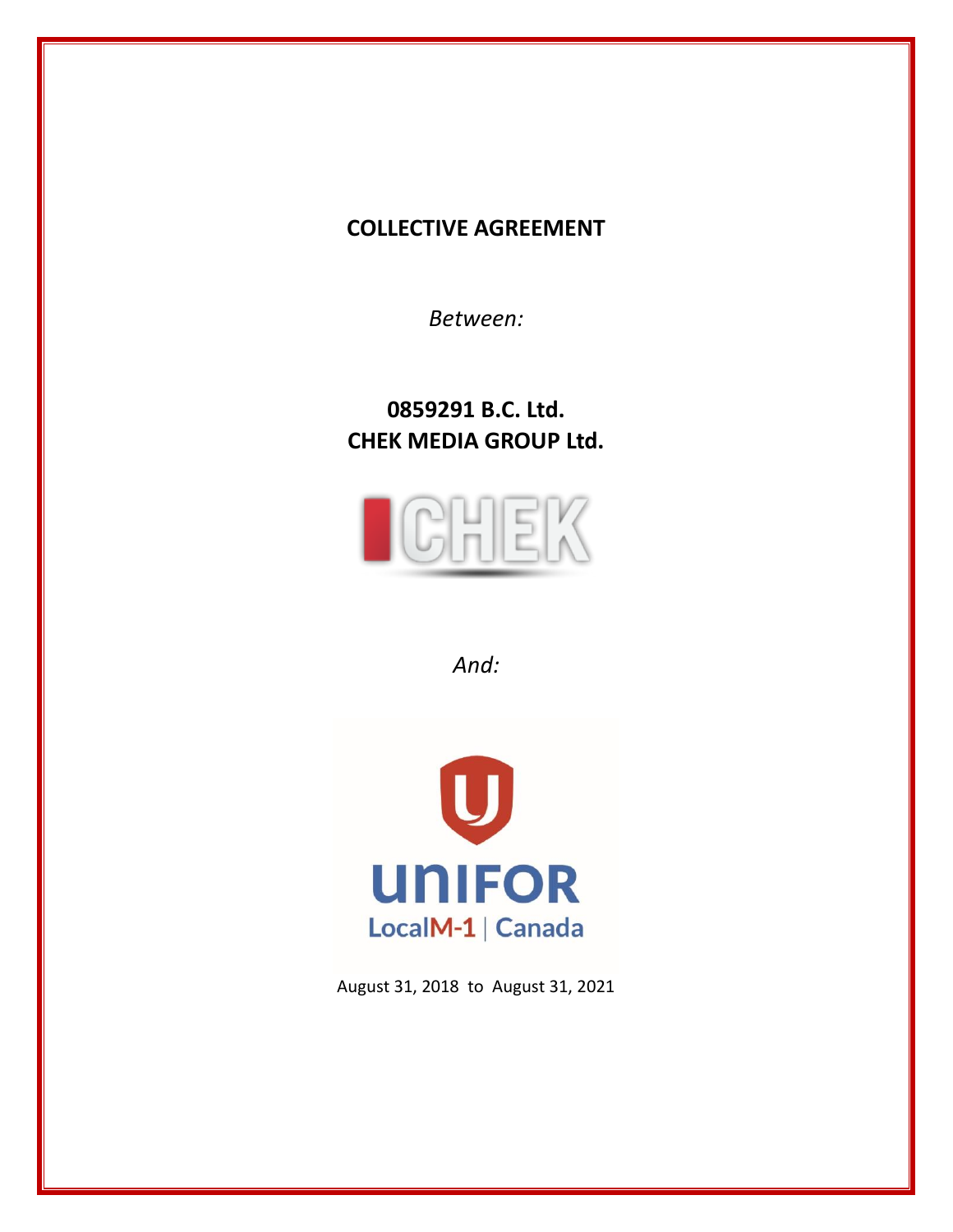# **TABLE OF CONTENTS**

| 1.1   |  |
|-------|--|
| 1.2   |  |
|       |  |
| 2.1   |  |
|       |  |
| 3.1   |  |
| 3.2   |  |
| 3.3   |  |
| 3.4   |  |
|       |  |
| 4.1   |  |
| 4.2   |  |
| 4.3   |  |
| 4.4   |  |
| 4.4.1 |  |
| 4.4.2 |  |
| 4.4.3 |  |
| 4.5   |  |
|       |  |
| 5.1   |  |
| 5.2   |  |
|       |  |
| 6.1   |  |
|       |  |
|       |  |
| 7.1   |  |
| 7.2   |  |
| 7.3   |  |
| 7.4   |  |
| 7.5   |  |
|       |  |
| 8.1   |  |
| 8.2   |  |
| 8.3   |  |
|       |  |
| 9.1   |  |
| 9.2   |  |
| 9.3   |  |
| 9.4   |  |
| 9.5   |  |
| 9.6   |  |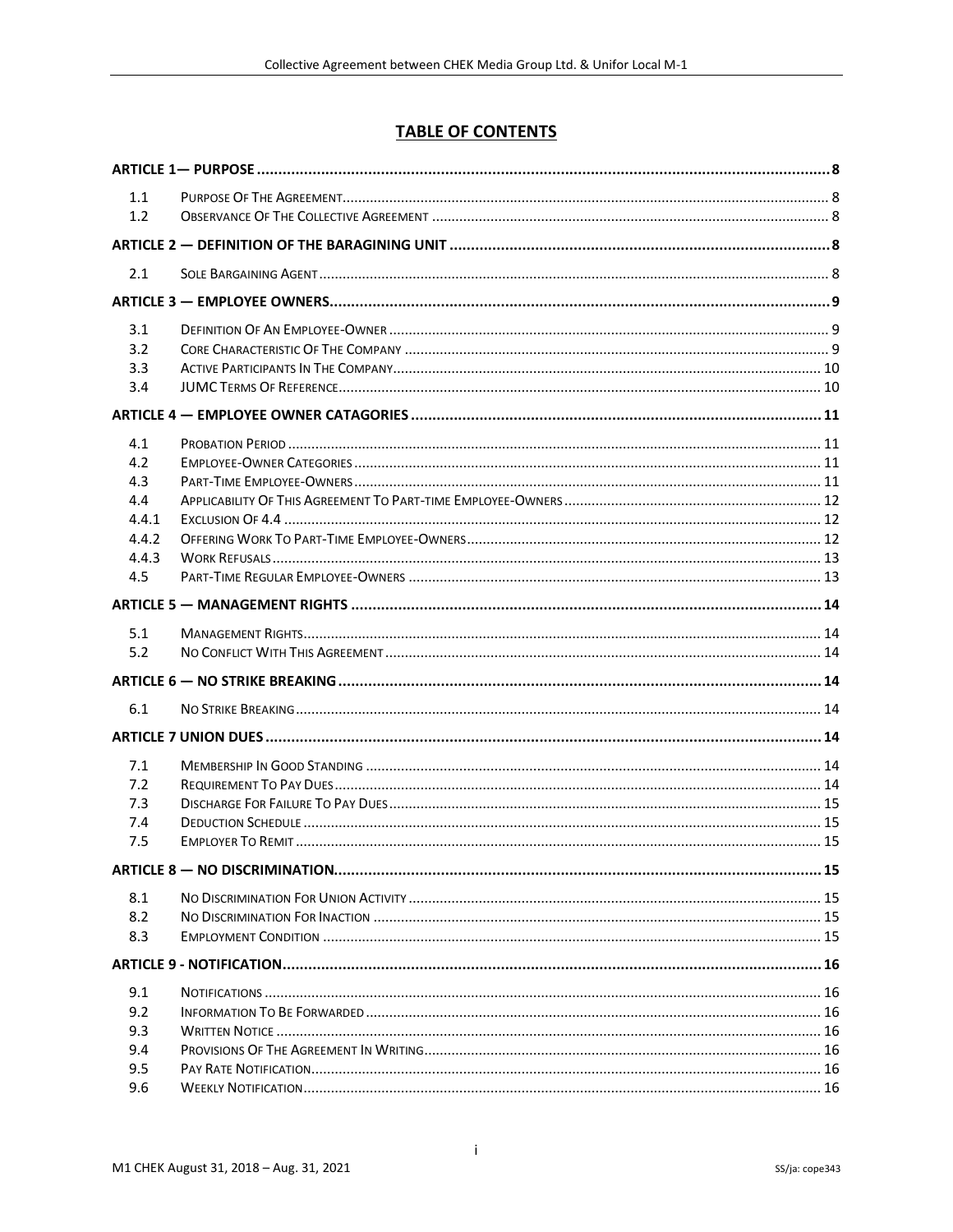| 10.1<br>10.2 |  |
|--------------|--|
|              |  |
| 11.1         |  |
|              |  |
|              |  |
| 12.1         |  |
|              |  |
| 13.1         |  |
|              |  |
| 14.1         |  |
| 14.2         |  |
| 14.3         |  |
|              |  |
| 15.1         |  |
| 15.2         |  |
|              |  |
|              |  |
| 16.1         |  |
| 16.2         |  |
| 16.3         |  |
| 16.4         |  |
|              |  |
| 17.1         |  |
| 17.2         |  |
| 17.3         |  |
| 17.4         |  |
| 17.5         |  |
| 17.6         |  |
| 17.7         |  |
|              |  |
| 18.1         |  |
| 18.2         |  |
| 18.3         |  |
| 18.4         |  |
| 18.5         |  |
|              |  |
| 19.1         |  |
| 19.2         |  |
| 19.3         |  |
| 19.4         |  |
| 19.5         |  |
| 19.6         |  |
| 19.7         |  |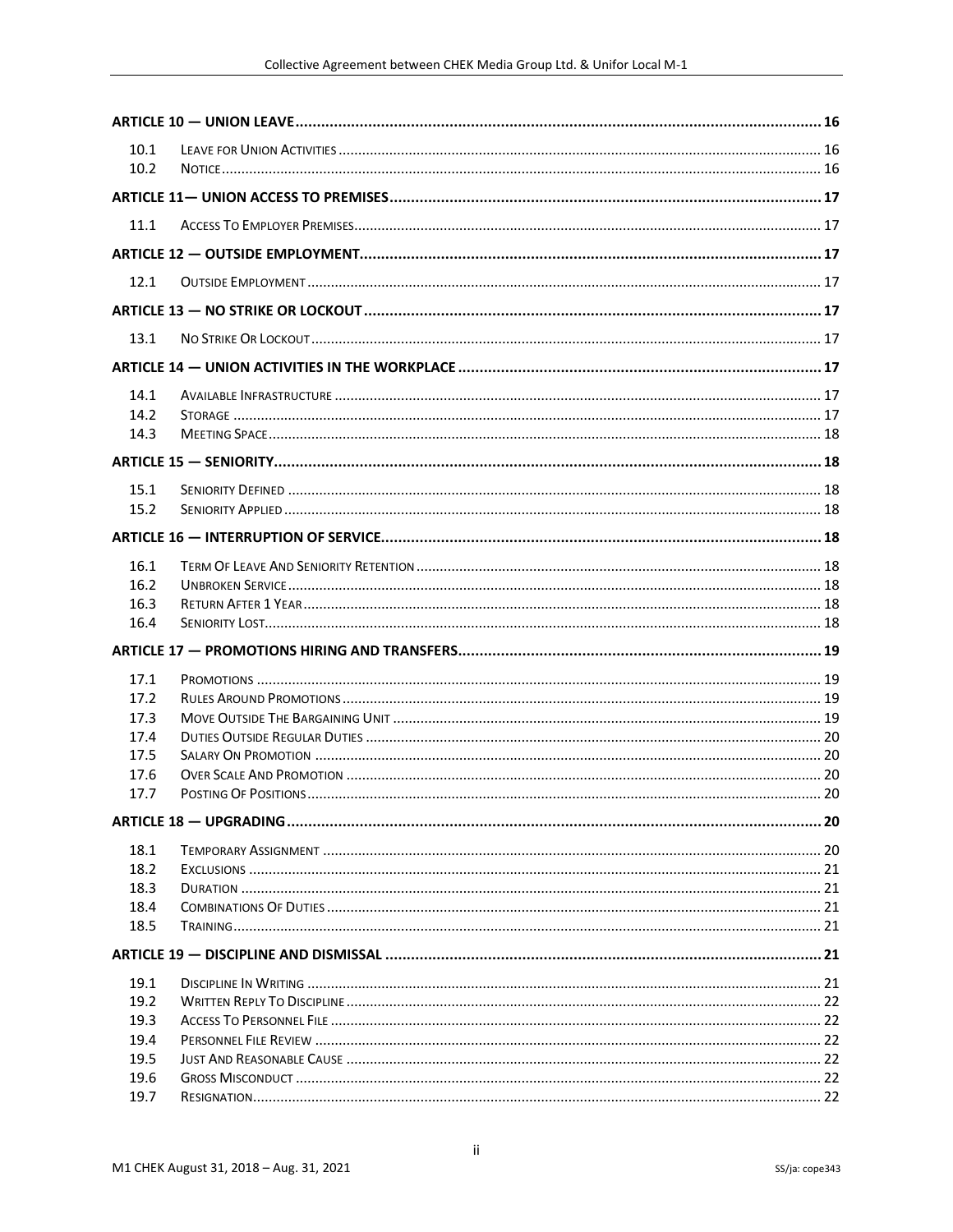| 20.1         |  |
|--------------|--|
| 20.2         |  |
| 20.3         |  |
| 20.4         |  |
| 20.5         |  |
| 20.6         |  |
| 20.7         |  |
| 20.8         |  |
| 20.9         |  |
| 20.10        |  |
| 20.11        |  |
| 20.12        |  |
| 20.13        |  |
| 20.14        |  |
| 20.15        |  |
|              |  |
|              |  |
| 21.1         |  |
| 21.2         |  |
| 21.3<br>21.4 |  |
| 21.5         |  |
| 21.6         |  |
|              |  |
|              |  |
|              |  |
| 22.1         |  |
| 22.2         |  |
| 22.3         |  |
| 22.4         |  |
| 22.5         |  |
| 22.6         |  |
| 22.7         |  |
| 22.8         |  |
| 22.9         |  |
|              |  |
|              |  |
| 23.1         |  |
| 23.2         |  |
|              |  |
| 24.1         |  |
| 24.2         |  |
|              |  |
|              |  |
| 25.1         |  |
| 25.2         |  |
| 25.3         |  |
| 25.4         |  |
| 25.5         |  |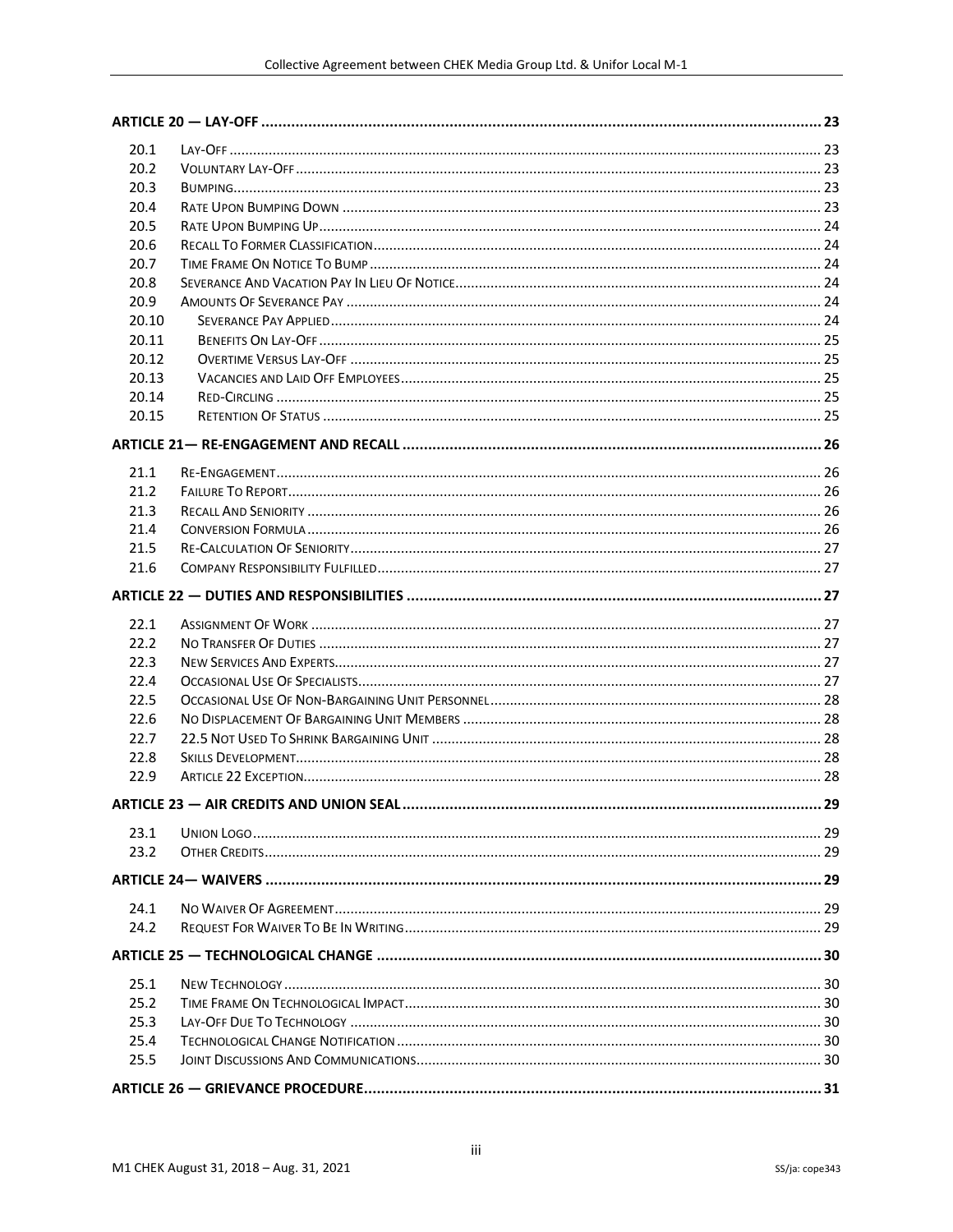| 26.1 |  |
|------|--|
| 26.2 |  |
| 26.3 |  |
| 26.4 |  |
| 26.5 |  |
| 26.6 |  |
| 26.7 |  |
|      |  |
| 27.1 |  |
|      |  |
| 28.1 |  |
|      |  |
| 29.1 |  |
| 29.2 |  |
| 29.3 |  |
| 29.4 |  |
| 29.5 |  |
| 29.6 |  |
| 29.7 |  |
| 29.8 |  |
|      |  |
| 30.1 |  |
| 30.2 |  |
| 30.3 |  |
| 30.4 |  |
| 30.5 |  |
| 30.6 |  |
|      |  |
|      |  |
| 31.1 |  |
| 31.2 |  |
| 31.3 |  |
| 31.4 |  |
| 31.5 |  |
|      |  |
| 32.1 |  |
| 32.2 |  |
| 32.3 |  |
| 32.4 |  |
|      |  |
| 33.1 |  |
|      |  |
| 34.1 |  |
| 34.2 |  |
| 34.3 |  |
| 34.4 |  |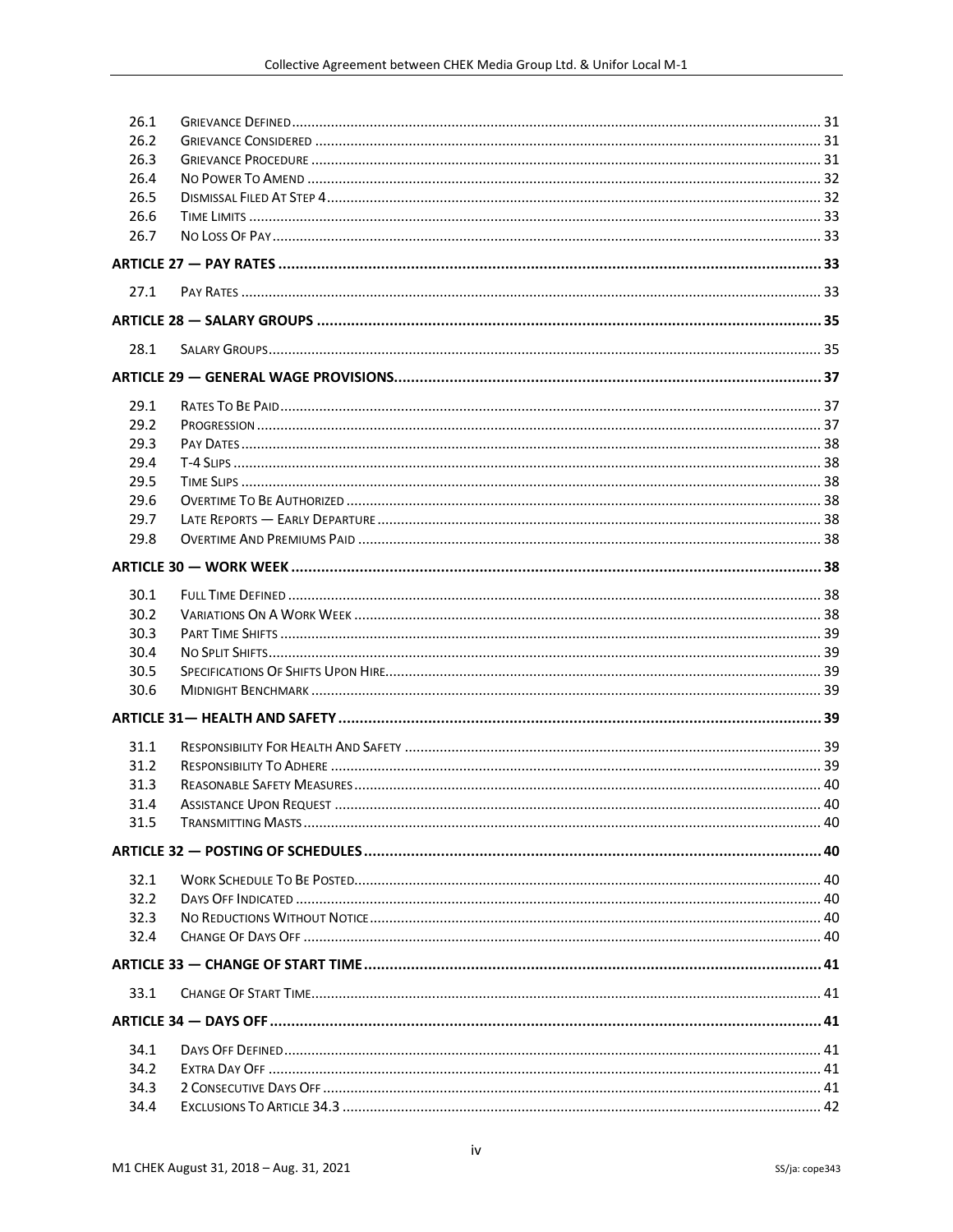| 34.5 |  |
|------|--|
| 34.6 |  |
|      |  |
| 35.1 |  |
| 35.2 |  |
|      |  |
| 36.1 |  |
| 36.2 |  |
| 36.3 |  |
|      |  |
|      |  |
| 37.1 |  |
|      |  |
| 38.1 |  |
| 38.2 |  |
| 38.3 |  |
| 38.4 |  |
| 38.5 |  |
|      |  |
| 39.1 |  |
| 39.2 |  |
| 39.3 |  |
| 39.4 |  |
| 39.5 |  |
| 39.6 |  |
| 39.7 |  |
| 39.8 |  |
|      |  |
| 40.1 |  |
| 40.2 |  |
| 40.2 |  |
| 40.3 |  |
| 40.4 |  |
| 40.5 |  |
| 40.6 |  |
|      |  |
| 41.1 |  |
|      |  |
| 42.1 |  |
| 42.2 |  |
| 42.3 |  |
| 42.4 |  |
| 42.5 |  |
| 42.6 |  |
|      |  |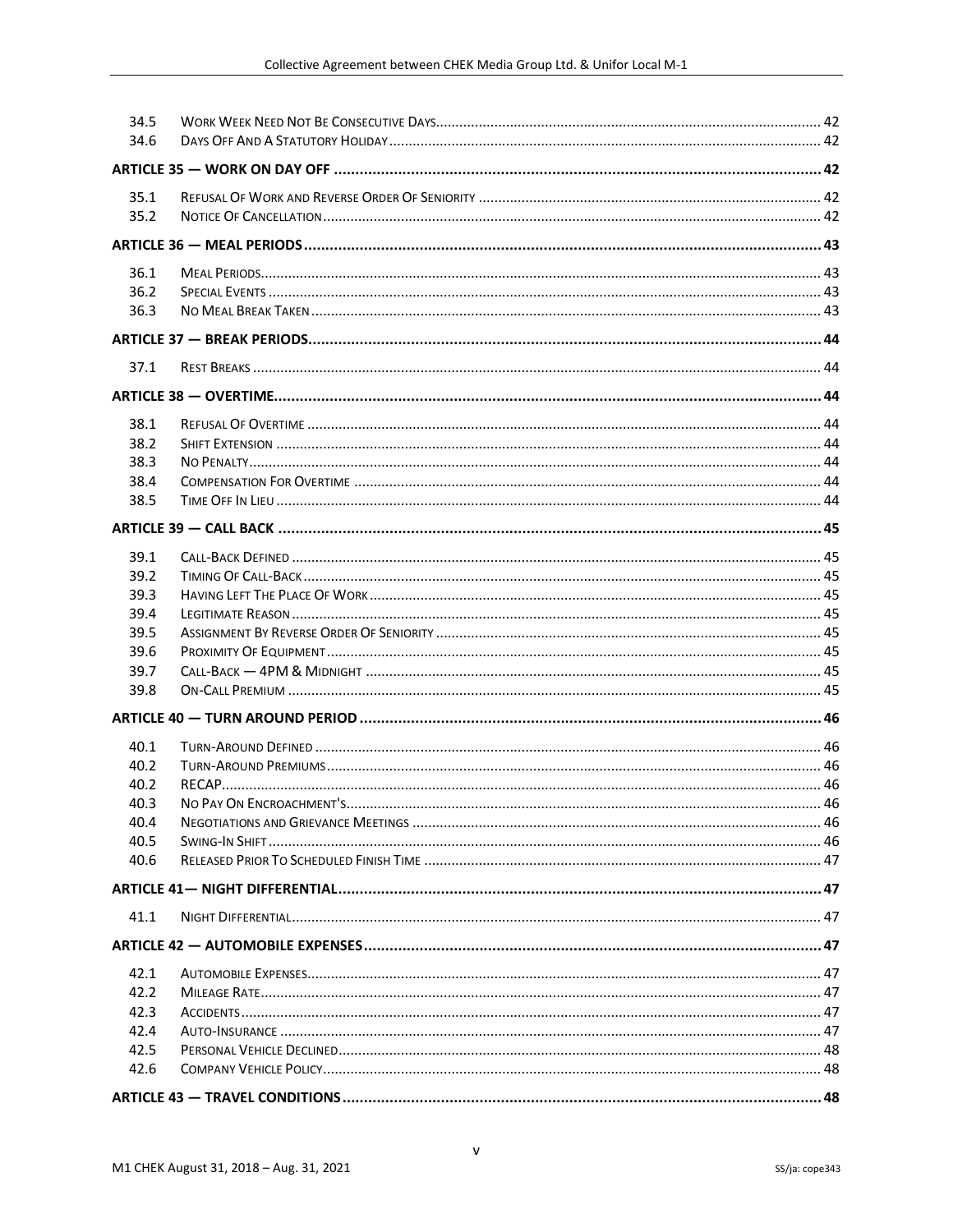| 43.1  |  |
|-------|--|
| 43.2  |  |
| 43.3  |  |
| 43.4  |  |
| 43.5  |  |
| 43.6  |  |
| 43.7  |  |
| 43.8  |  |
| 43.9  |  |
| 43.10 |  |
| 43.11 |  |
|       |  |
| 44.1  |  |
|       |  |
| 45.1  |  |
| 45.2  |  |
| 45.3  |  |
| 45.4  |  |
| 45.5  |  |
| 45.6  |  |
| 45.7  |  |
| 45.8  |  |
| 45.9  |  |
|       |  |
|       |  |
|       |  |
| 46.1. |  |
| 46.2  |  |
| 46.3  |  |
| 46.4  |  |
| 46.5  |  |
| 46.6  |  |
| 46.7  |  |
|       |  |
| 47.1  |  |
| 47.2  |  |
| 47.3  |  |
|       |  |
| 48.1  |  |
| 48.2  |  |
| 48.3  |  |
| 48.4  |  |
|       |  |
| 49.1  |  |
| 49.2  |  |
| 49.3  |  |
|       |  |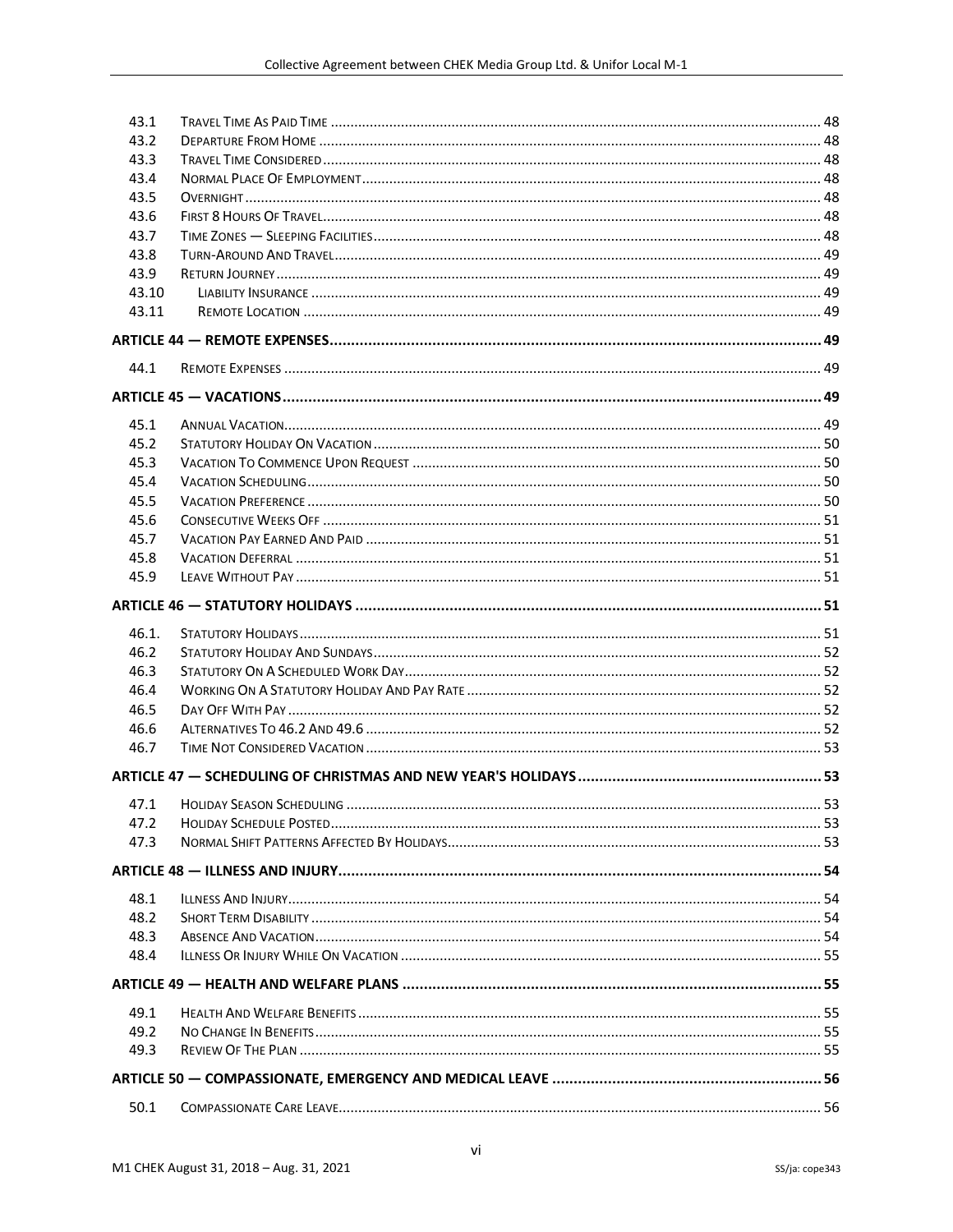| 50.2 |  |
|------|--|
| 50.3 |  |
|      |  |
| 51.1 |  |
|      |  |
| 52.1 |  |
| 52.2 |  |
| 52.3 |  |
|      |  |
| 53.1 |  |
|      |  |
| 54.1 |  |
| 54.2 |  |
| 54.3 |  |
|      |  |
| 55.1 |  |
|      |  |
| 56.1 |  |
|      |  |
| 57.1 |  |
| 57.2 |  |
|      |  |
| RE:  |  |
|      |  |
| RE:  |  |
|      |  |
| RE:  |  |
|      |  |
| RE:  |  |
|      |  |
| RE:  |  |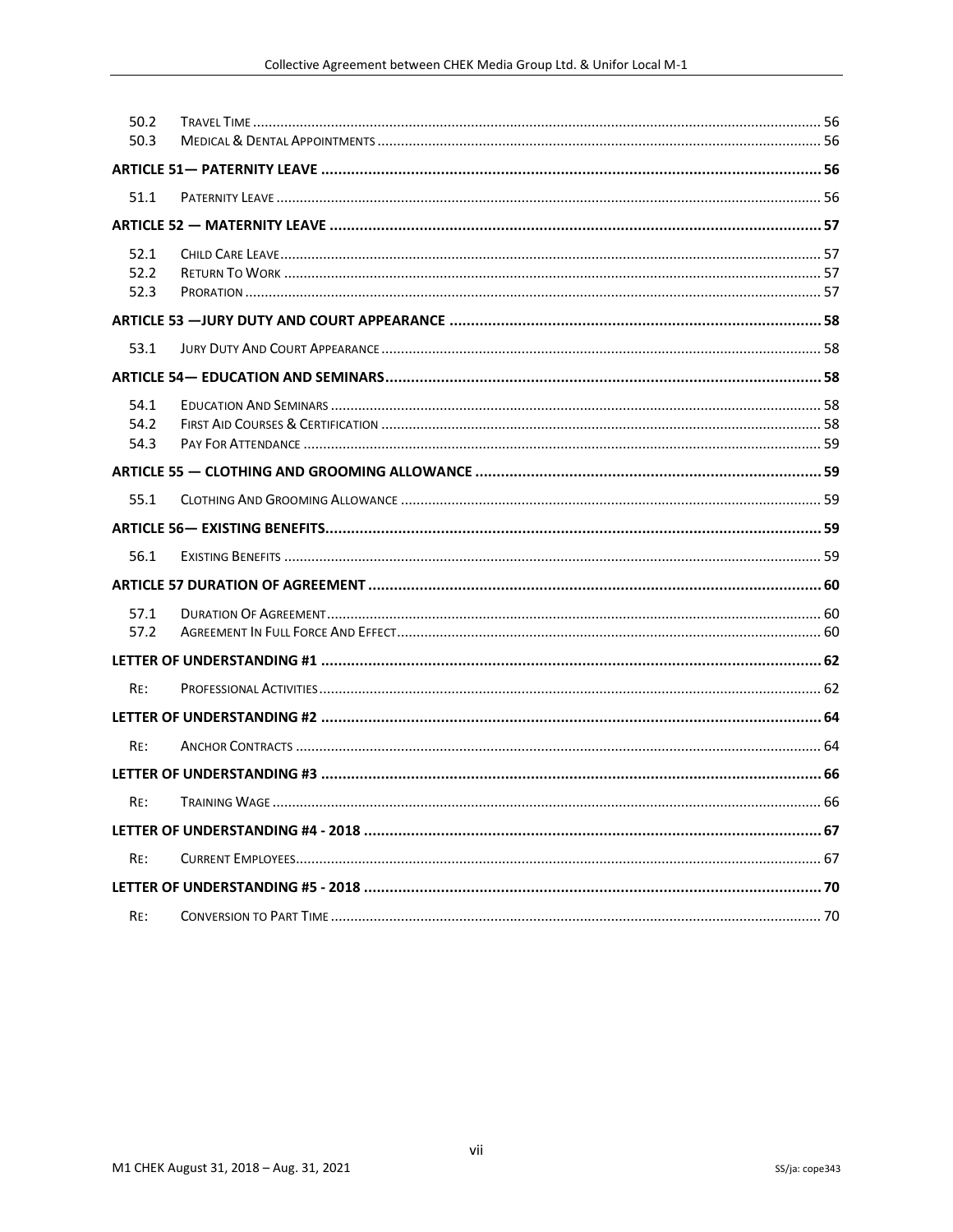## Parties This Agreement is made and entered into this Collective Agreement *Between:* 0859291 B.C. Ltd. CHEK MEDIA GROUP Ltd. Hereinafter referred to as "The Company" Party of the First Part *And:* UNIFOR Local M-1, Hereinafter referred to as "The Union" Party of the Second Part

# **ARTICLE 1— PURPOSE**

### <span id="page-8-1"></span><span id="page-8-0"></span>**1.1 Purpose Of The Agreement**

It is the purpose of this Agreement, in recognizing a common interest between the Company and the Union in promoting the utmost co-operation and respect between the Company and its employee-owners to set forth conditions covering rates of pay, hours of work and conditions of employment to be observed between the parties, and to provide a procedure for prompt and equitable adjustment of grievances. To this end, this Agreement is signed in good faith by the two parties.

#### <span id="page-8-2"></span>**1.2 Observance Of The Collective Agreement**

To this end, the Union agrees that it will cooperate with the Company in the observance of the provisions of this agreement and of the company's regulations pertaining to employee-owners, and to maintain at all times in its negotiations with the company and in its discussions with individual employee-owners the concept that each employee-owner shall give a fair return of service.

## **ARTICLE 2 — DEFINITION OF THE BARAGINING UNIT**

#### <span id="page-8-4"></span><span id="page-8-3"></span>**2.1 Sole Bargaining Agent**

The Company recognizes the Union as the exclusive bargaining agent for all individuals employed in the Unit defined by the Canada Labour Relations Board in its decision of June 10`<sup>r</sup> ' 2010 certifying Unifor and any amendments thereto as mutually agreed by the parties, or as ordered by the *Canada Industrial Relations Board* or in any of the positions listed in the wage schedule in this contract.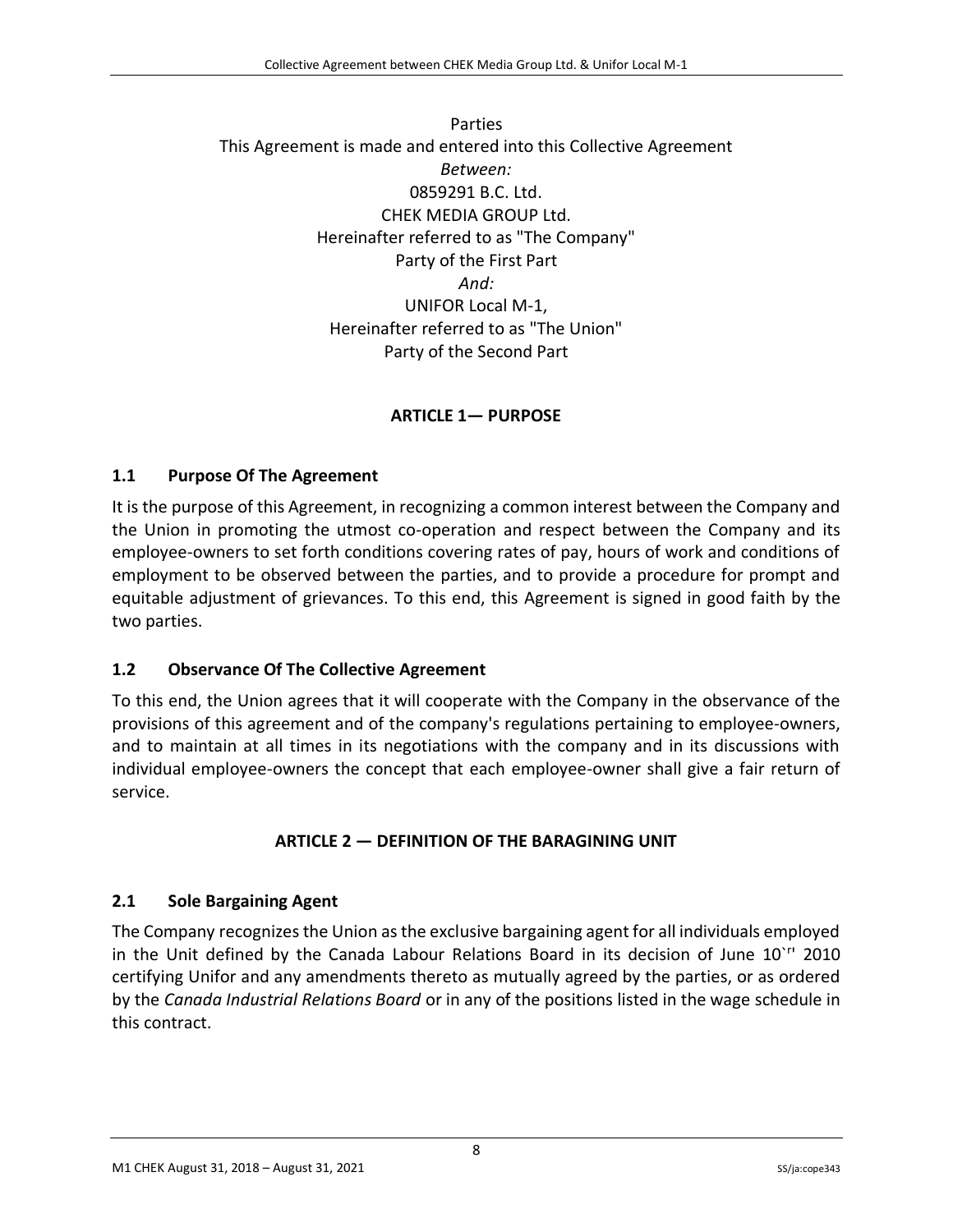# **2.2 Collective Bargaining**

<span id="page-9-0"></span>The Company will bargain collectively with the Union, as required by the certification above referred to, in respect to rates of pay, wages, hours and conditions of work for all individuals as set out in 2.1.

# **ARTICLE 3 — EMPLOYEE OWNERS**

# <span id="page-9-1"></span>**3.1 Definition Of An Employee-Owner**

The term "employee-owner" as used in the agreement shall mean any person employed in a classification included within the bargaining unit referred to in Article 2.1.

It shall include any person employed in any job or classification created in the future which the parties by mutual consent decide to include within the bargaining unit.

Provided that where mutual consent is not reached, such failure shall not become a subject for grievance under this Agreement, but may be referred by either party to the *Canada Industrial Relations Board.*

# <span id="page-9-2"></span>**3.2 Core Characteristic Of The Company**

A core characteristic of the Company is the participation of its employees in Company ownership.

The Company currently remains in business because, when faced with closure, the employees, through their investments made a commitment to the future success of the Company.

All employees covered by this agreement shall participate in Company ownership in the following manner:

- (a) Employees working fewer than forty (40) regularly scheduled hours per week shall participate in the ownership through their collective ownership of the equity units (shares) in the Company held by Unifor Local M-1 Victoria.
- (b) Employees working forty (40) regularly scheduled hours per week shall participate in Company ownership through their collective ownership of the equity units (shares) in the Company held by Unifor Local M-1 Victoria and through their individual purchase of equity units (shares) equivalent to seven (7) per cent of their starting yearly salary rounded to the nearest fifty dollars (\$50), to a maximum of \$5000. (salary equals hourly rate multiplied by 2080) & (equity units purchased at one dollar per unit).
- (c) Individual equity unit purchases shall be completed on or before the end of 2600 hours of Company employment.

Employees who do not complete the requirements of Article 3.2 (d) shall be deemed to have resigned.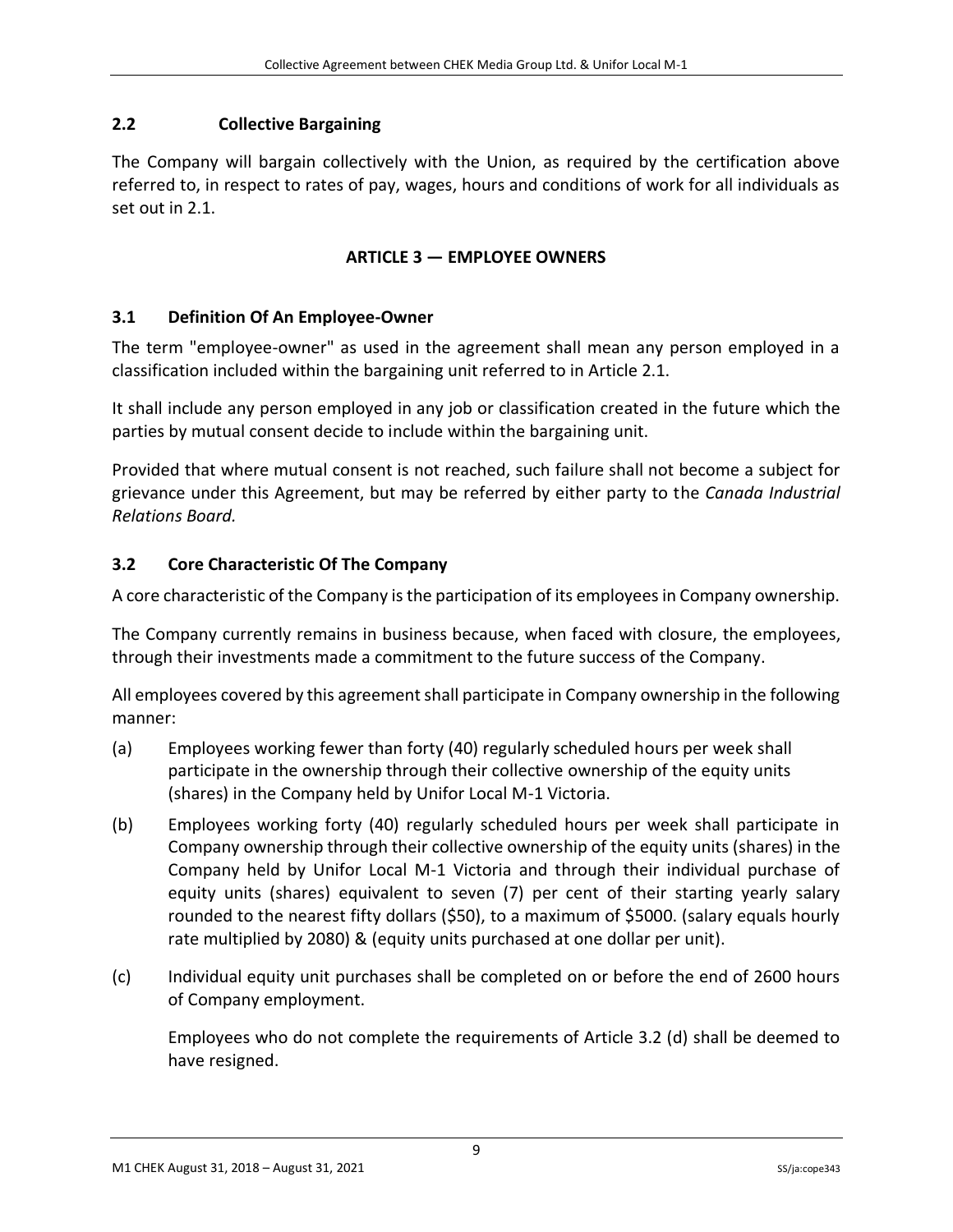- (d) All employee-owners have the right to buy equity units in the Company at a price not exceeding one dollar per unit.
- (f) Unifor Local M-1 Victoria has the right to buy equity units in the Company on the collective behalf of its members at a price not exceeding one dollar per unit.
- (g) The Company shall ensure that all tax and RSP eligibility information relevant to the purchase of equity units is made available to all employee-owners prior to their purchase of equity units.

### <span id="page-10-0"></span>**3.3 Active Participants In The Company**

As active participants in the ownership of the Company employee-owners have the right to regular, effective and consequential consultation and communication with management on all aspects of the operation of the Company that fall within the jurisdiction of this agreement.

- (a) Consultation and communication shall occur through the Joint Union Management Committee (hereafter referred to as the JUMC).
- (b) The voting members of the JUMC shall consist of the President of the Company, the President of Unifor Local M-1 Victoria and an equal number of employee-owners and management representatives.
- (c) Employee-owner JUMC members shall include the President of Unifor Local M-1 Victoria and other employee-owner members elected by the membership of Unifor Local M-1 Victoria. Management JUMC members shall include the President of the Company *and*  other managers appointed by the President of the Company.
- (d) All decisions of the JUMC will be by majority vote.
- (e) The JUMC shall be empowered to create sub-committees as needed to deal with specific issues.
- (f) The JUMC shall meet as often as needed but not less than monthly except in July and August.
- (g) If necessary employee-owners shall be given time within their work schedule to attend JUMC meetings.

#### <span id="page-10-1"></span>**3.4 JUMC Terms Of Reference**

The JUMC shall be empowered to examine, discuss and make recommendations with respect to, but not limited to, the following:

- (a) Hiring of employee-owners covered under this agreement.
- (b) Disciplinary Policy For employee-owners covered by this agreement.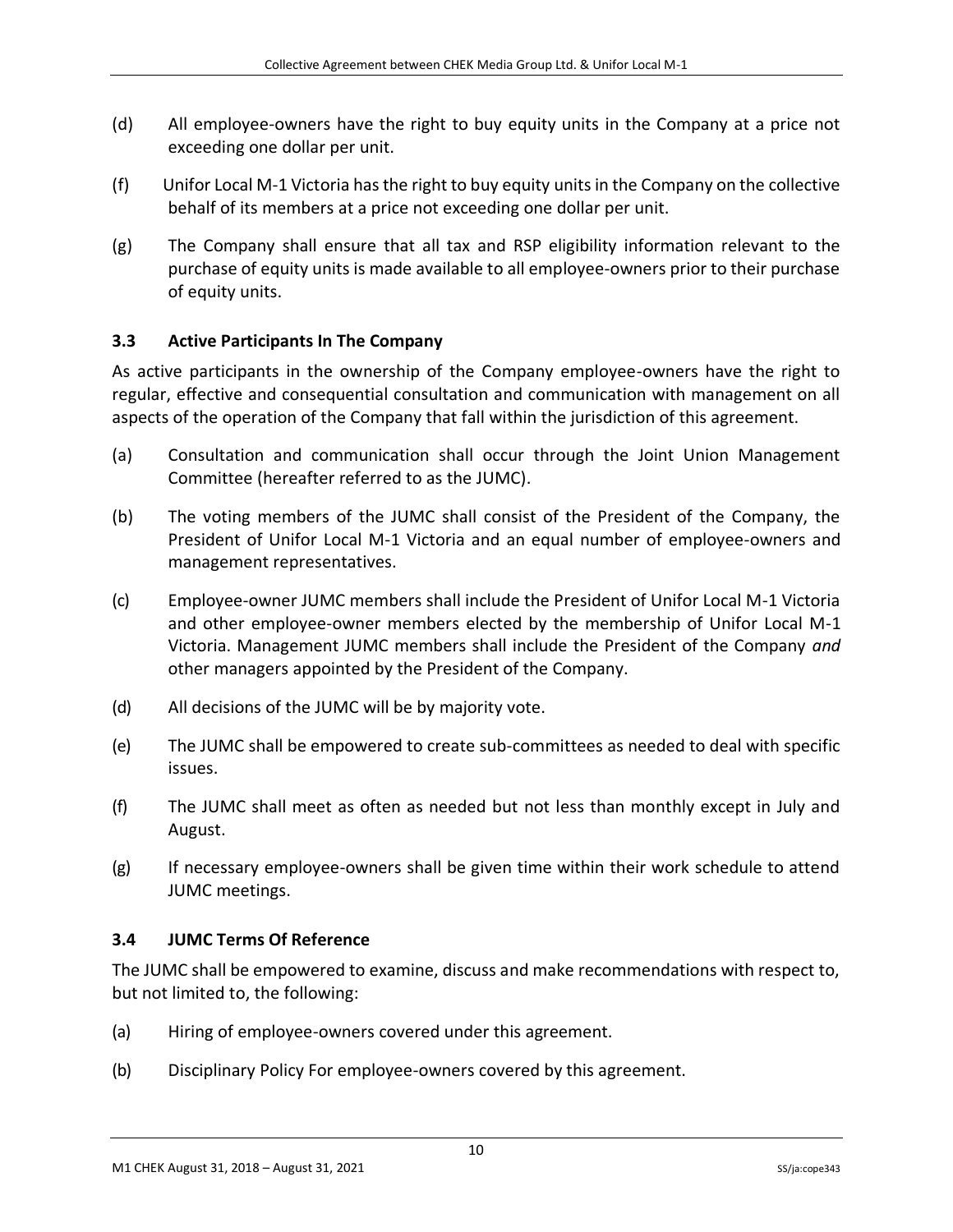- (c) Establishment of professional standards and guidelines for employee-owners covered by this agreement.
- (d) The most efficient and effective staffing levels.
- (e) The most efficient and effective training protocols.
- (f) The acquisition of major equipment operated by employee-owners covered by this agreement.
- (g) The most efficient and effective technology priorities and strategies.
- (h) The priorities for website and internet development.
- (i) The priorities for local programming, production and promotion.

<span id="page-11-0"></span>The job classifications of and job descriptions of employee-owners covered by this agreement.

## **ARTICLE 4 — EMPLOYEE OWNER CATAGORIES**

#### <span id="page-11-1"></span>**4.1 Probation Period**

All employees shall be probationary employees for a period of five hundred and twenty (520) hours from the date of their start of employment with the Company. The probationary period may be extended **to** six-hundred and eighty (680) hours with the approval of the Union.

During the probationary period the Company may release the employee at any time. Such release may be subject to the grievance procedure up to, but not including arbitration.

#### <span id="page-11-2"></span>**4.2 Employee-Owner Categories**

- (a) Full-time An individual hired to work regularly scheduled shifts of forty (40) or forty (40) hours per week.
- (b) Part-time (Regular) An individual hired to work regularly scheduled shifts of fewer than forty (40) hours per week.
- (c) Part-time (Irregular) An individual hired to work irregularly scheduled shifts.

## <span id="page-11-3"></span>**4.3 Part-Time Employee-Owners**

Part-time employee-owners shall be paid on the salary scale of the group to which they are assigned and progression shall occur at one thousand and forty (1040) or two thousand and eighty (2080) (whichever is applicable) hours worked for those employee-owners working forty (40) hours per week or nine hundred and seventy-five (975) or one thousand nine hundred and fifty (1950) hours worked for those employee-owners working a thirty-seven and one half (37.5) hour work week.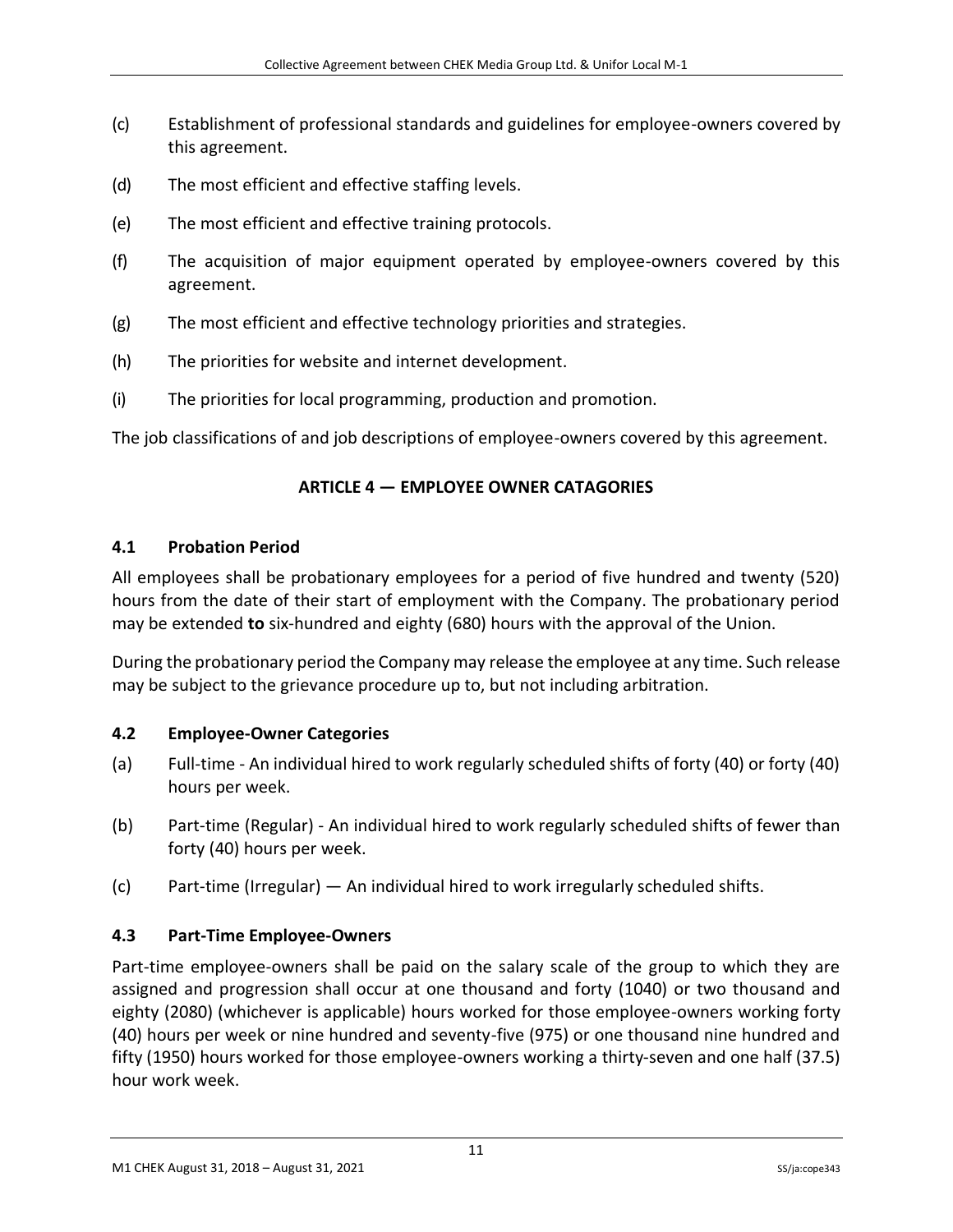This calculation shall include all hours worked including paid sick leave.

# <span id="page-12-0"></span>**4.4 Applicability Of This Agreement To Part-time Employee-Owners**

All articles of this agreement shall apply to part-time Employee-Owners except as hereinafter provided:

- (a) Article 15 Company Seniority; shall apply, however, seniority shall be calculated and accumulate according to all hours worked, including all hours on paid leave or any other leave as contemplated in this collective agreement including maternity, paternity and parental leaves and any leaves due to medical absences.
- (b) Article 35 Days Off; part-time employee-owners working twenty four (24) scheduled hours or more per week shall have two (2) consecutive scheduled days off per week, designated by the Company. Days off may be changed without penalty by mutual agreement between the Company, Union and employee-owner.
- (c) Article 47 Legal Holiday; shall not apply, however, Part-time employee-owners required to work on a statutory holiday shall be paid one and one half (1.5) times their basic rate for all hours worked with a minimum credit of four (4) hours.

In addition, part time employee-owners shall receive five percent (5%) of their regular earnings over the previous two completed pay periods.

(d) Article 50 - The Company's portion of the employee-owner benefit premiums shall be paid on a pro rata basis. Part-time (Regular) employee owners who work a scheduled shift of fewer that twenty (20) hours per week shall be paid sixty three cents (\$.63) per hour in lieu of benefits upon start of employment. Part time (Irregular) employeeowners shall, upon completion of five hundred and twenty (520) hours of employment, be paid sixty three cents (\$.63) per hour in lieu of benefits.

# <span id="page-12-1"></span>**4.4.1 Exclusion Of 4.4**

The provisions of Article 4.4 above will not be used for the purpose of eliminating or replacing full-time employee-owners or to avoid the re-call from lay-off of full-time employee-owners or avoid hiring full-time employee-owners.

# <span id="page-12-2"></span>**4.4.2 Offering Work To Part-Time Employee-Owners**

Part-time employee-owners shall be offered, on a seniority basis, all part-time work for which they are qualified. Where such work would result in overtime and/or any other penalties (excluding night differential) then the Company may offer the work to the next senior qualified part-time employee-owner.

This Article shall exclude hours offered to an employee-owner at the time of lay-off and rejected.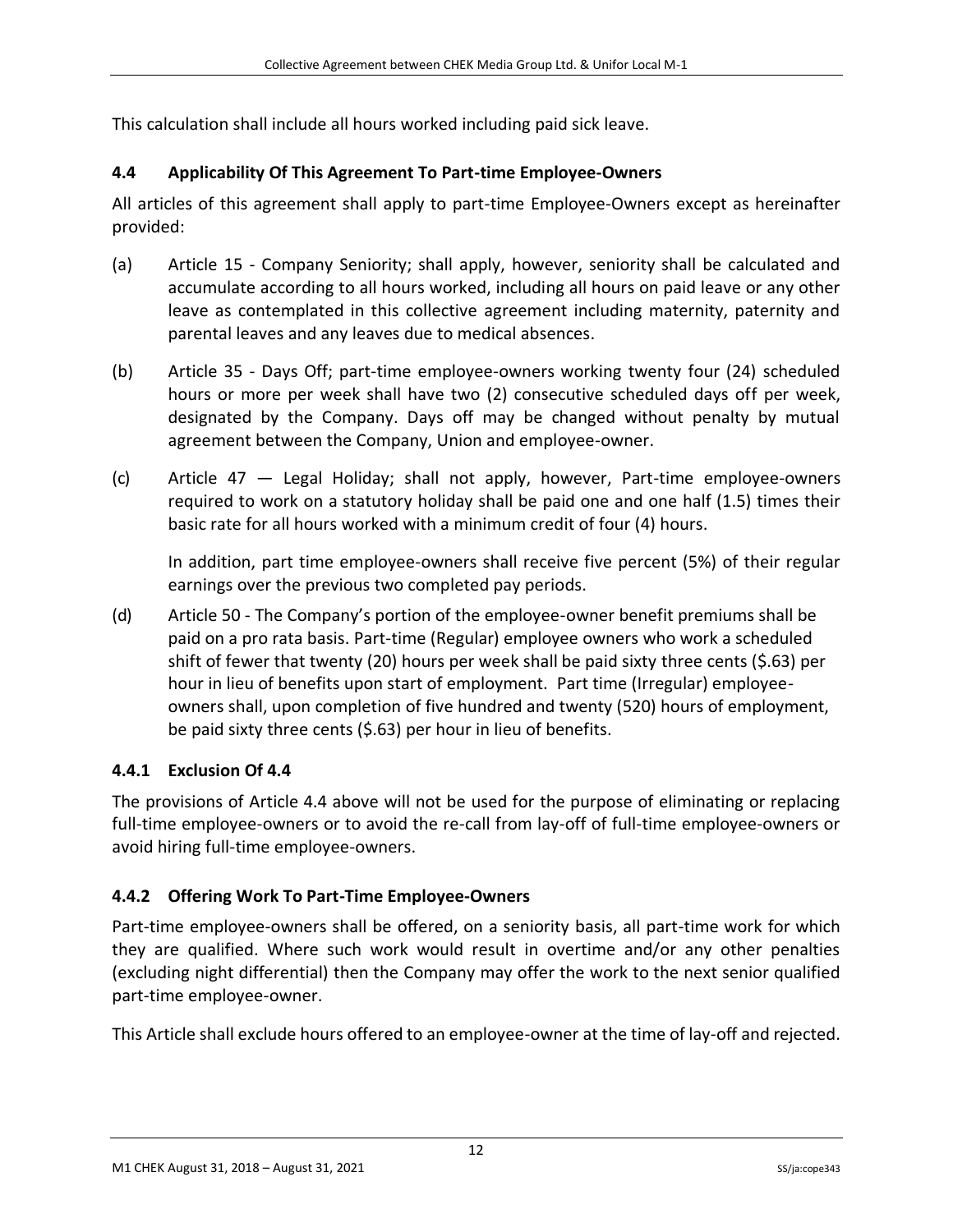## <span id="page-13-0"></span>**4.4.3 Work Refusals**

A part-time employee-owner may refuse additional work outside their regularly scheduled work assignment except as contemplated in Article 4.4 (b).

- (a) Part-time employee-owners must submit in writing shifts that they are not available to work and shall update that information when any change occurs.
- (b) Where Part-time employee-owner's declared availability under Article 4.4.3(a) changes, the employee-owner shall be entitled to claim any hours previously assigned to an employee-owner with less seniority on a going forward basis, with two weeks notification to Company of their intent to do so.
- (c) Article 4.4.3(b) shall exclude any regularly scheduled hours assigned to an employeeowner with less seniority through a job posting and hiring process.

## <span id="page-13-1"></span>**4.5 Part-Time Regular Employee-Owners**

Part-time (regular) employee-owners may access the provisions of Article 20, which shall include the right to severance where;

- (a) Their regular hours of work are reduced; or
- (b) Where a part-time (regular) employee-owner has been temporarily shifted additional hours, the reduction of those additional hours do not trigger the lay-off provisions of Article 20.
- (c) Where the hours of work for a part-time (regular) employee-owner fall below their regular shift, the individual affected shall have the right to accept the reduction of hours or apply the provisions of Article 20 which shall include the right to severance.
- (d) Should the employee-owner choose the latter, it is understood they permanently forfeit any right to the hours that remained at the time their shift was reduced.
- (e) Should an employee-owner choose not to accept severance, that employee-owner shall retain the right to claim severance if their hours of work are further reduced.

In the event their hours are further reduced, the employee-owner shall have the right to accept the further reduction in hours or apply the provisions of Article 20 which shall include the right to severance.

Should an employee-owner choose to accept severance, the employee-owner permanently forfeits any right to the hours that remained at the time their shift was further reduced.

(f) Should an employee-owner have their regular shift expanded, after twelve (12) consecutive weeks those additional hours that are not dependant on the absence of another employee-owner shall be considered part of the employee-owner's regular shift.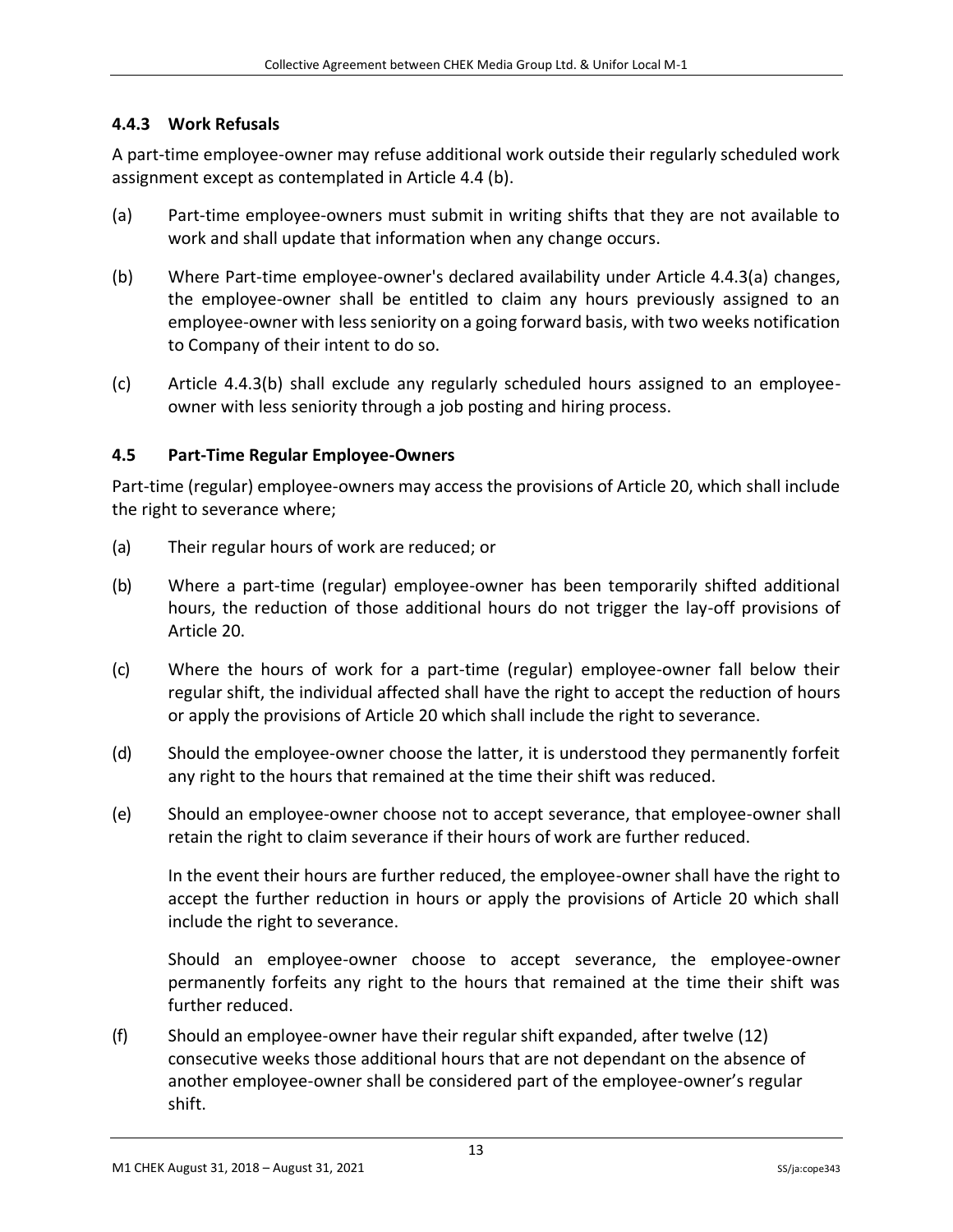## **ARTICLE 5 — MANAGEMENT RIGHTS**

# <span id="page-14-1"></span><span id="page-14-0"></span>**5.1 Management Rights**

It is recognized that the Management of the Company, the control of its properties and the maintenance of order on its premises is solely the responsibility of Management.

Before implementing new rules and regulations directly affecting the general working conditions, the Company will advise and explain such proposed rules and regulations to the Union and JUMC

# <span id="page-14-2"></span>**5.2 No Conflict With This Agreement**

<span id="page-14-3"></span>The management rights of the Company as above set forth, excepting only as they relate to control of the Company's properties and the maintenance of order on its premises, shall be exercised in all respects in accordance with the terms of this Agreement.

# **ARTICLE 6 — NO STRIKE BREAKING**

# <span id="page-14-4"></span>**6.1 No Strike Breaking**

The Company will not assign, transfer, or require employee-owners to go to any radio station, television station, transmitter (excluding rebroadcasting transmitter only), studio or property where a lawful strike of persons whose functions are similar to those covered by this Agreement is in progress.

<span id="page-14-5"></span>Nor will it originate a program or programs not normally fed to such facility, nor will the Company require any employee-owner to perform the duty of other staff members engaged in a lawful strike.

# **ARTICLE 7 UNION DUES**

# <span id="page-14-6"></span>**7.1 Membership In Good Standing**

All employee-owners who join the Union shall remain members of the Union, in good standing, as a condition of employment.

## <span id="page-14-7"></span>**7.2 Requirement To Pay Dues**

The *Canada Labour Code,* Part I, Section 95 (e) provides that: "No trade union or person acting on behalf of a trade union shall require an employer to terminate the employment of an employee-owner because they have been expelled or suspended from membership in the trade union for a reason other than failure to pay the periodic dues, assessments and initiation fees uniformly required to be paid by all members of the trade union as a condition of acquiring or retaining membership in the trade union".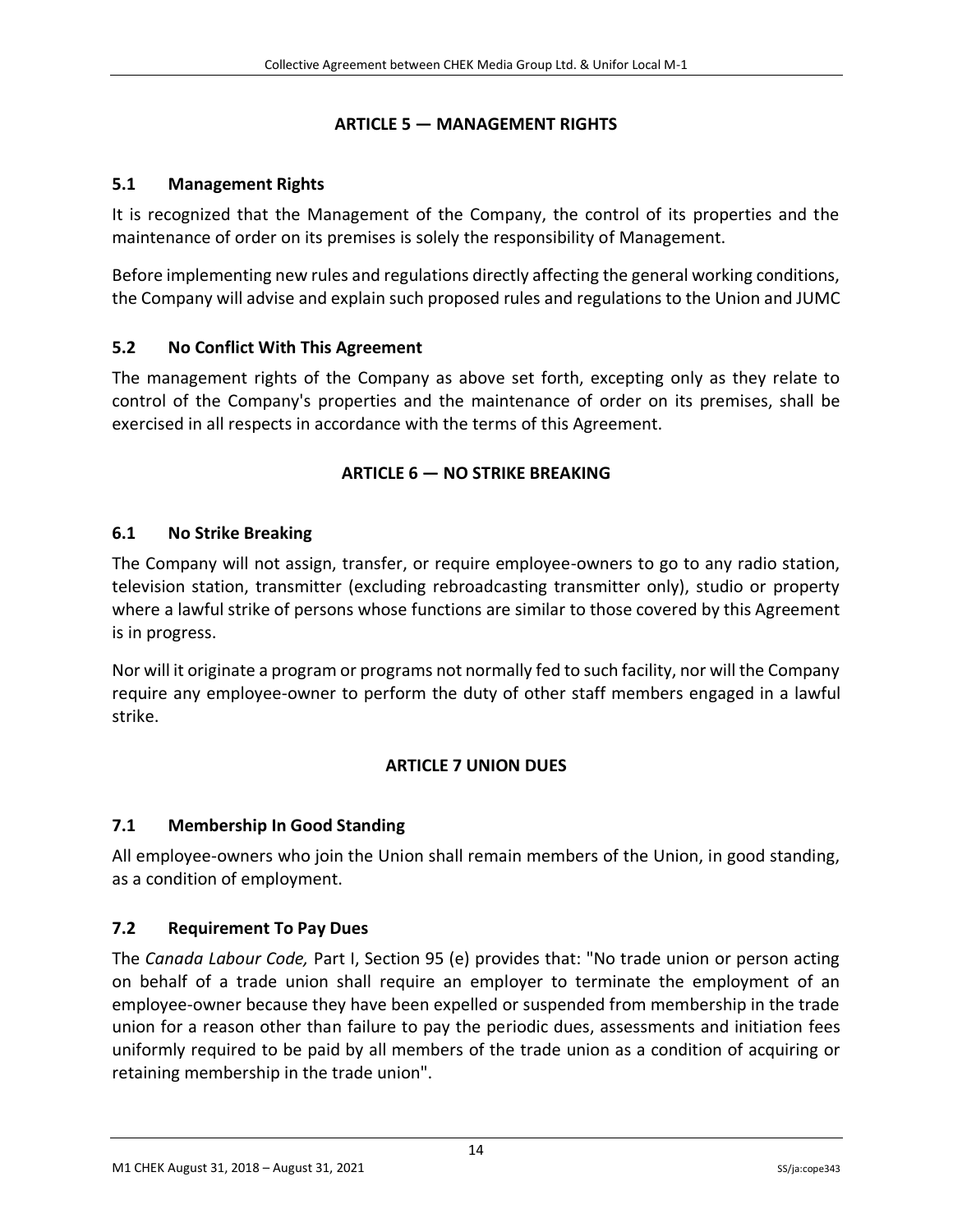# <span id="page-15-0"></span>**7.3 Discharge For Failure To Pay Dues**

The Company will discharge any employee-owner covered by the provisions of Article 7.1 within two (2) weeks after receiving written notice from the Union that the membership of such employee-owner has been revoked or cancelled in accordance with the Union's Constitution and By Laws and provided further that there is compliance with Article 7.2.

# <span id="page-15-1"></span>**7.4 Deduction Schedule**

During the term of this Agreement, the Company agrees to deduct bi-weekly an amount equal to the uniform dues and/or assessments as levied by the Union.

The deductions are to be based on the gross monthly earnings of every employee-owner who is presently paying dues, and all new employee-owners in the bargaining unit, beginning with the date of hiring in the bargaining unit.

The present rate of deductions is equal to two percent (2%) of gross monthly earnings. The Company will be notified by registered mail of any changes in the present rate of deductions.

# <span id="page-15-2"></span>**7.5 Employer To Remit**

<span id="page-15-3"></span>The Company agrees to remit the monies so deducted to the Union as instructed by the Union. The Company also agrees to follow past practice in providing the Union with information on bargaining unit employee-owners.

## **ARTICLE 8 — NO DISCRIMINATION**

## <span id="page-15-4"></span>**8.1 No Discrimination For Union Activity**

The Company will not interfere with, restrain, or coerce the employee-owners covered by this Agreement because of membership in or lawful activity on behalf of the Union.

The Company will not discriminate in respect to hiring, tenure of employment or any term of employment against any employee-owner covered by this Agreement because of membership in or lawful activity on behalf of the Union, nor will it discourage membership in the Union, or attempt to encourage membership in another union.

# <span id="page-15-5"></span>**8.2 No Discrimination For Inaction**

The Union agrees that it will not discriminate against, coerce or restrain any employee-owner covered by this Agreement or attempt to do any of the foregoing because of their membership or non-membership, their activity or lack of activity in any labour organization.

## <span id="page-15-6"></span>**8.3 Employment Condition**

No employee-owner covered by this Agreement shall be required as a condition of employment to become a member of the Union.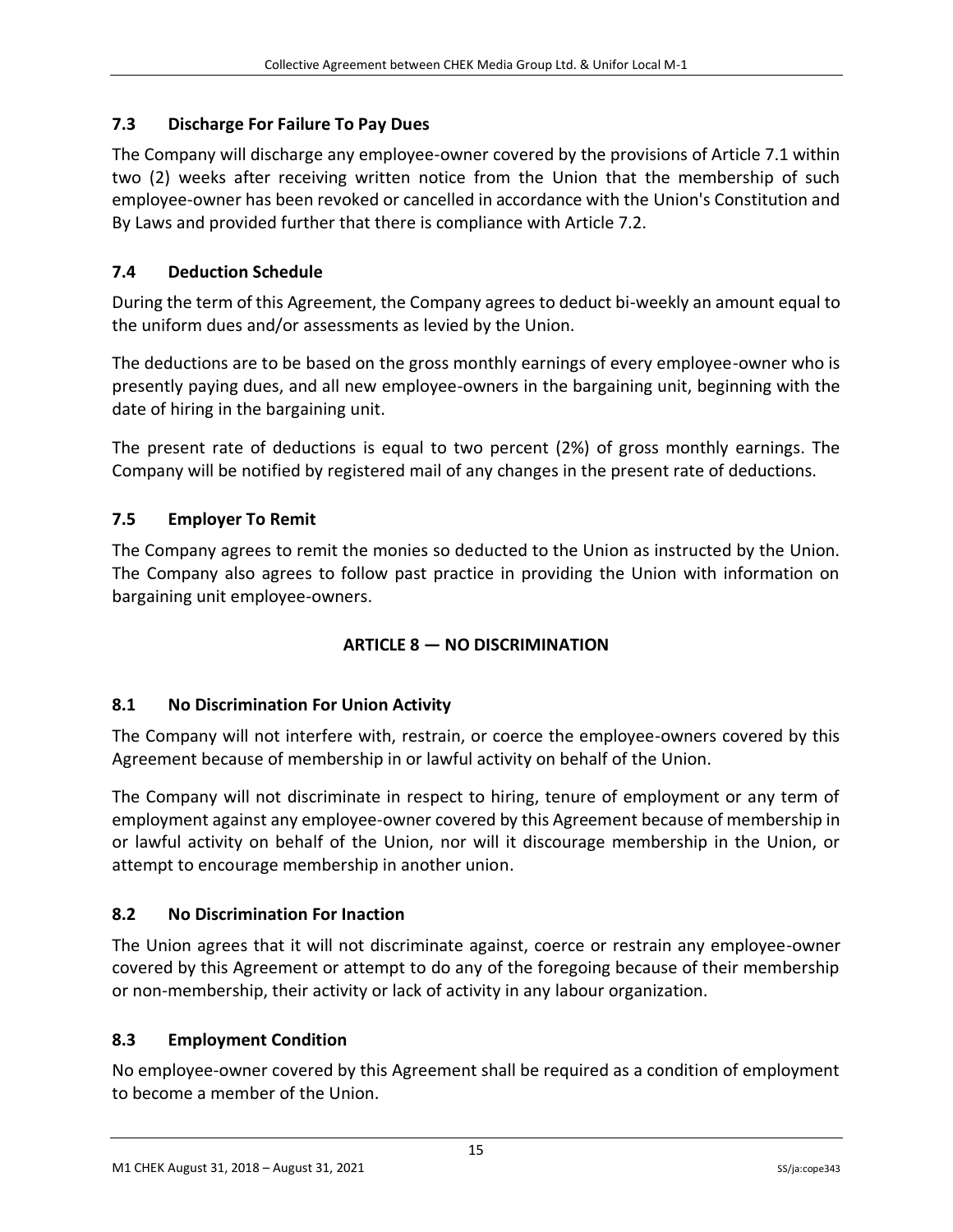## **ARTICLE 9 - NOTIFICATION**

### <span id="page-16-1"></span><span id="page-16-0"></span>**9.1 Notifications**

The Company shall e-mail to the Unifor National staff rep assigned to the Company and to the Unifor Local M-1 Victoria President, one copy of each of the following:

## <span id="page-16-2"></span>**9.2 Information To Be Forwarded**

Notice of hiring, promotion, transfer, resignation, dismissal, suspension or any written disciplinary action affecting any employee-owner within the bargaining unit.

### <span id="page-16-3"></span>**9.3 Written Notice**

Any written notice pertaining to the application or agreed interpretation of this Agreement.

### <span id="page-16-4"></span>**9.4 Provisions Of The Agreement In Writing**

Any notification to an employee-owner required under the provisions of the Collective Agreement is understood to mean that the Company will notify the employee-owner directly.

### <span id="page-16-5"></span>**9.5 Pay Rate Notification**

The Company shall, when notifying a person of their acceptance as an employee-owner, provide in writing, the starting rate of pay and the classification to which they are assigned. A copy of this notice shall be sent to the Union in accordance with Article 9.1 of this Agreement.

#### <span id="page-16-6"></span>**9.6 Weekly Notification**

The Company shall provide to Unifor Local M-1 Victoria with a report containing the name, job classification and hours worked by each Part-time and temporary employee-owner on a byweekly basis.

<span id="page-16-7"></span>This report will be forwarded to Unifor Local M-1 Victoria within ten (10) calendar days of each week.

## **ARTICLE 10 — UNION LEAVE**

#### <span id="page-16-8"></span>**10.1 Leave for Union Activities**

The Company shall grant requests by the Union for unpaid leave to allow employee-owners to participate in official Union activities.

#### <span id="page-16-9"></span>**10.2 Notice**

The Union shall provide as much notice as possible, but not less than fifteen (15) days, notice for such requests.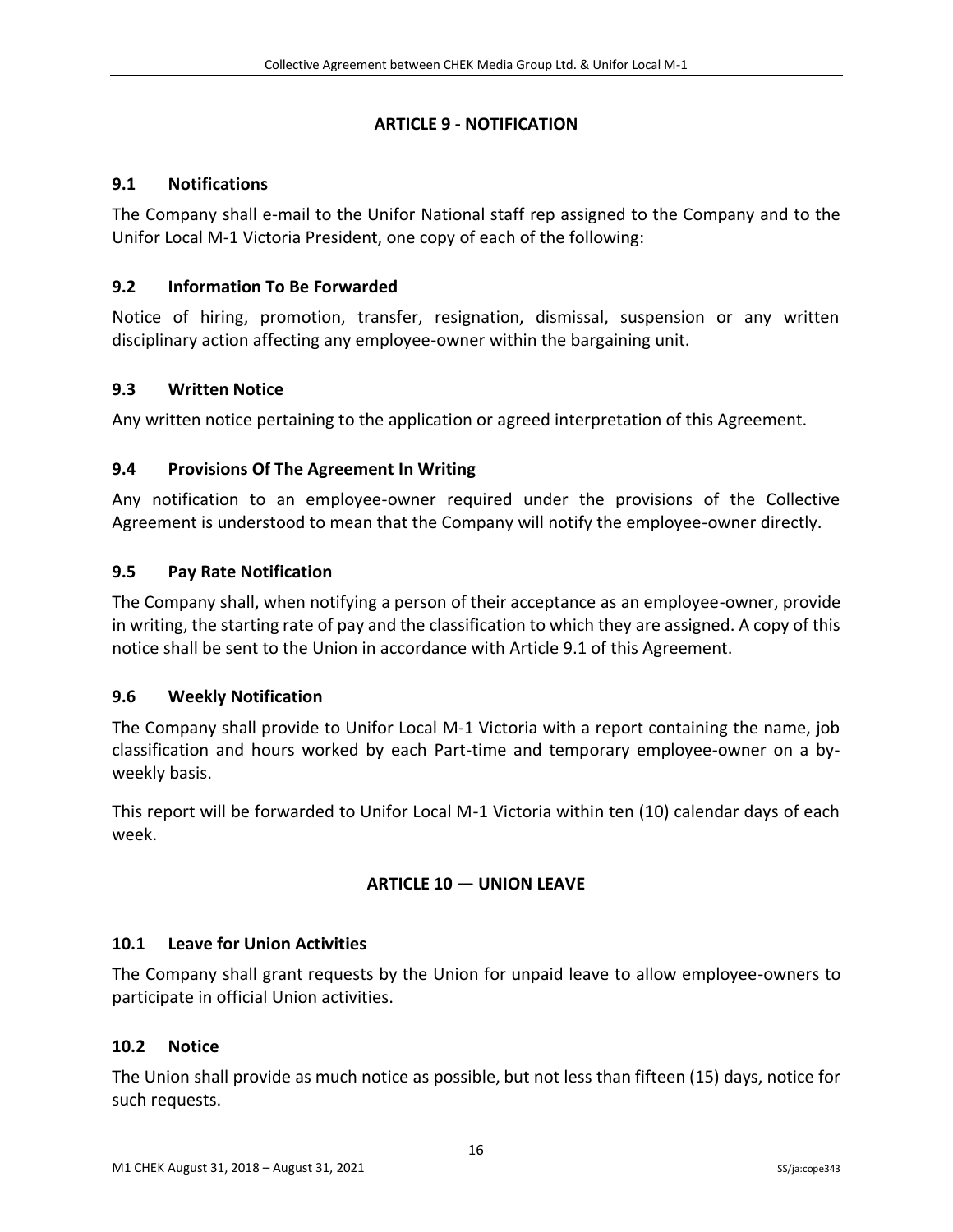#### **ARTICLE 11— UNION ACCESS TO PREMISES**

#### <span id="page-17-1"></span><span id="page-17-0"></span>**11.1 Access To Employer Premises**

Representatives of the Union shall have access to the Company's premises to carry on inspection or investigations pertaining to the terms and conditions of this Agreement at any operating unit of the Company, at reasonable notice to the Company, and free from unreasonable interference from the Company.

<span id="page-17-2"></span>Such investigation or inspection shall be carried on at reasonable hours and in such manner as not to interfere unduly with the normal operations of the Company.

### **ARTICLE 12 — OUTSIDE EMPLOYMENT**

#### <span id="page-17-3"></span>**12.1 Outside Employment**

<span id="page-17-4"></span>No employee-owner shall accept outside employment where such employment is in direct competition with the Company, or adversely affects the employee-owner's work with the Company without prior Company approval.

### **ARTICLE 13 — NO STRIKE OR LOCKOUT**

#### <span id="page-17-5"></span>**13.1 No Strike Or Lockout**

The Union will not cause, nor permit its members to cause, nor will any member of the Union take part in a slow down or a strike, either sit down or stay in or any other kind of strike or any other kind of interference or any stoppage, total or partial of any of the Company's operations during the term of this Agreement.

<span id="page-17-6"></span>The Company will not cause, or permit its employee-owners to cause, engage in or permit a lockout of any of its operational locations during the term of this Agreement.

#### **ARTICLE 14 — UNION ACTIVITIES IN THE WORKPLACE**

#### <span id="page-17-7"></span>**14.1 Available Infrastructure**

The Union shall have access to Company e-mail, telephones and bulletin boards to conduct official Union business.

#### <span id="page-17-8"></span>**14.2 Storage**

The Union shall have access to storage space at the workplace.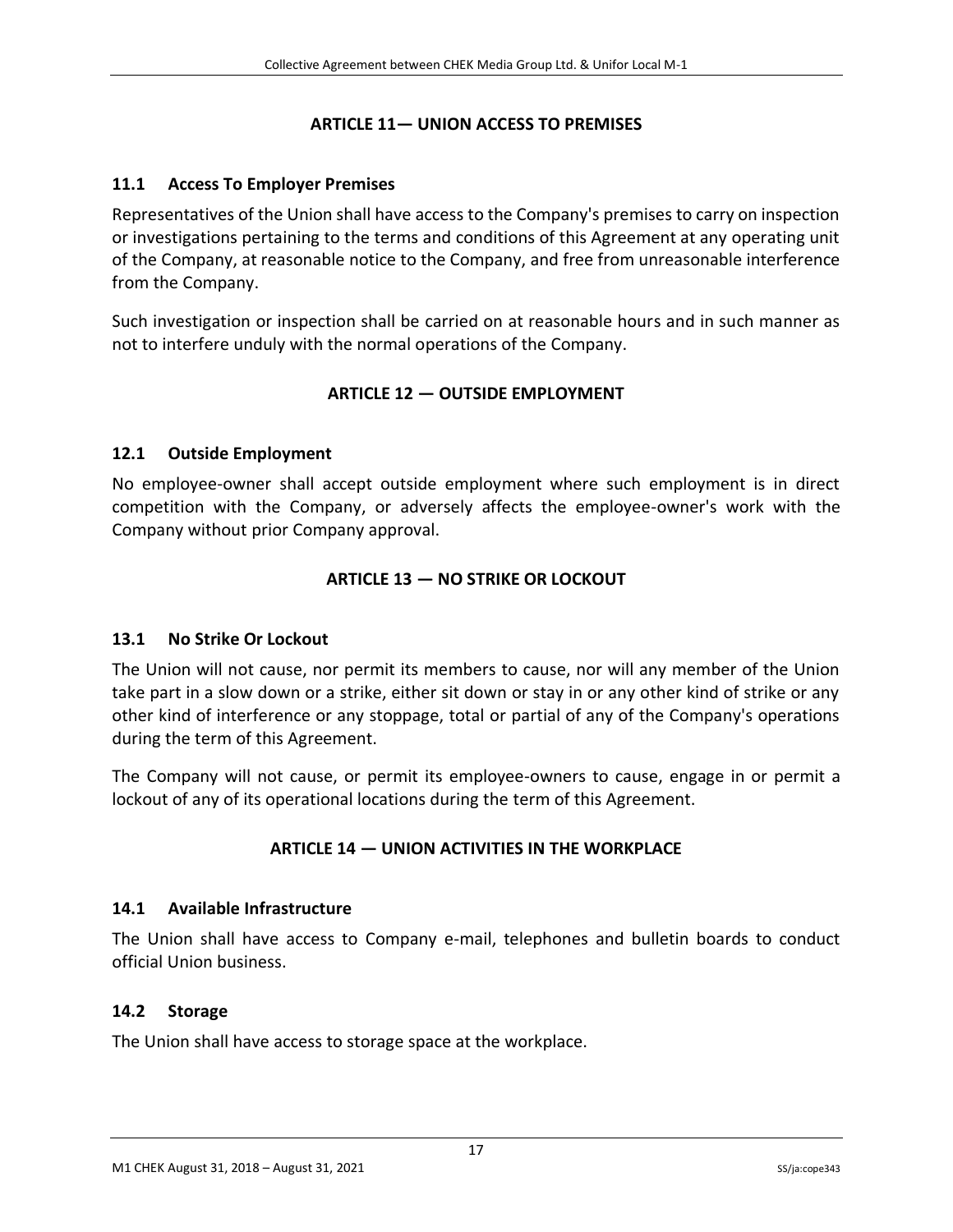## <span id="page-18-0"></span>**14.3 Meeting Space**

<span id="page-18-1"></span>The Union shall have access to the workplace to hold official Union meetings.

# **ARTICLE 15 — SENIORITY**

### <span id="page-18-2"></span>**15.1 Seniority Defined**

Unless otherwise provided, all seniority shall be based on Company seniority, which shall be deemed to have commenced on the date of hiring by the Company into the bargaining unit. Continuous service within the bargaining unit shall be necessary in all cases to which seniority applies, except where the Collective Agreement provides otherwise.

### <span id="page-18-3"></span>**15.2 Seniority Applied**

<span id="page-18-4"></span>Company seniority shall relate only to the order of lay-offs, promotions, severance pay and the choice of vacation periods, as provided for in the applicable article.

## **ARTICLE 16 — INTERRUPTION OF SERVICE**

## <span id="page-18-5"></span>**16.1 Term Of Leave And Seniority Retention**

In the event an employee-owner with one (1) year (2080 hours) or more of Company seniority is granted leave of absence or is temporarily transferred to a position within the Company (not to exceed one (1) year) not covered by this Agreement the following shall apply:

#### <span id="page-18-6"></span>**16.2 Unbroken Service**

Continuity of service for the purpose of Company seniority shall be considered unbroken if the employee-owner returns to the status of an employee-owner within one (1) year, or

## <span id="page-18-7"></span>**16.3 Return After 1 Year**

If they return to the status of an employee-owner after one (1) year has elapsed, the employeeowner's Company seniority upon returning shall be that which the employee-owner had on the effective date of such layoff, transfer or leave of absence. Should an Employee-Owner accept severance pursuant to Article 20.10 (a), this Article shall not apply.

#### <span id="page-18-8"></span>**16.4 Seniority Lost**

Seniority shall cease to exist if the employee-owner resigns or is discharged.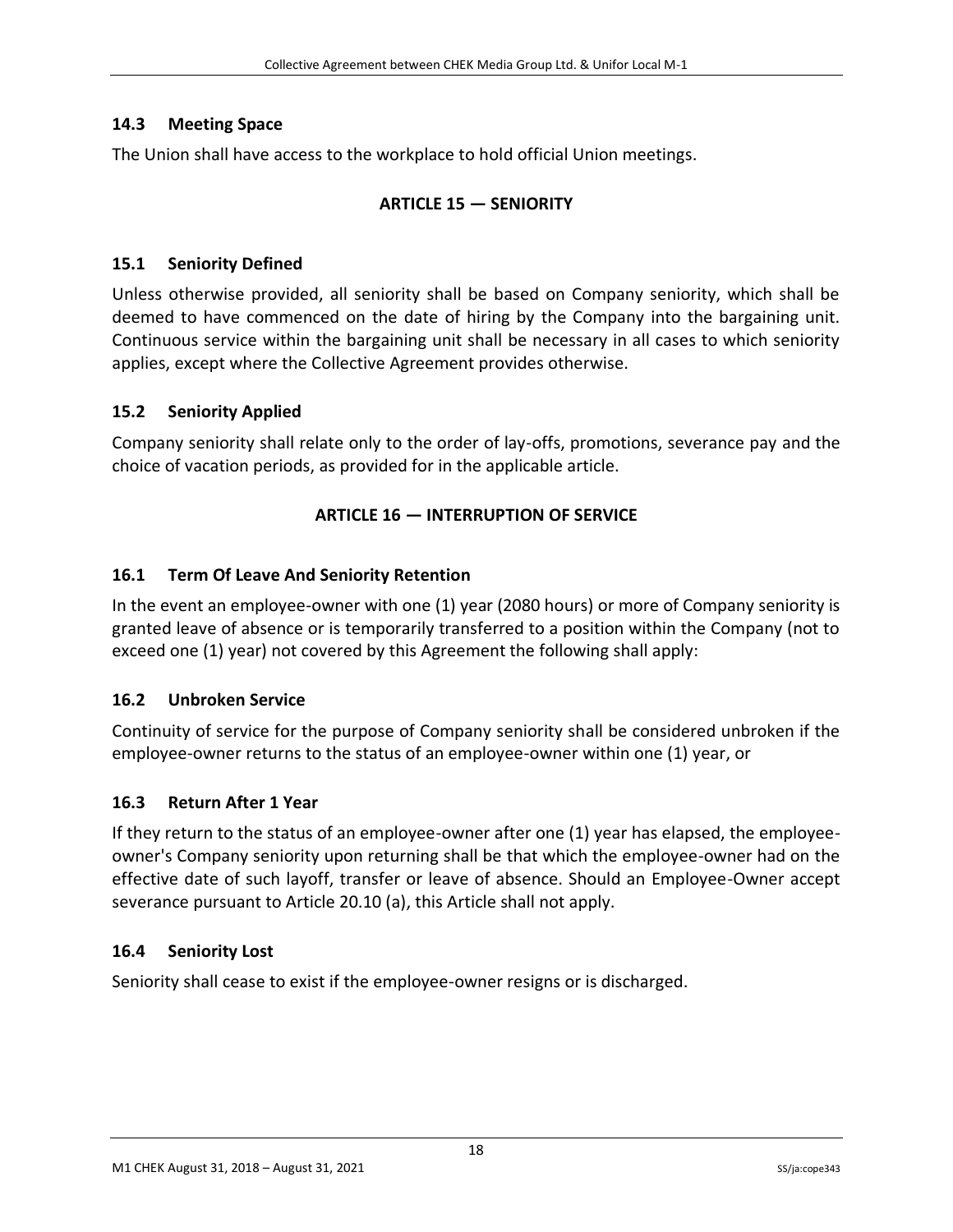### **ARTICLE 17 — PROMOTIONS HIRING AND TRANSFERS**

### <span id="page-19-1"></span><span id="page-19-0"></span>**17.1 Promotions**

The employee-owner with the most Company seniority shall, if the employee-owner meets the qualifications for the position as set by the Company, be transferred to fill a vacancy or be promoted to fill a vacancy in a higher rated job function. The employee-owner will be given reasonable assistance and time to train for the higher rated job function.

Nothing in this Article precludes the Company from hiring applicants from outside sources where no qualified employee-owners apply and are accepted.

Upon request, employee-owners not promoted or transferred will be informed of the reasons for not being promoted or transferred.

#### <span id="page-19-2"></span>**17.2 Rules Around Promotions**

- (a) A Full-time employee-owner promoted to fill a vacancy in a higher rated job or laterally transferred to another job function shall be on a trial period in such job function for a period of up to sixty (60) days.
- (b) A Part-time employee-owner promoted to fill a vacancy in a higher rated job or laterally transferred to another job function shall be on a trial period in such job function for a period of up to two hundred (200) hours.
- (c) The Company may, at any time during a trial period, return the employee-owner to their former job function with no loss of seniority. At the conclusion of a successful trial period, the employee-owner will be advised in writing that their new position has been made permanent.

#### <span id="page-19-3"></span>**17.3 Move Outside The Bargaining Unit**

- (a) No employee-owner, except by mutual consent, shall be transferred or assigned to a position outside the bargaining unit and the employee-owner will not be penalized for such refusal.
- (b) No employee-owner shall be transferred or assigned, except on a temporary, per occasion basis, to another classification within the bargaining unit, except by mutual consent.
- (c) No employee-owner shall be transferred to a location outside the location where he/she was permanently hired to work (i.e. Victoria, Nanaimo, Courtenay...etc.) except by mutual agreement in writing.
- (d) The Company shall cover all travel related costs for any Full-Time or Part-Time (Regular) employee-owner who is required to work temporarily in a location outside of the location where he/she was permanently hired to work.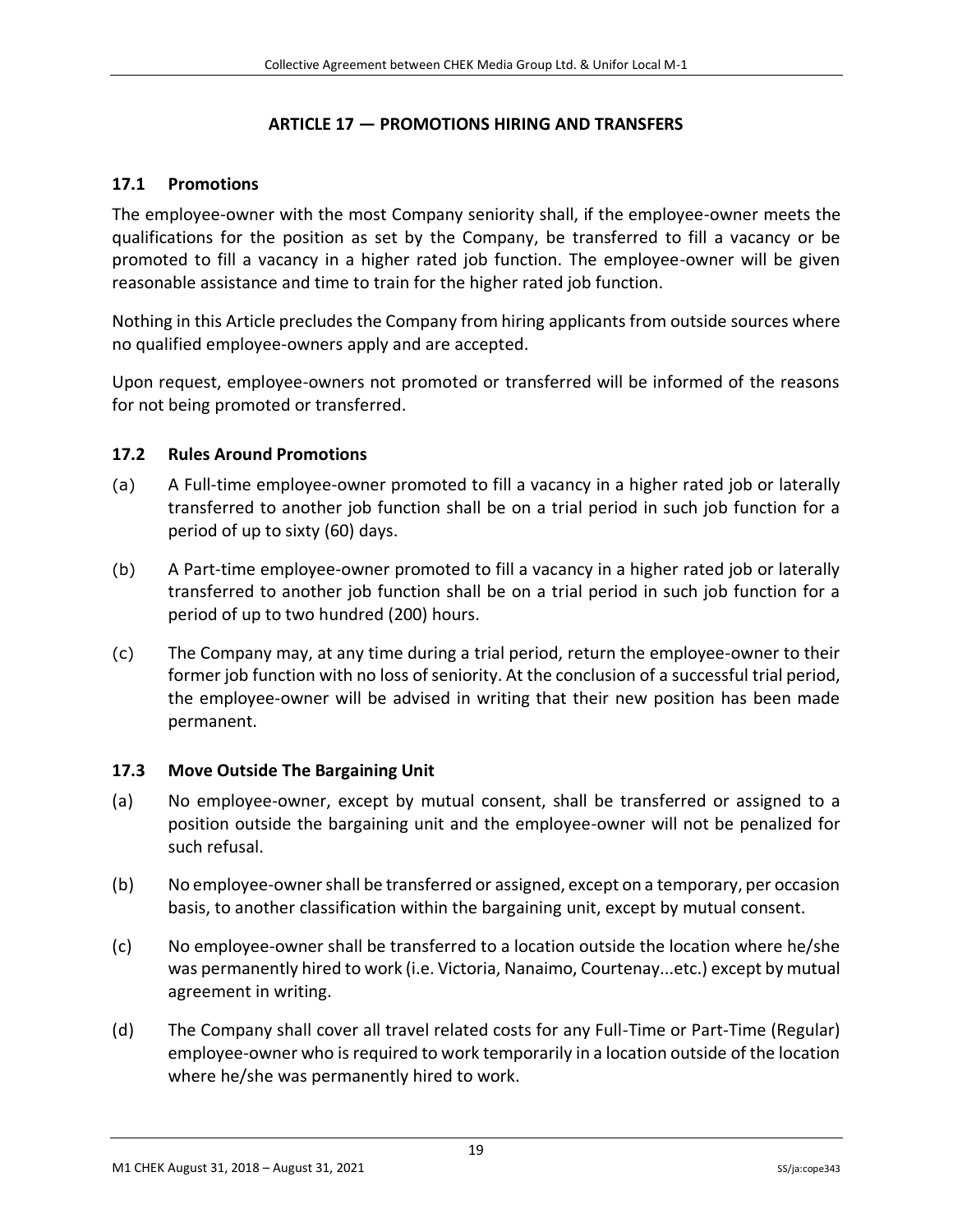(e) Article 17.3 (d) above shall not apply to the time periods where an employee-owner was specifically hired to work, that is at a location outside his/her location where he/she was permanently hired to work.

# <span id="page-20-0"></span>**17.4 Duties Outside Regular Duties**

Employee-owners required to perform in a job function different from their regular function will not be penalized for errors committed during such performances, without considering the adequacy of training.

# <span id="page-20-1"></span>**17.5 Salary On Promotion**

When an employee-owner is promoted or transferred into a higher rated job function they shall immediately move into the higher salary group and receive a salary increase which is at least the equivalent of one (1) full increment in their former group plus the amount necessary to place him on step in the new group, and the employee-owner shall automatically progress upward on the employee-owner's new annual or semi-annual anniversary date. This shall not change the employee-owners company seniority.

# <span id="page-20-2"></span>**17.6 Over Scale And Promotion**

An employee-owner who is "over scale" or at the top of scale with regard to wages, and who is subsequently promoted shall in lieu of the increment outlined in Article 17.5, receive an amount equal to the average increase in their former group (i.e. the total difference between the start and top rates divided by the number of steps = average), plus any amount necessary to place the employee-owner on a step in the new scale.

# <span id="page-20-3"></span>**17.7 Posting Of Positions**

Any full-time and part-time positions within the bargaining unit shall be posted for a minimum of five (5) days prior to hiring outside of non-bargaining unit personnel to fill such vacancies.

<span id="page-20-4"></span>If ensuing vacancies are caused by such promotions or transfers within the bargaining unit, they need not be posted for this five (5) day period if mutual agreement is reached between the Company and the Union. Such agreement will not be unreasonably withheld.

## **ARTICLE 18 — UPGRADING**

## <span id="page-20-5"></span>**18.1 Temporary Assignment**

In the event that an employee-owner is temporarily assigned to perform work which involves a meaningful function of a higher classification than that to which they are permanently assigned, the employee-owner shall be paid two dollars (\$2.00) per hour with a minimum credit of four (4) hours.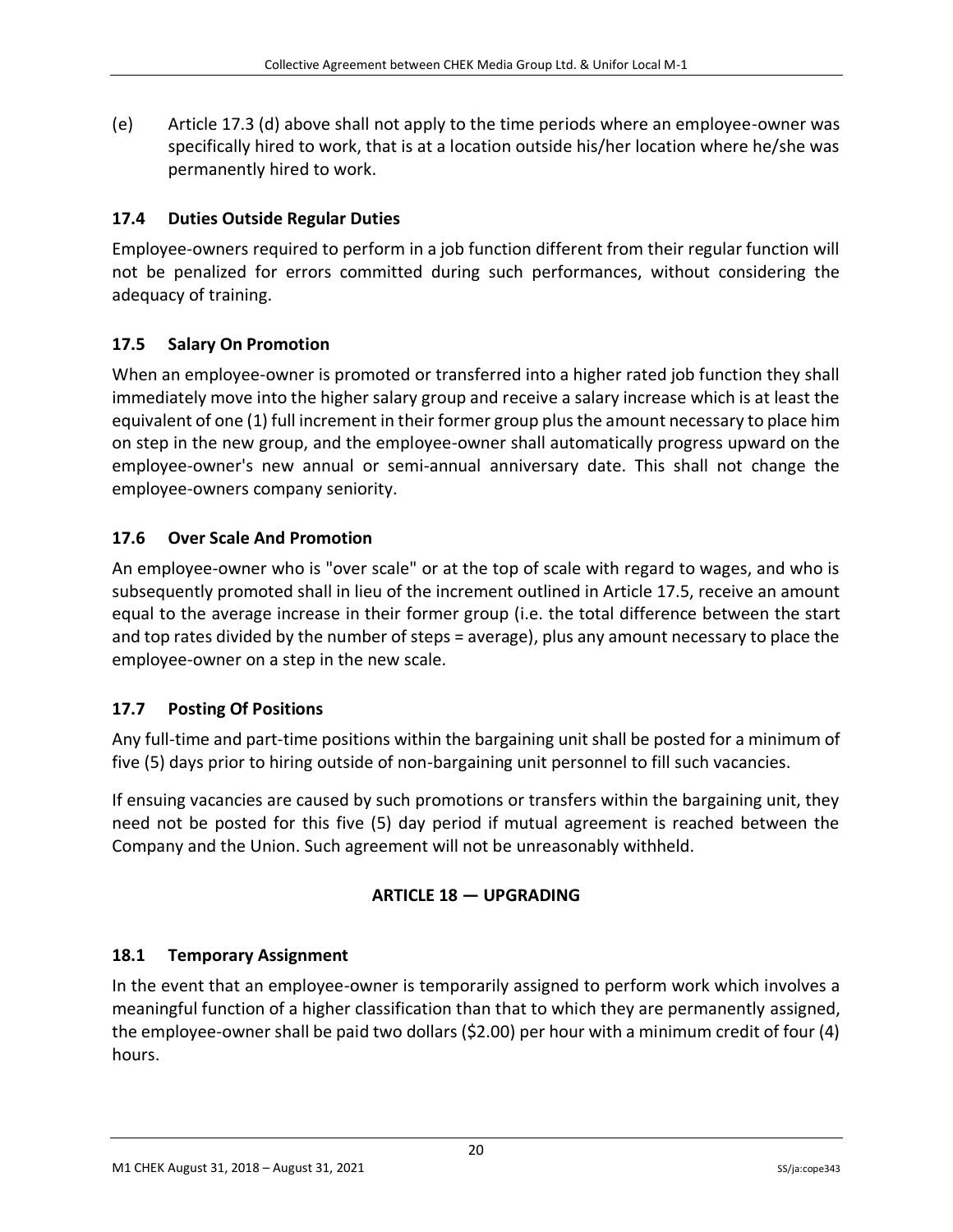## <span id="page-21-0"></span>**18.2 Exclusions**

The provisions of Article 18.1 shall not apply when an employee-owner is assigned to work of a higher classification for training or trial, for a maximum of fifteen (15) days (120 hours) and where a qualified staff member is assigned to assist in such training.

Further, 18.1 shall not apply when an employee-owner temporarily relieves another employeeowner in a higher classification for break periods or when a reporter or anchor performs news assignment editor duties on weekend, statutory holidays or evenings.

## <span id="page-21-1"></span>**18.3 Duration**

In the event of a temporary upgrading of an employee-owner for a period of more than one (1) day [but in no event may a temporary upgrading be of greater duration than three (3) calendar months with the exception of parental leave] the employee-owner so temporarily upgraded shall be verbally advised at the time of their assignment to a higher classification.

Such advice shall also stipulate the probable duration of such temporary upgrading.

## <span id="page-21-2"></span>**18.4 Combinations Of Duties**

Where upgrading involves a job combination(s) the duration of upgrading may be extended to a period of six (6) months. If the combination job function averages twenty (20) or more hours per week and continues beyond six (6) months the employee-owner shall be re-classified to the higher-rated job function and shall be placed on the new scale in accordance with the provisions of Article 17.5.

#### <span id="page-21-3"></span>**18.5 Training**

Bargaining unit employee-owners who are not classified as supervisory, senior or other comparable classifications shall be entitled to claim upgrading as per Article 18 when assigned to train other employee-owners.

<span id="page-21-4"></span>The parties recognize that there is a difference between training and familiarization and there will be no requirement to pay upgrading for familiarization.

## **ARTICLE 19 — DISCIPLINE AND DISMISSAL**

## <span id="page-21-5"></span>**19.1 Discipline In Writing**

An employee-owner shall be notified in writing of any expression of dissatisfaction concerning their employment within fifteen (15) days of any specific incident becoming known to management.

The employee-owner shall be provided with all information relevant to the complaint. If this procedure is not followed, such expressions of dissatisfaction shall not become part of the employee-owner's personnel file.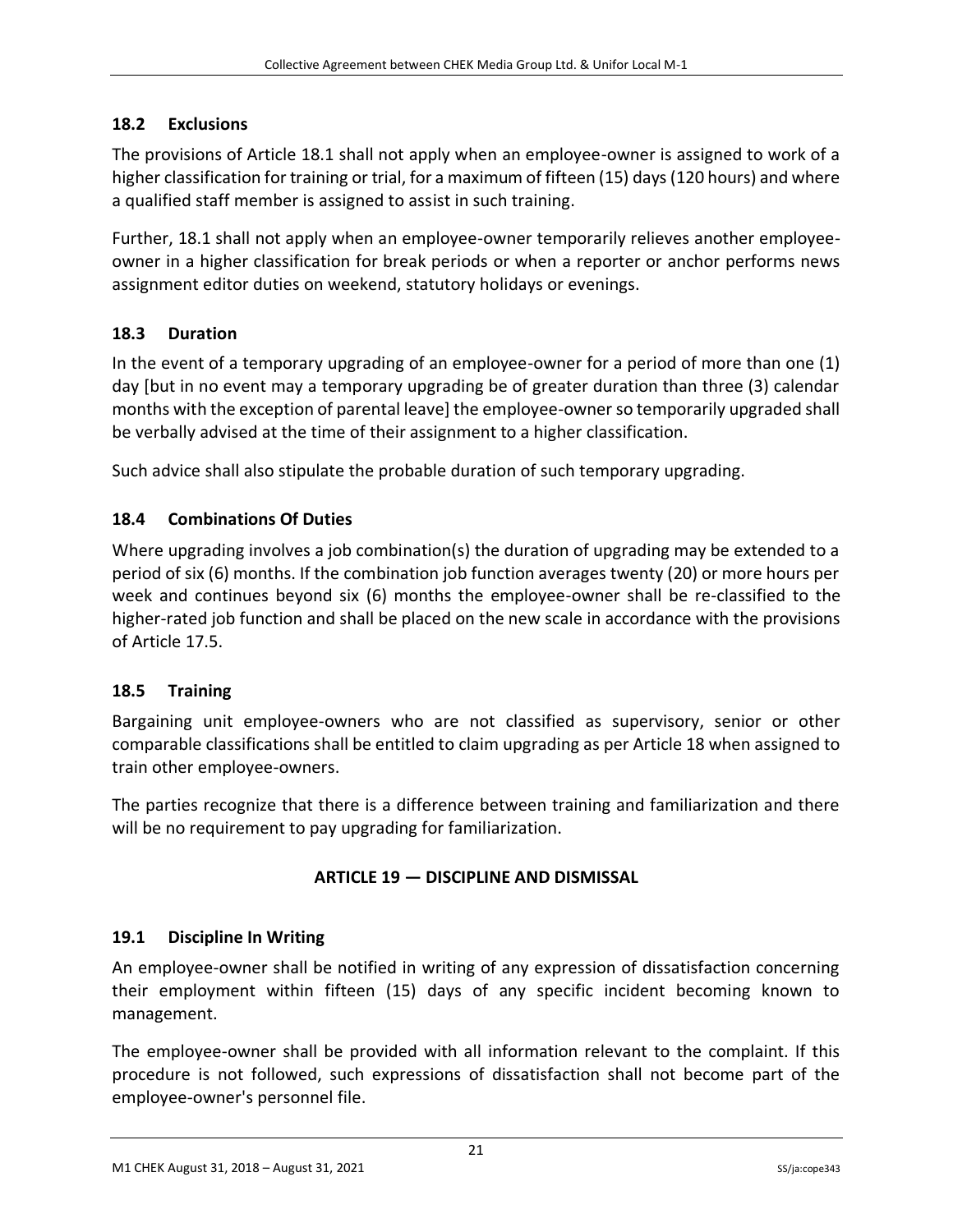An employee-owner receiving any type of expression of dissatisfaction has the right to have a Union representative present throughout the process.

# <span id="page-22-0"></span>**19.2 Written Reply To Discipline**

An employee-owner may submit a written reply to any action taken under Article 19.1. Any written submission received by the Company within fifteen days shall become part of the employee-owner's personnel file.

# <span id="page-22-1"></span>**19.3 Access To Personnel File**

Upon request, (with a minimum of twenty-four (24) hours' notice) an employee-owner shall have access to their personnel file. All access shall be in the presence of the Company Human Resources Manager and a Union Representative.

## <span id="page-22-2"></span>**19.4 Personnel File Review**

An employee-owner may request a personal file review by the Company Human Resources Manager; where that personnel file contains any written expression of dissatisfaction, and if the employee-owner's record shows no related occurrences within the previous twenty-four (24) month period, the Company may not refer to any such prior discipline [the preceding twenty four (24) months] in future considerations including but not limited to discipline, promotions etc.

# <span id="page-22-3"></span>**19.5 Just And Reasonable Cause**

Dismissal of an employee-owner shall be for just and sufficient cause.

Any dismissal may be subject to the grievance procedure. An employee-owner dismissed for just and sufficient cause (except for gross misconduct) shall be entitled to two (2) weeks' (80 hours) notice or in lieu of such notice, shall be given two (2) weeks' (80 hours) pay, accrued vacation pay and any severance pay required under the *Canada Labour Code.* Severance pay will be paid in accordance with the *Canada Labour Code,* except that "dismissal for gross misconduct" will be substituted for "dismissal for just cause".

## <span id="page-22-4"></span>**19.6 Gross Misconduct**

Gross misconduct shall be defined as any stand-alone incident that would lead to immediate dismissal, which is not overturned by the grievance procedure or by an arbitrator.

# <span id="page-22-5"></span>**19.7 Resignation**

An employee-owner should give the Company at least two (2) weeks written resignation notice.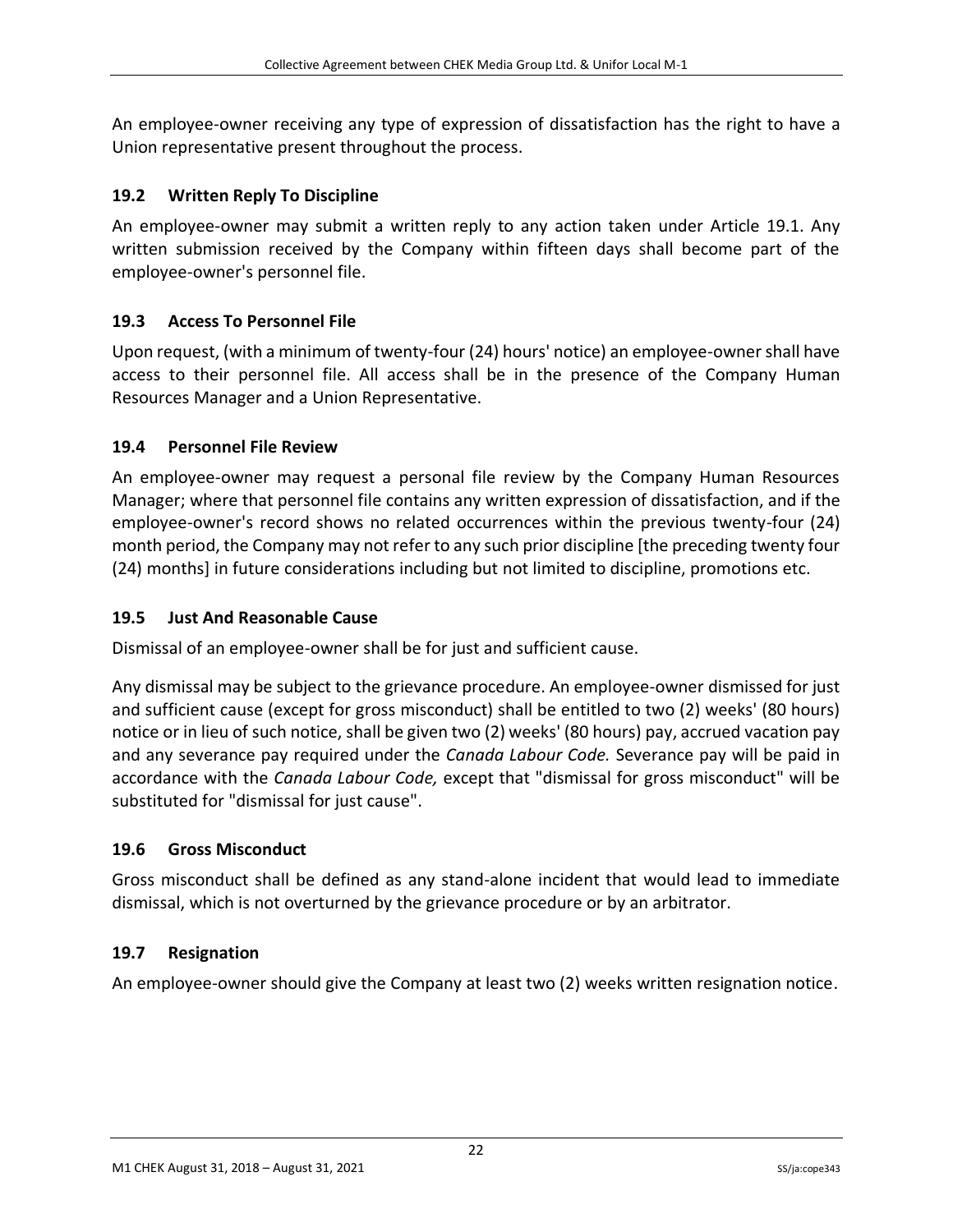## **ARTICLE 20 — LAY-OFF**

# <span id="page-23-1"></span><span id="page-23-0"></span>**20.1 Lay-Off**

The Company shall consult with the executive of Unifor Local M-1 Victoria with respect to any planned lay off prior to any discussions with those employee-owners that may be affected. At this meeting the Company shall supply in writing a complete seniority list, names and classifications, of those affected and the reason for lay-off.

It is understood that this consultation will be deemed strictly confidential and as such, the proceedings will not be disclosed to any other individual, prior to the Company notifying the individual employee-owner(s).

Notice of such meeting shall be a minimum of forty eight (48) hours. When lay-offs are to be made, such lay-offs shall proceed in inverse order of Company seniority within those job functions and/or categories affected where the work has been reduced or eliminated; said job functions are listed in Article 28.

# <span id="page-23-2"></span>**20.2 Voluntary Lay-Off**

Notwithstanding the foregoing, a more senior employee-owner in a job classification may offer to be laid off in the place of a more junior employee-owner.

If the offer is accepted by the company the more senior employee-owner will waive their bumping rights and will receive the severance provided for in Article 20.9.

## <span id="page-23-3"></span>**20.3 Bumping**

Any employee-owner about to be laid off from one job function who has the necessary qualifications set by the Company for another job function may apply their Company seniority and revert to such other function. Such qualifications shall be set in a bona fide manner.

No employee-owner is to be displaced by a more senior employee-owner unless the latter possesses the occupational qualifications of the job filled by the employee-owner with less seniority.

Employee-owners must declare their intent to bump within two weeks of receiving layoff notice.

An employee-owner bumped under either Article 20 or 25 shall receive the notice appropriate to the applicable Article, plus the remainder of the notice period of the employee-owner that bumped. Notwithstanding the forgoing, employee-owners may not exercise bumping rights to anchor classifications.

## <span id="page-23-4"></span>**20.4 Rate Upon Bumping Down**

Employee-owners who bump into a lower job group shall be paid at a rate within the new group closest to their rate of pay prior to the bump.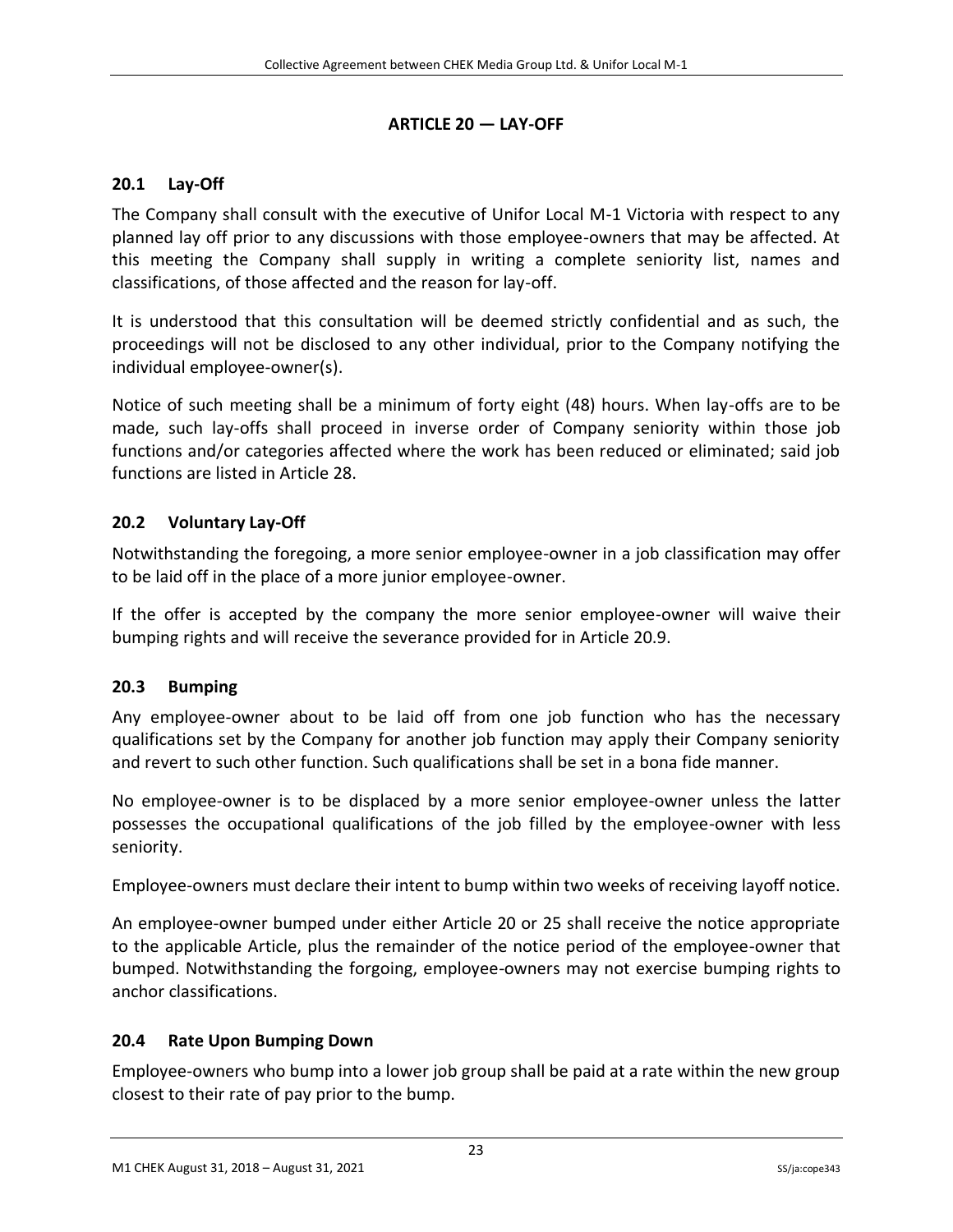## <span id="page-24-0"></span>**20.5 Rate Upon Bumping Up**

Employee-owners who bump into a higher job group shall be paid at a rate within the new group closest to, but not less than, their rate of pay prior to the bump.

### <span id="page-24-1"></span>**20.6 Recall To Former Classification**

Employee-owners who bump into a different classification shall retain recall rights, for up to one (1) year, as per Article 21, to their former classification.

### <span id="page-24-2"></span>**20.7 Time Frame On Notice To Bump**

Employee-owners laid off under Article 25 must declare their intent to bump within two (2) weeks. However, should a bumping opportunity, or job posting arise during the notice period that was not available at the time of declaration, the employee-owner shall retain their right to bump or apply.

### <span id="page-24-3"></span>**20.8 Severance And Vacation Pay In Lieu Of Notice**

**In** the event of lay-offs, employee-owners affected will receive six (6) weeks' written notice or six (6) weeks' salary in lieu of notice, plus severance pay, and accrued vacation pay.

### <span id="page-24-4"></span>**20.9 Amounts Of Severance Pay**

In the event of lay-offs, under either Articles 20 or 25, employee-owners affected will receive:

- two (2) weeks (80 hours) severance for each completed year (2080 hours) of service up to two (2) years;
- and three (3) weeks' one hundred and twenty hours (120) severance pay for each completed year of service, beyond two (2) years to a maximum of fifty-two (52) weeks;

#### <span id="page-24-5"></span>**20.10 Severance Pay Applied**

Employee-Owners who are laid off shall operate his/her recall and severance rights pursuant to this Clause as follows:

- (a) A laid off Employee-Owner shall have the option of taking his/her severance pay at the time of layoff. Where the Employee-Owner opts for immediate severance pay, the Employee-Owner does so knowing he/she forfeits all of his/her recall rights and is deemed to have been severed from service.
	- i) If the amount of severance is eight (8) weeks or fewer, the Employee-Owner shall have the option of taking the severance as a lump sum or paid out as salary continuance.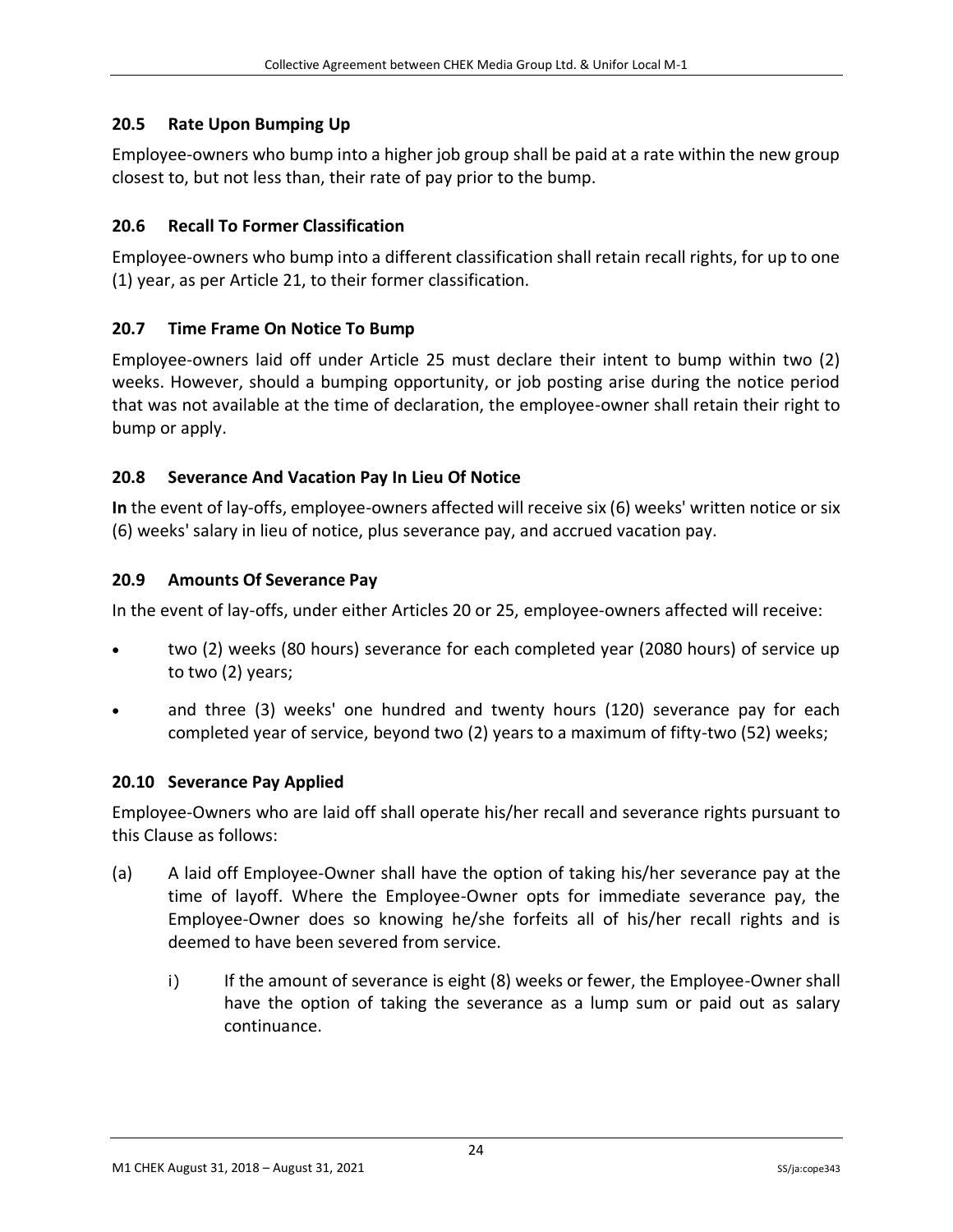- ii) If the amount of severance is greater than eight (8) weeks, the Company shall have the option of paying out the severance in either salary continuance or as a lump sum.
- (b) A laid off Employee-Owner shall have the option of taking his/her severance pay at the end of the twelve (12) month recall period. Where a laid off Employee-Owner opts to receive his/her severance at the end of the twelve (12) month recall period, he/she shall have right to accept recall for any work during the recall period. The severance paid to the Employee-Owner at the end of the recall period shall be paid as a lump sum.
- (c) Where a laid off Employee-Owner maintains his/her recall rights pursuant to (b) above, and where he/she works one thousand and forty (1040) or more hours during the recall period, the Employee-Owner has the option of extending his her recall period by an additional twelve (12) months and shall then extend the payment of severance by that same additional twelve (12) month period.

Any hours worked during the recall period shall be deemed to be severable hours for the purposes of calculating the final severance payout.

# <span id="page-25-0"></span>**20.11 Benefits On Lay-Off**

While an employee-owner is laid off, the Company will continue the total group health and welfare payments, (excluding LTD) for the period of lay off up to a maximum of six (6) months or until the employee-owner is eligible for benefits at the new place of employment.

# <span id="page-25-1"></span>**20.12 Overtime Versus Lay-Off**

The Company agrees that it will not consistently schedule overtime in order to affect or extend lay-offs.

# <span id="page-25-2"></span>**20.13 Vacancies and Laid Off Employees**

It shall be the intention of the Company to give consideration for job vacancies within the bargaining unit to those employee-owners who are to be laid-off.

# <span id="page-25-3"></span>**20.14 Red-Circling**

Employee-owners who revert to a lower salary group at their own request shall be placed in the lower group at the closest equivalent salary to their previous higher group. It is agreed that employee-owners who are currently "red-circled" shall be grandfathered with respect to the above.

## <span id="page-25-4"></span>**20.15 Retention Of Status**

An employee-owner on layoff who has worked on a part-time basis shall retain part-time status upon the expiration of recall rights. Seniority shall be calculated from the date of employment by the company. The operation of this Article is subject to the provisions of Article 20.10.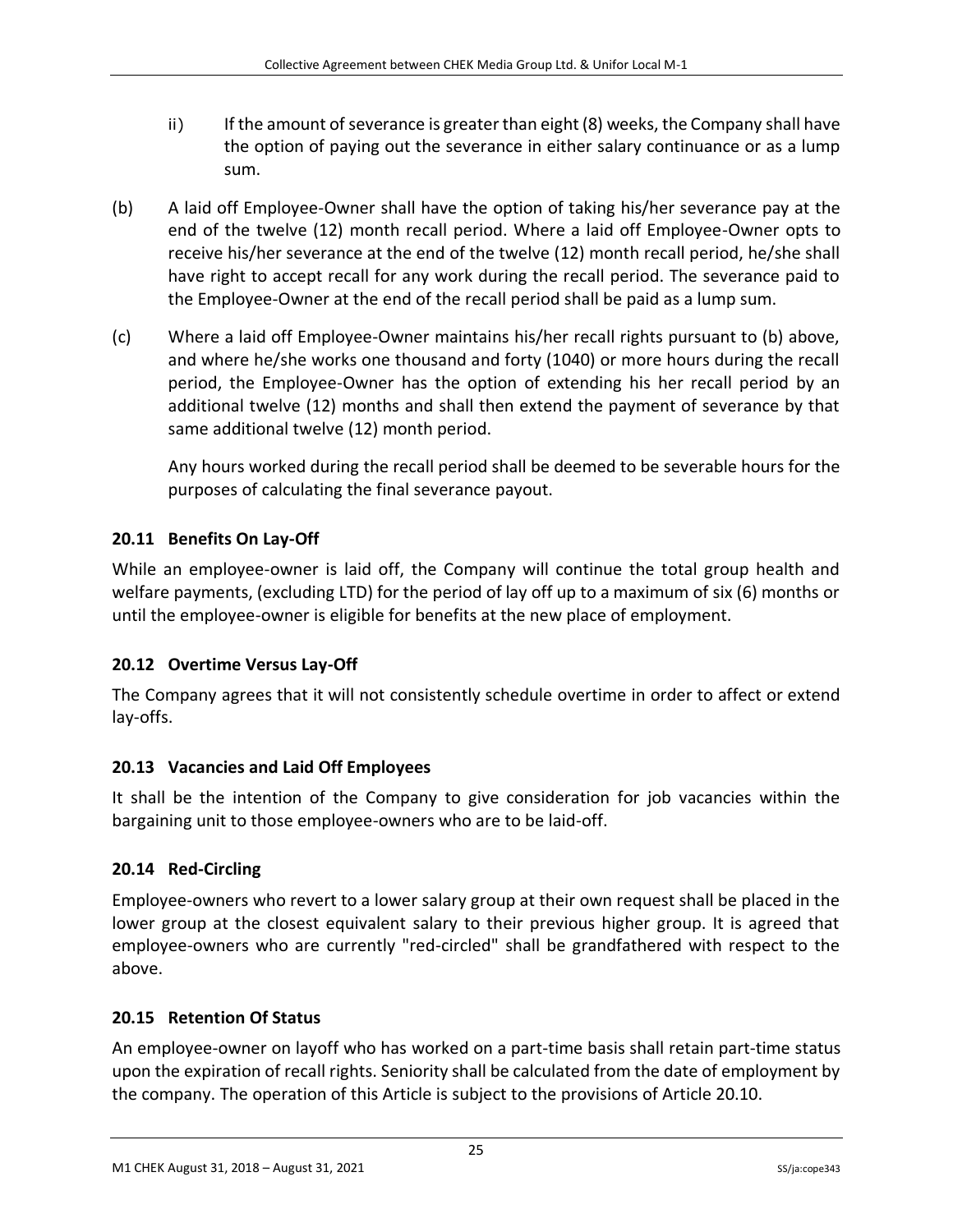#### **ARTICLE 21— RE-ENGAGEMENT AND RECALL**

#### <span id="page-26-1"></span><span id="page-26-0"></span>**21.1 Re-Engagement**

Where any full-time or regular part-time work becomes available for which a laid-off employeeowner is qualified, the Company agrees to re-engage, in order of company seniority. The qualifications will be set in a reasonable manner. For the purpose of this Article "re-engage" means to return to work in a full-time or regular part-time position.

Employee-owners who are recalled or re-engaged under this provision to a job function other than previous function shall be paid at a level within the new group that is closest to their previous rate of pay.

### <span id="page-26-2"></span>**21.2 Failure To Report**

Employee-owners who fail to return to work on a full-time basis, to their previous position, when notified by the Company, will lose their re-engagement rights.

### <span id="page-26-3"></span>**21.3 Recall And Seniority**

Where any other Part-time or temporary bargaining unit work becomes available for which a laid-off employee-owner is qualified, the Company agrees to re-call, in order of company seniority.

However re-call shall exclude all hours offered to the employee-owner at the time of lay-off and rejected. The qualifications shall be set in a reasonable manner.

For the purpose of this Article "re-call" means to be called to work for any Part-time or temporary work available.

Employee-owners laid off under Articles 20 or 25 shall be entitled to re-engagement or recall rights for one (1) year from the date of lay-off.

#### <span id="page-26-4"></span>**21.4 Conversion Formula**

When an employee-owner on lay-off has worked more than nine hundred and ten (910) regular (non-overtime) hours over any one hundred and eighty (180) consecutive day window, the employee-owner shall be considered to have reverted to full-time status.

The Company will not manipulate or re-schedule productions, projects and shifts in order to avoid the re-establishment of recall rights as described above.

In the event an employee-owner on lay-off works two hundred and forty (240) or more regular hours within a ten (10) consecutive week window, their recall rights shall be re-established for another twelve (12) months.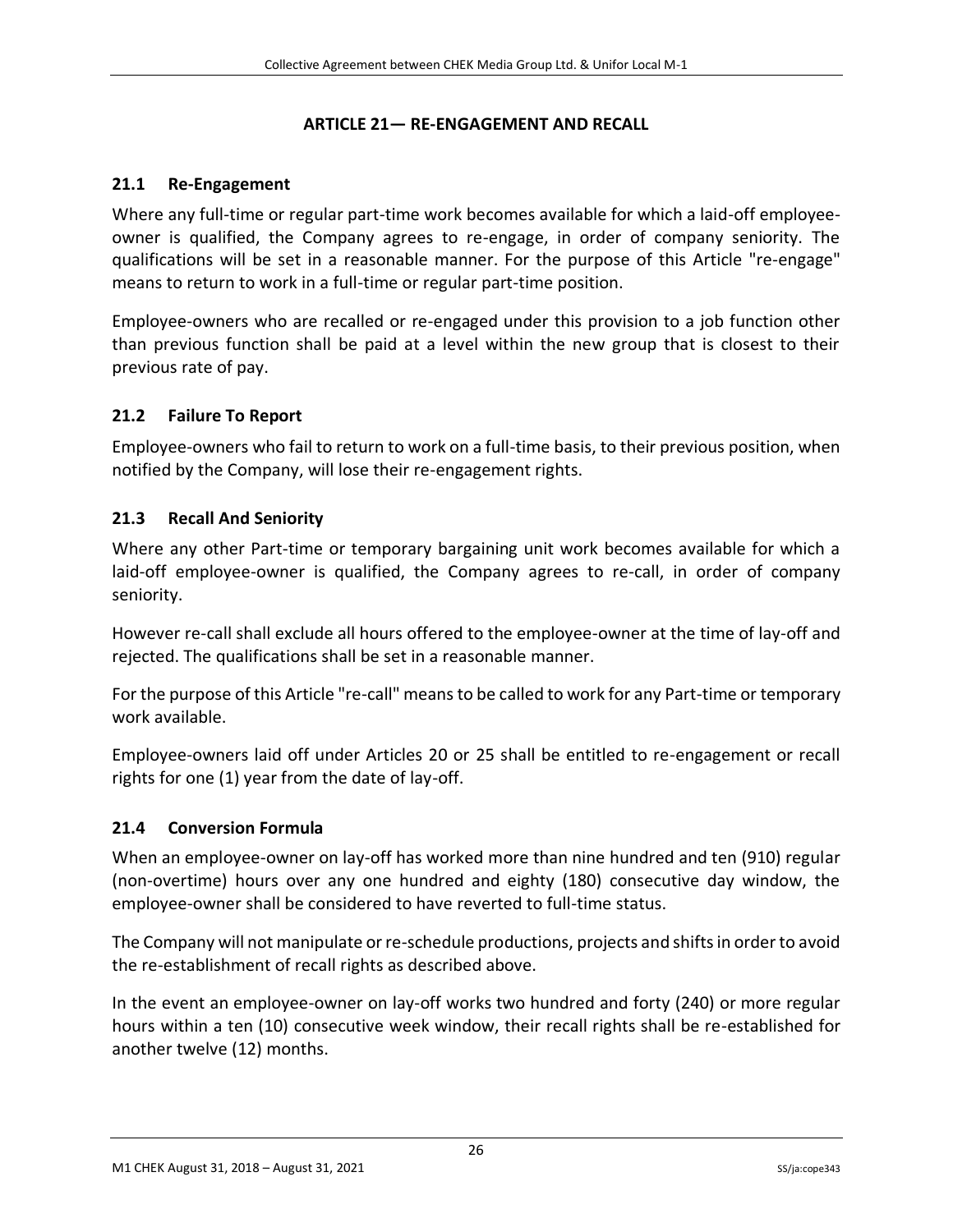For the purposes of this Article "regular hours" shall exclude overtime. However, hours worked on a day-off to a maximum of eight (8) shall be included.

# <span id="page-27-0"></span>**21.5 Re-Calculation Of Seniority**

Where an employee-owner has been re-engaged pursuant to this Article and has been paid severance in accordance with Article 20, the employee-owner's seniority for the purposes of severance shall be considered that of a new employee-owner.

# <span id="page-27-1"></span>**21.6 Company Responsibility Fulfilled**

<span id="page-27-2"></span>The Company's responsibility will be considered to be fulfilled if the Company gives notice in writing, by registered mail to the former employee-owner's last known address. The employeeowner must notify the Company of their intention within seven (7) days of receipt of said letter.

## **ARTICLE 22 — DUTIES AND RESPONSIBILITIES**

## <span id="page-27-3"></span>**22.1 Assignment Of Work**

The Company agrees to maintain past practices and shall exclusively assign to employee-owners, as defined under Article 2.1 of the agreement, the following:

- (a) Duties related to any aspect of the production of content for broadcast via television or the internet.
- (b) Duties related to the operation and repair of all equipment owned or leased by the Company.
- (c) Duties related to the administration of the Company

# <span id="page-27-4"></span>**22.2 No Transfer Of Duties**

The Company agrees that it will not transfer, assign or subcontract any work or functions to which bargaining unit employee-owners are entitled to under the terms of this agreement to any nonbargaining unit employee of the Company, or to any other company or its employees.

## <span id="page-27-5"></span>**22.3 New Services And Experts**

It is understood that the Company will be permitted to use "news" originating from news services, and to use outside experts or specialists for commentary on news programs.

## <span id="page-27-6"></span>**22.4 Occasional Use Of Specialists**

The Company may, on an occasional and temporary basis, use a specialist to repair any equipment normally operated or maintained by an employee-owner, as defined under Article 2.1 of the agreement.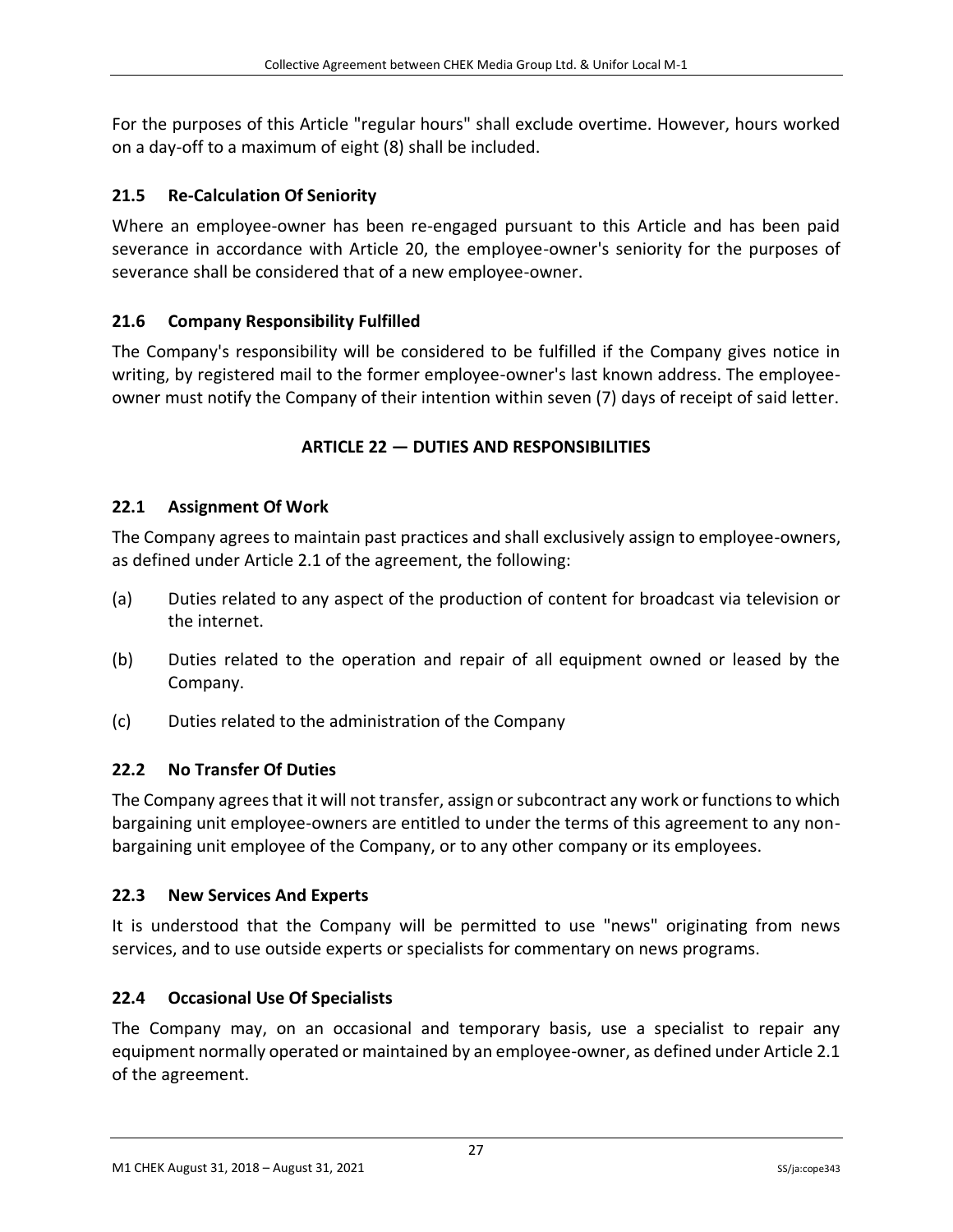## <span id="page-28-0"></span>**22.5 Occasional Use Of Non-Bargaining Unit Personnel**

Non bargaining unit employees of the company may, on an occasional and temporary basis, perform duties normally assigned to employee-owners, as defined under Article 2.1 of the agreement.

# <span id="page-28-1"></span>**22.6 No Displacement Of Bargaining Unit Members**

The company agrees any work performed under Article 22.5 will not displace employee-owners, as defined under Article 2.1 of the agreement on a permanent basis.

# <span id="page-28-2"></span>**22.7 22.5 Not Used To Shrink Bargaining Unit**

It is agreed that the provisions of Article 223 shall not be used to reduce the employment of bargaining unit employee-owners or to avoid hiring new bargaining unit employee-owners.

## <span id="page-28-3"></span>**22.8 Skills Development**

The Union and the Company recognize the need to develop skilled employees for the future.

Therefore, both practicum and co-op students are encouraged to seek training opportunities at CHEK. Students are classified as;

(a) Practicum Student:

An individual enrolled in, or about to enroll in, a post-secondary institution. A practicum may be up to three (3) months in duration. Practicum students shall be unpaid.

They may perform bargaining unit functions, but only under the direct supervision of a bargaining unit employee-owner.

(b) Co-op Student:

An individual enrolled in a post-secondary institution where the participation in an industry co-op is a requirement for a degree or diploma.

Co-op students shall be hired as Group 1 Start employees for a period of no longer than five hundred and twenty (520) hours.

All provisions of the collective agreement applicable to a probationary employee shall apply to them, except severance.

## <span id="page-28-4"></span>**22.9 Article 22 Exception**

The parties recognize that the intent of Article 22 is to have bargaining unit employee-owners perform their duties as defined in Article 22.

The parties also recognize that from time to time the company may have business opportunities that may require a waiver of Article 22.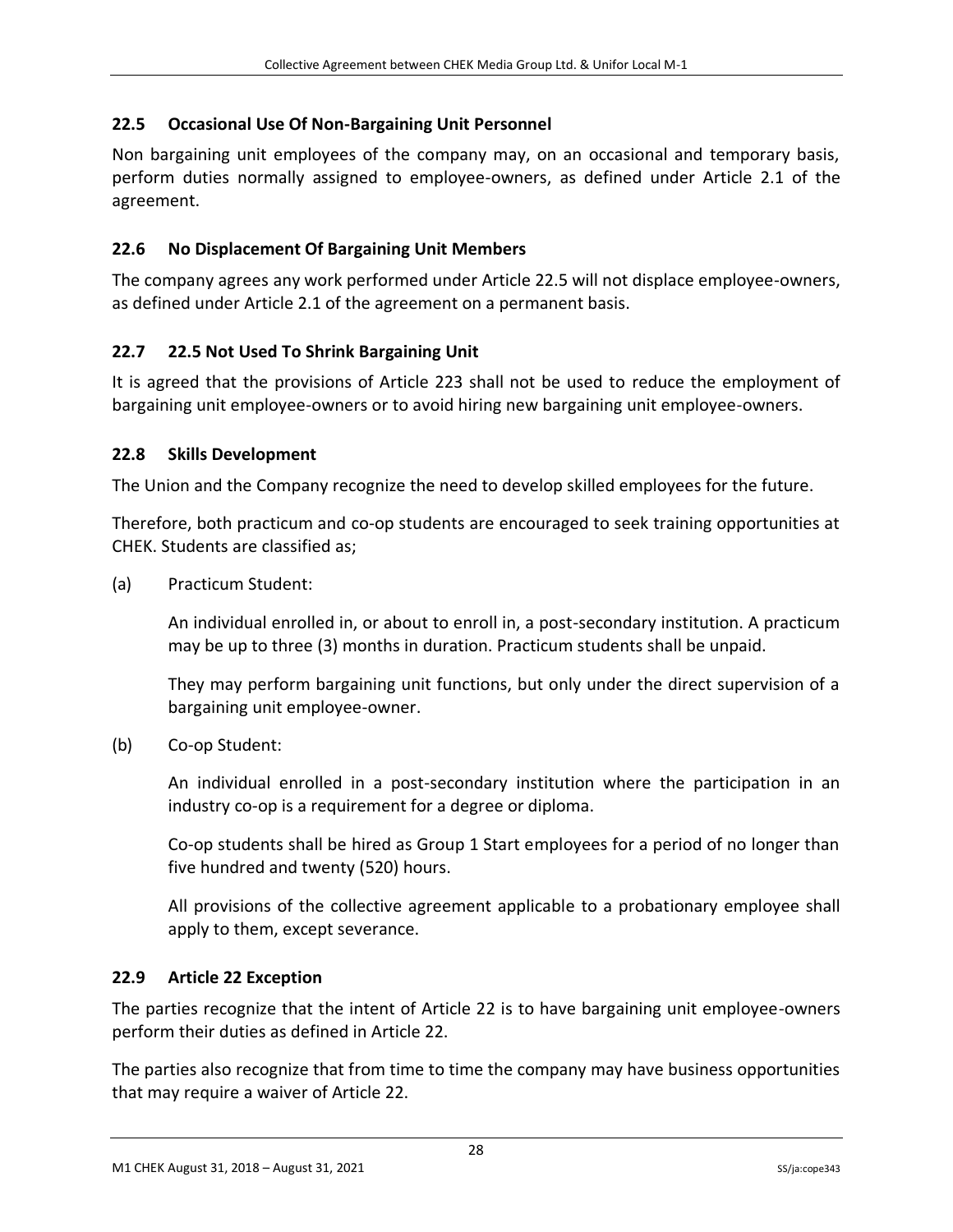Therefore when a waiver of the foregoing Article 22 is deemed necessary the procedure shall be as follows:

- (a) The Company shall present any waiver requests to the JUMC for review.
- (b) If the JUMC concurs with the waiver request the company shall inform, in writing, the President of Unifor Local M-1 Victoria.
- <span id="page-29-0"></span>(c) The President of Unifor Local M-1 Victoria shall then, within twenty four (24) hours, request a waiver from the National Union under Article 24.

## **ARTICLE 23 — AIR CREDITS AND UNION SEAL**

### <span id="page-29-1"></span>**23.1 Union Logo**

Every audio/video tape recording and all programming produced by the Company for air shall have the Unifor logo exhibited on the following:

- (1) Tape Billboard
- (2) End Credits
- (3) Website

#### <span id="page-29-2"></span>**23.2 Other Credits**

<span id="page-29-3"></span>The Company shall give air credits to employee-owners where, in its opinion such credits are merited by their contribution to the performance in accordance with its current policy.

#### **ARTICLE 24— WAIVERS**

#### <span id="page-29-4"></span>**24.1 No Waiver Of Agreement**

The Company recognizes that no provisions of this Collective Agreement may be waived by the Local Union Officers or by individual members, the responsibility for the granting or the refusal to grant waivers lies exclusively with the National Union through its Regional office at 326 12<sup>th</sup> Street, New Westminster, B.C.

#### <span id="page-29-5"></span>**24.2 Request For Waiver To Be In Writing**

Where the Company, for valid reasons wishes to temporarily suspend any of the provisions of the Collective Agreement, it shall request for a waiver from the Union.

The request must provide all pertinent information to allow the Union to assess the situation. The Union shall respond, in writing, within forty eight (48) hours.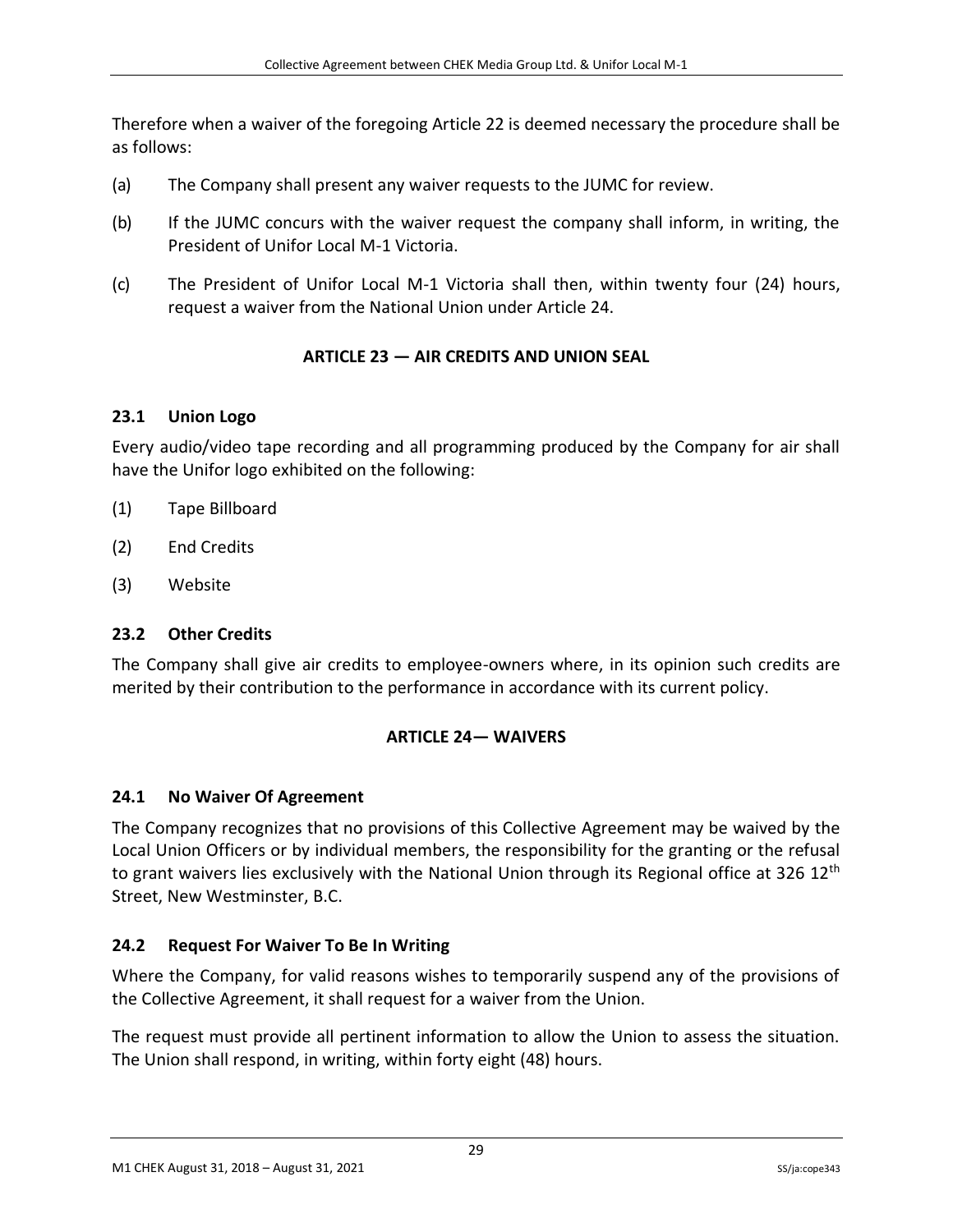# **ARTICLE 25 — TECHNOLOGICAL CHANGE**

# <span id="page-30-1"></span><span id="page-30-0"></span>**25.1 New Technology**

In the event that the Company introduces or permits to be used any process, machinery or equipment which substitutes for, supplements or replaces any present process, machinery or equipment being operated as of the date of this Agreement by employee-owners within the bargaining unit, such process, machinery, or equipment shall be operated and maintained only by employee-owners in the bargaining unit as herein set forth.

# <span id="page-30-2"></span>**25.2 Time Frame On Technological Impact**

The introduction of computer hardware and/or software shall be considered a technological change with respect to the application to this Article provided that such introduction has occurred within one (1) year of the displacement of an employee-owner.

# <span id="page-30-3"></span>**25.3 Lay-Off Due To Technology**

Should the introduction, replacement, supplementation or modification of any machinery, equipment or device which is or would fall under the jurisdiction of the employee-owners in the bargaining unit, result in the lay-off (as distinguished from layoffs caused by changes in programming) of employee-owners, the Company recognizes additional moral obligations to such employee-owners and agrees to the following conditions in fulfilment of such obligations.

## <span id="page-30-4"></span>**25.4 Technological Change Notification**

The Company will give the Union and the employee-owners as much advance notice as is practical, but not less than four (4) months' notification of such lay-offs or four (4) months' pay in lieu of said notice plus all other benefits for the same period.

## <span id="page-30-5"></span>**25.5 Joint Discussions And Communications**

The Company shall in writing state the nature of the changes contemplated and the number of jobs likely to be affected.

Upon receipt of such notice by the Union, the parties shall arrange a meeting or meetings, for the purpose of conducting discussions which will achieve an understanding to assure that any hardship to the employee-owners affected shall be minimized.

This shall be done by providing wherever possible, alternative employment within the Company for employee-owners whose jobs have been eliminated or by joint efforts on the part of the Company and the Union to obtain employment outside the Company, and/or by any other means that the parties may, by mutual agreement decide upon.

The Company will provide such employee-owners reasonable time off during their normal work week without loss of salary, to be interviewed for positions outside the Company.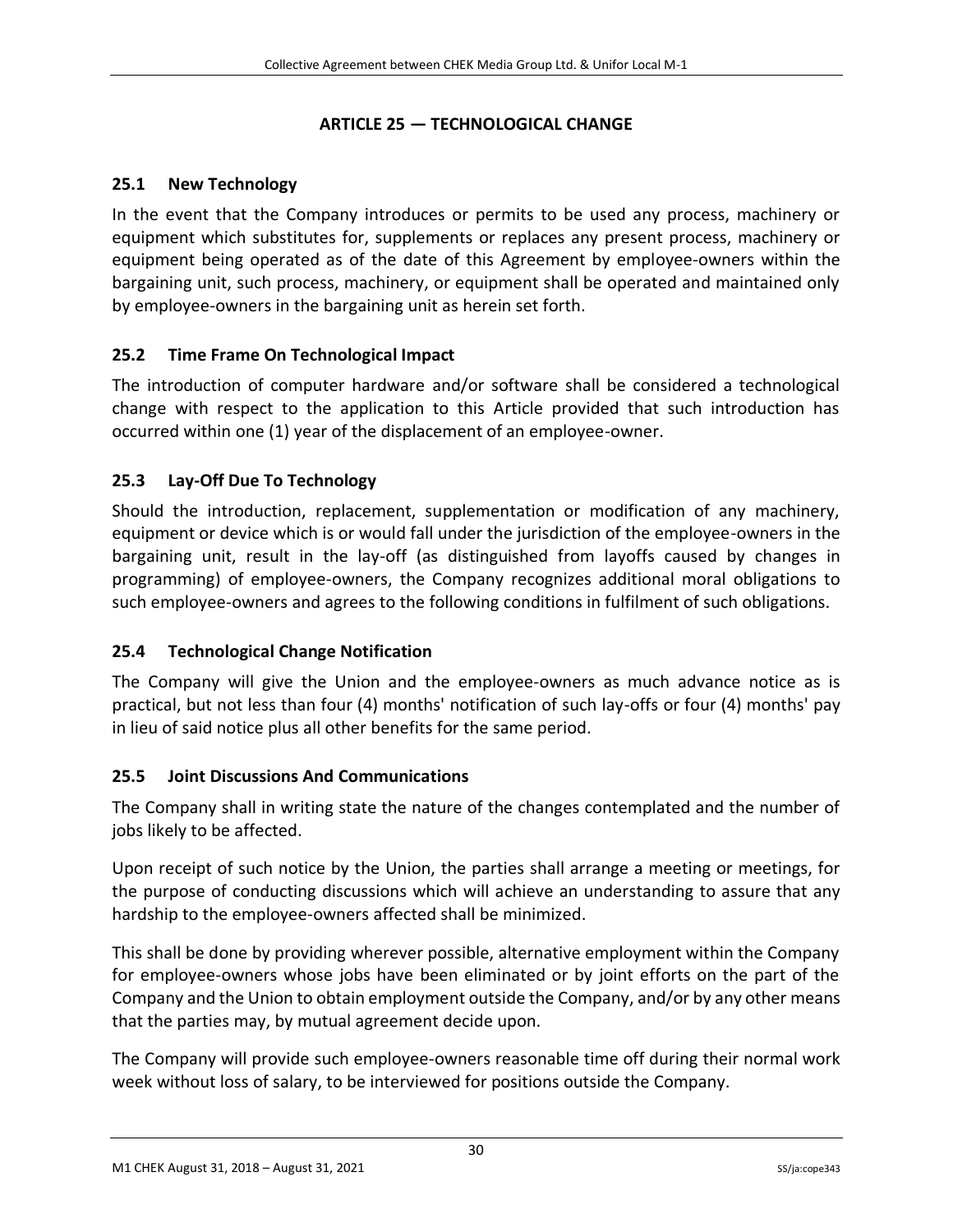### **ARTICLE 26 — GRIEVANCE PROCEDURE**

### <span id="page-31-1"></span><span id="page-31-0"></span>**26.1 Grievance Defined**

It is mutually agreed that it is the spirit and intent of this agreement to adjust, as quickly as possible, grievances arising from the application, administration, interpretation or alleged violation of this agreement.

### <span id="page-31-2"></span>**26.2 Grievance Considered**

The parties recognize that the *"Canada Labour Code"* provides that any employee-owner may present their personal grievance to their employer at any time.

Any such grievance shall be subject to consideration and adjustment as provided in the following articles on grievance procedure.

### <span id="page-31-3"></span>**26.3 Grievance Procedure**

In the event of a dispute between any member or members of the bargaining unit and the Company, in reference to the application, administration, interpretation or alleged violation of this Agreement, the following procedure for adjustment and settlement of dispute must be followed:

#### **Step 1:**

Any complaint by an employee-owner should first be personally tendered (or by their designate) to the employee-owner's manager or a complaint by a manager or supervisor shall first be discussed with an employee-owner, as soon as possible.

Deadline for response to the complaint shall be within three (3) working days.

## **Step 2:**

Following completion of Step 1, if the complainant remains unsatisfied, the grievance shall be reduced to writing and a copy thereof delivered to the President of the Company, or designee, or the International President of the Union, or designee, within ten (10) working days of the meeting referred to in Step 1.

A copy shall also be simultaneously delivered to the employee-owner designated by the employee-owners as their Chairperson of the Grievance Committee.

#### **Step 3:**

The grievance shall be discussed with the President of the Company or designee and the Local Grievance Committee consisting of not more than three (3) members.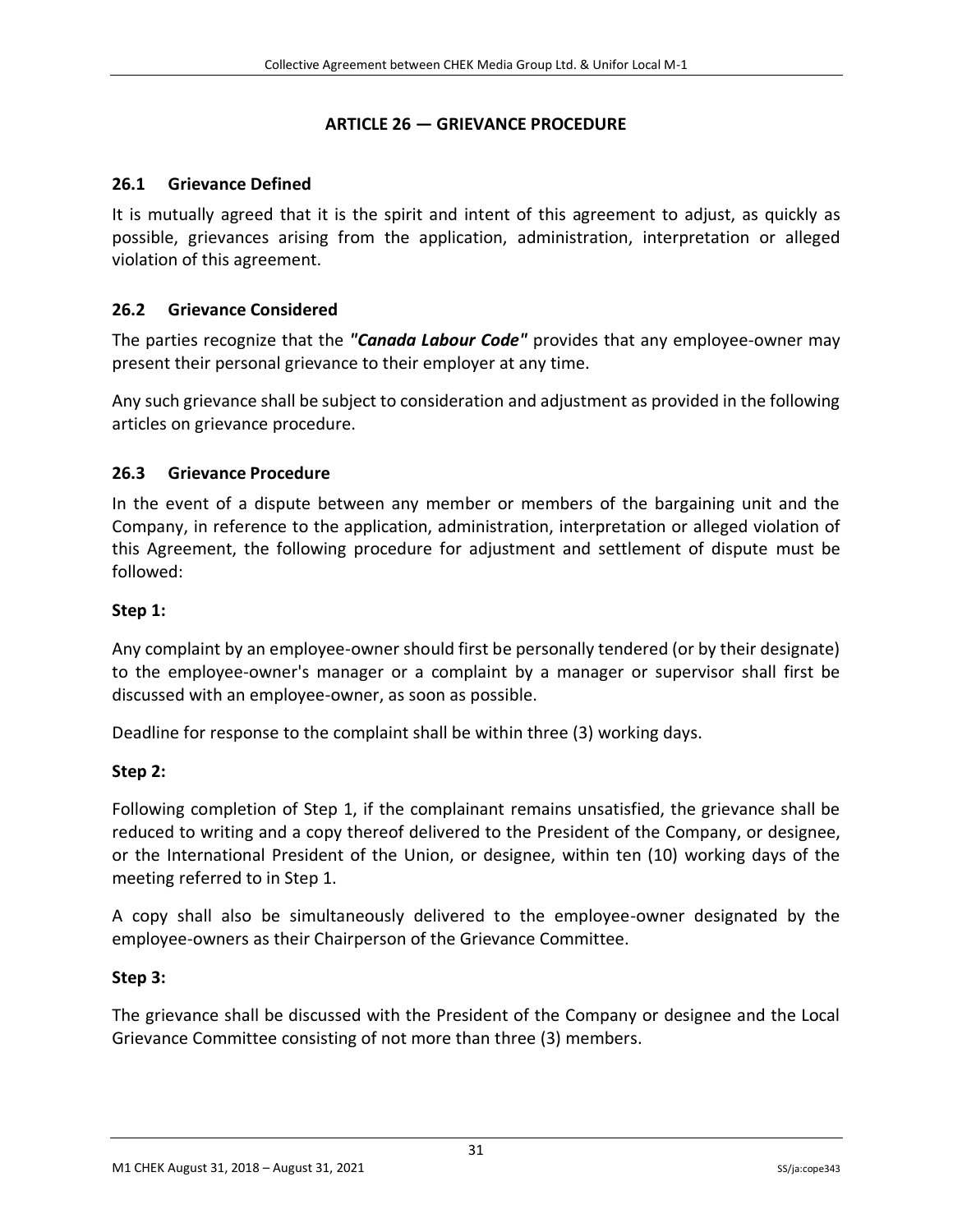Such discussions will deal with grievances of which at least two (2) days' notice shall have been received. Such meetings shall take place within ten (10) working days of the filing of such grievance.

Appropriate records of such meetings shall be kept.

# **Step 4:**

If the grievance is not settled within ten (10) working days after the meeting described in Step 3, the dispute shall be referred to the President of the Company and the International President or their designees for further discussion and consideration.

# **Step 5:**

In the event that the representative of the Company and the Union cannot reach agreement, either party may, by registered mail within sixty (60) days of the meeting described in Step 4, submit the dispute to binding arbitration.

The parties shall, within ten (10) working days of the sending of the notice requesting arbitration select a mutually acceptable arbitrator.

If the parties are unable to agree on the selection of an arbitrator within these ten (10) days, the Federal Minister of Labour shall be requested to appoint the arbitrator.

The cost and/or expenses of such arbitration shall be borne equally by the Company and the Union, except that no party shall be obligated to pay the cost of a stenographic transcript without express consent.

The person selected/appointed in accordance with the above, must agree prior to their appointment, to render an award within thirty (30) days from the date of the last day of the hearing.

## <span id="page-32-0"></span>**26.4 No Power To Amend**

The arbitrator shall not have the power to change, modify, extend or amend the provisions of this Agreement, but the arbitrator shall have the power to direct, that any employee-owner who has been suspended, discharged, or otherwise disciplined without just and sufficient cause, shall be reinstated with any other benefit under this Agreement which may have been lost.

# <span id="page-32-1"></span>**26.5 Dismissal Filed At Step 4**

In dismissals and matters of general concern where time is of the essence, the matter shall be discussed between the Representatives of the Company and the Union, and if not satisfactorily settled, either party may refer the matter to arbitration as provided in Step 4 of Article 26.3.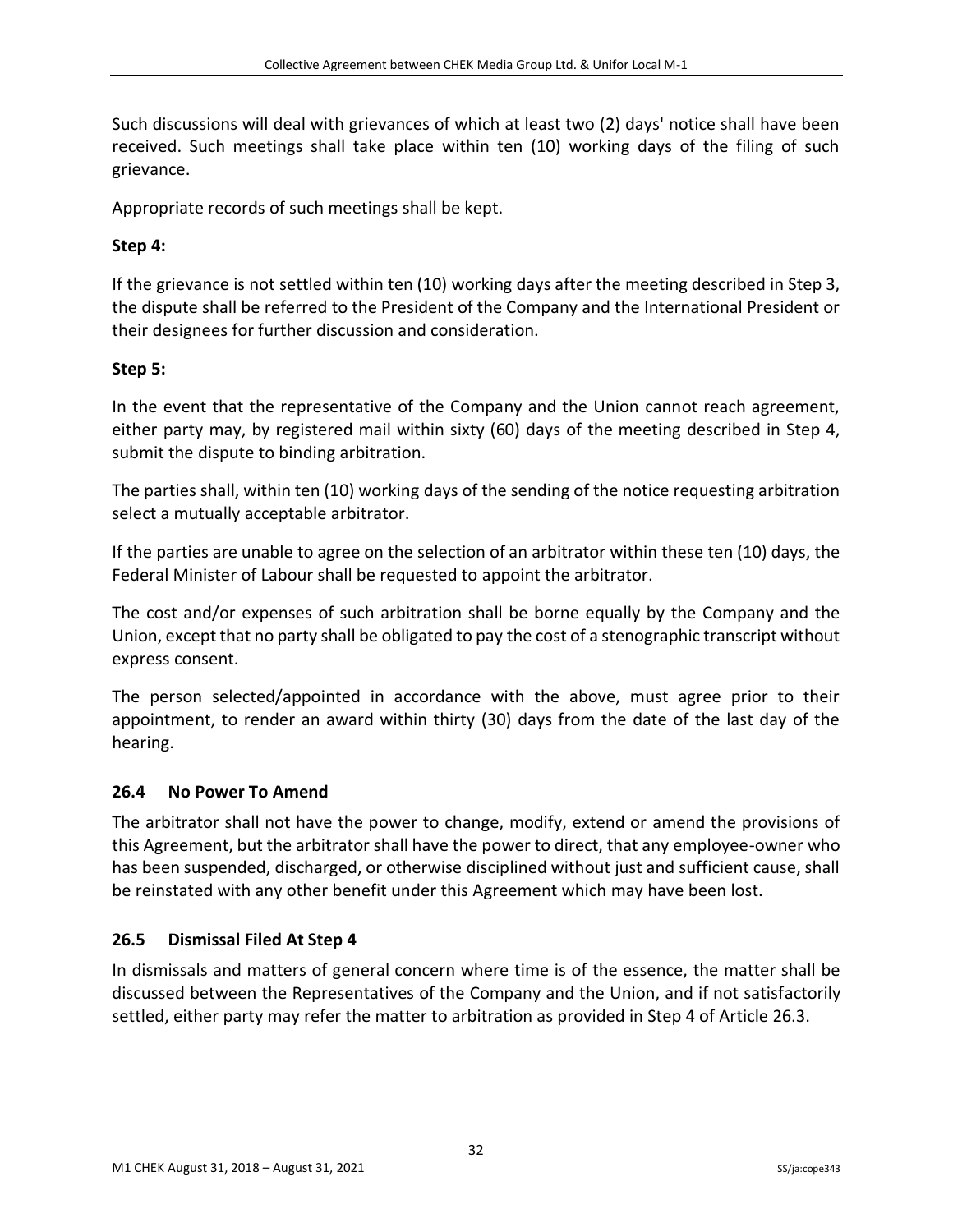### <span id="page-33-0"></span>**26.6 Time Limits**

Any time limit mentioned under grievance procedure shall exclude Saturdays, Sundays, and Statutory Holidays, and may be extended by mutual consent.

### <span id="page-33-1"></span>**26.7 No Loss Of Pay**

<span id="page-33-2"></span>Employee-owners shall suffer no loss of pay or other benefits while attending grievance meetings with the Company.

### **ARTICLE 27 — PAY RATES**

### <span id="page-33-3"></span>**27.1 Pay Rates**

The following wage rates shall be in effect:

Hourly Pay Rates – 1 Year equals 2080 hours.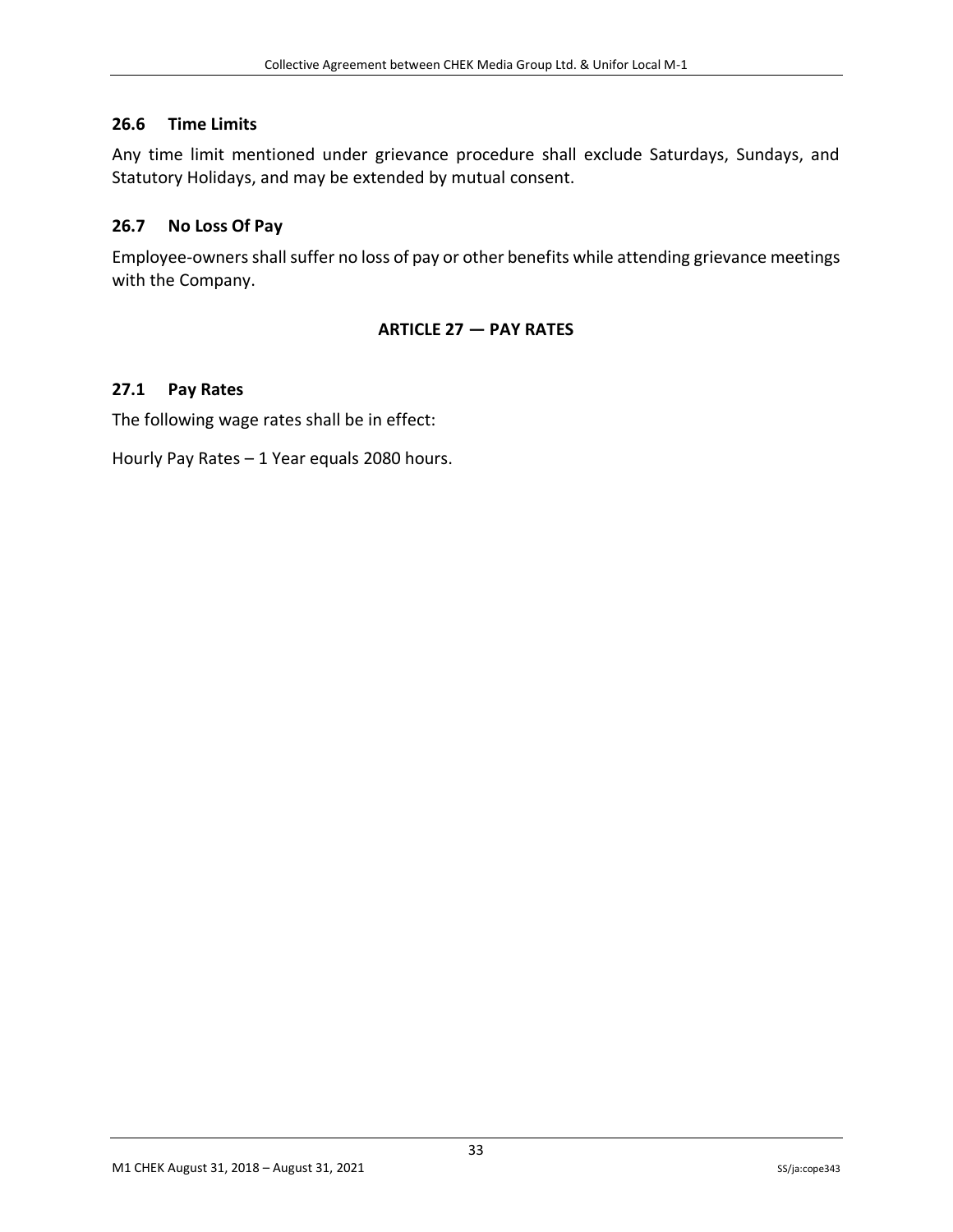| Group 1         | 2080<br>hours | 2.5%<br>increase | Total<br>Sept 1 2019        | Sept 1, 2020<br>2.0% increase | <b>Total</b> | Sept 1, 2021<br>2.0% increase | Total   |
|-----------------|---------------|------------------|-----------------------------|-------------------------------|--------------|-------------------------------|---------|
| Start           | \$21.10       | \$0.53           | \$21.63                     | \$0.43                        | \$22.06      | \$0.44                        | \$22.50 |
| 1 YEAR          | \$22.11       | \$0.55           | \$22.66                     | \$0.46                        | \$23.12      | \$0.46                        | \$23.58 |
| 2 YEAR          | \$23.00       | \$0.58           | \$23.58                     | \$0.47                        | \$24.05      | \$0.48                        | \$24.53 |
| 3 YEAR          | \$24.15       | \$0.60           | \$24.75                     | \$0.50                        | \$25.25      | \$0.50                        | \$25.75 |
| 4 YEAR          | \$25.73       | \$0.64           | \$26.37                     | \$0.53                        | \$26.90      | \$0.54                        | \$27.44 |
|                 |               |                  |                             |                               |              |                               |         |
| Group 2         | 2080 hours    | 2.5%<br>increase | Total<br>Sept 1 2019        | Sept 1, 2020<br>2.0% increase | <b>Total</b> | Sept 1, 2021<br>2.0% increase | Total   |
| Start           | \$21.48       | \$0.54           | \$22.02                     | \$0.44                        | \$22.46      | \$0.45                        | \$22.91 |
| <b>6 MONTHS</b> | \$22.47       | \$0.56           | \$23.03                     | \$0.46                        | \$23.49      | \$0.47                        | \$23.96 |
| 1 YEAR          | \$23.48       | \$0.59           | \$24.07                     | \$0.48                        | \$24.55      | \$0.49                        | \$25.04 |
| 2 YEAR          | \$24.94       | \$0.62           | \$25.56                     | \$0.51                        | \$26.07      | \$0.53                        | \$26.60 |
| 3 YEAR          | \$26.46       | \$0.66           | \$27.12                     | \$0.54                        | \$27.66      | \$0.56                        | \$28.22 |
| 4 YEAR          | \$27.98       | \$0.70           | \$28.68                     | \$0.57                        | \$29.25      | \$0.59                        | \$29.84 |
| 5 YEAR          | \$29.78       | \$0.74           | \$30.52                     | \$0.61                        | \$31.13      | \$0.63                        | \$31.76 |
| 6 YEAR          | \$31.55       | \$0.79           | \$32.34                     | \$0.65                        | \$32.99      | \$0.66                        | \$33.65 |
| 7 YEAR          | \$32.55       | \$0.81           | \$33.36                     | \$0.67                        | \$34.03      | \$0.68                        | \$34.71 |
|                 |               |                  |                             |                               |              |                               |         |
| Group 3         | 2080 hours    | 2.5%<br>increase | Total<br>Sept 1 2019        | Sept 1, 2020<br>2.0% increase | Total        | Sept 1, 2021<br>2.0% increase | Total   |
| Start           | \$27.15       | \$0.68           | \$27.83                     | \$0.56                        | \$28.39      | \$0.56                        | \$28.95 |
| 1 YEAR          | \$28.41       | \$0.71           | \$29.12                     | \$0.58                        | \$29.70      | \$0.60                        | \$30.30 |
| 2 YEAR          | \$29.93       | \$0.75           | \$30.68                     | \$0.61                        | \$31.29      | \$0.63                        | \$31.92 |
| 3 YEAR          | \$31.55       | \$0.79           | \$32.34                     | \$0.65                        | \$32.99      | \$0.66                        | \$33.65 |
| 4 YEAR          | \$33.29       | \$0.83           | \$34.12                     | \$0.68                        | \$34.80      | \$0.70                        | \$35.50 |
| 5 YEAR          | \$35.07       | \$0.88           | \$35.95                     | \$0.72                        | \$36.67      | \$0.73                        | \$37.40 |
| 6 YEAR          | \$36.13       | \$0.90           | \$37.03                     | \$0.74                        | \$37.77      | \$0.76                        | \$38.53 |
|                 |               |                  |                             |                               |              |                               |         |
| <b>GROUP 4</b>  | 2080 hours    | 2.5%<br>increase | <b>Total</b><br>Sept 1 2019 | Sept 1, 2020<br>2.0% increase | Total        | Sept 1, 2021<br>2.0% increase | Total   |
| Start           | \$36.74       | \$0.92           | \$37.66                     | \$0.75                        | \$38.41      | \$0.77                        | \$39.18 |
| 1 YEAR          | \$37.49       | \$0.94           | \$38.43                     | \$0.77                        | \$39.20      | \$0.78                        | \$39.98 |
| 2 YEAR          | \$38.24       | \$0.96           | \$39.20                     | \$0.78                        | \$39.98      | \$0.80                        | \$40.78 |
| 3 YEAR          | \$39.01       | \$0.98           | \$39.99                     | \$0.79                        | \$40.78      | \$0.82                        | \$41.60 |
| 4 YEAR          | \$39.80       | \$1.00           | \$40.80                     | \$0.81                        | \$41.61      | \$0.83                        | \$42.44 |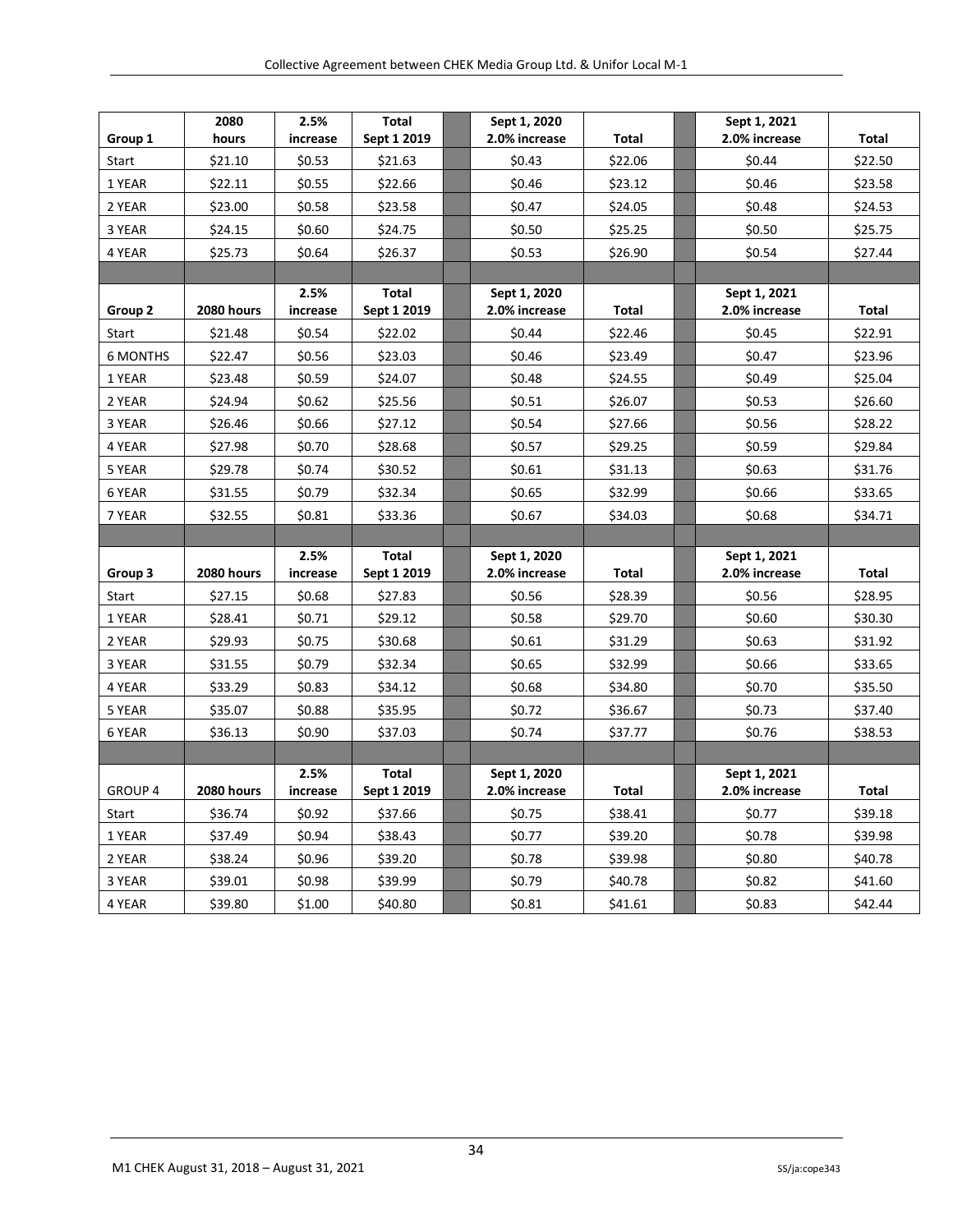#### **ARTICLE 28 — SALARY GROUPS**

#### <span id="page-35-1"></span><span id="page-35-0"></span>**28.1 Salary Groups**

Groups for the purpose of salary classification shall be as follows:

#### **GROUP 1**

#### Administration Group 1:

- Receptionist/Clerical Assistant
- Switchboard Operator
- Sales/ Traffic Assistant

#### Commercial Production Group 1:

**EFP Assistant** 

#### News Group 1:

- Reporter
- Producer

#### **GROUP 2**

Promotion to Group 2 from Group 1 shall be on a merit basis.

#### Administration Group 2:

- Administrative Assistant,
- Sales/ Traffic Co-ordinator

#### News Group 2:

- Reporter
- Producer
- Anchor
- Video Journalist
- **ENG Editor**
- ENG Photographer or combinations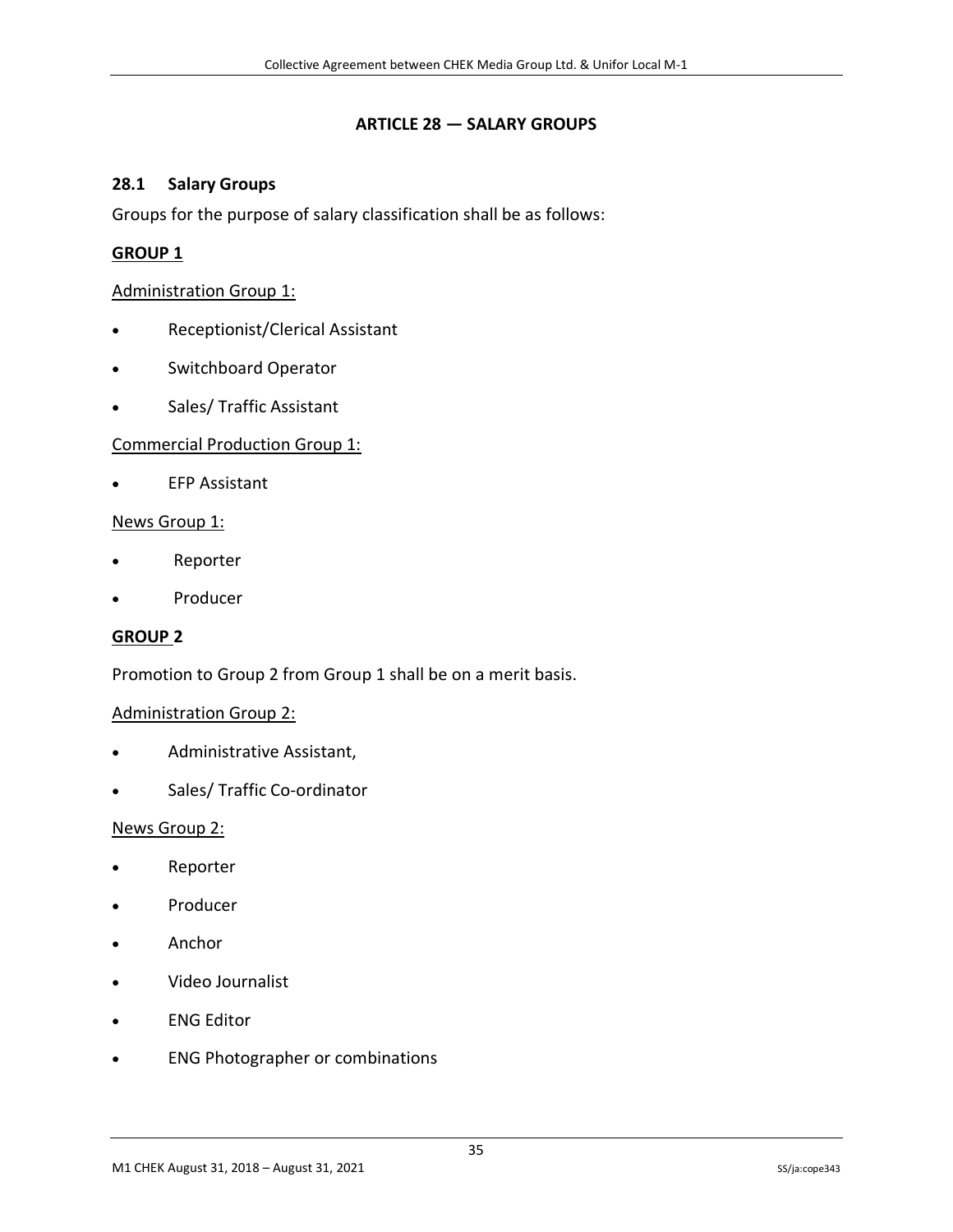#### Commercial Production Group 2:

- Graphic Artist
- EFP Photographer
- EFP Editor
- Producer or combinations

#### On Air Operations Group 2:

- On Air Operator
	- o Director
	- o Audio Operator
	- o Switcher
	- o Master Control Operator

#### Engineering/1T Group 2:

• Technician

#### **GROUP 3**

Promotion to Group 3 from Group 2 shall be on a merit basis.

#### Admin Group 3:

- Senior Admin Assistant
- Senior Sales/ Traffic Co-ordinator

#### News Group 3:

- Assignment Editor
- Assistant News Director
- Sports Director
- Senior Reporter
- Senior Producer
- Senior Anchor
- Senior Video Journalist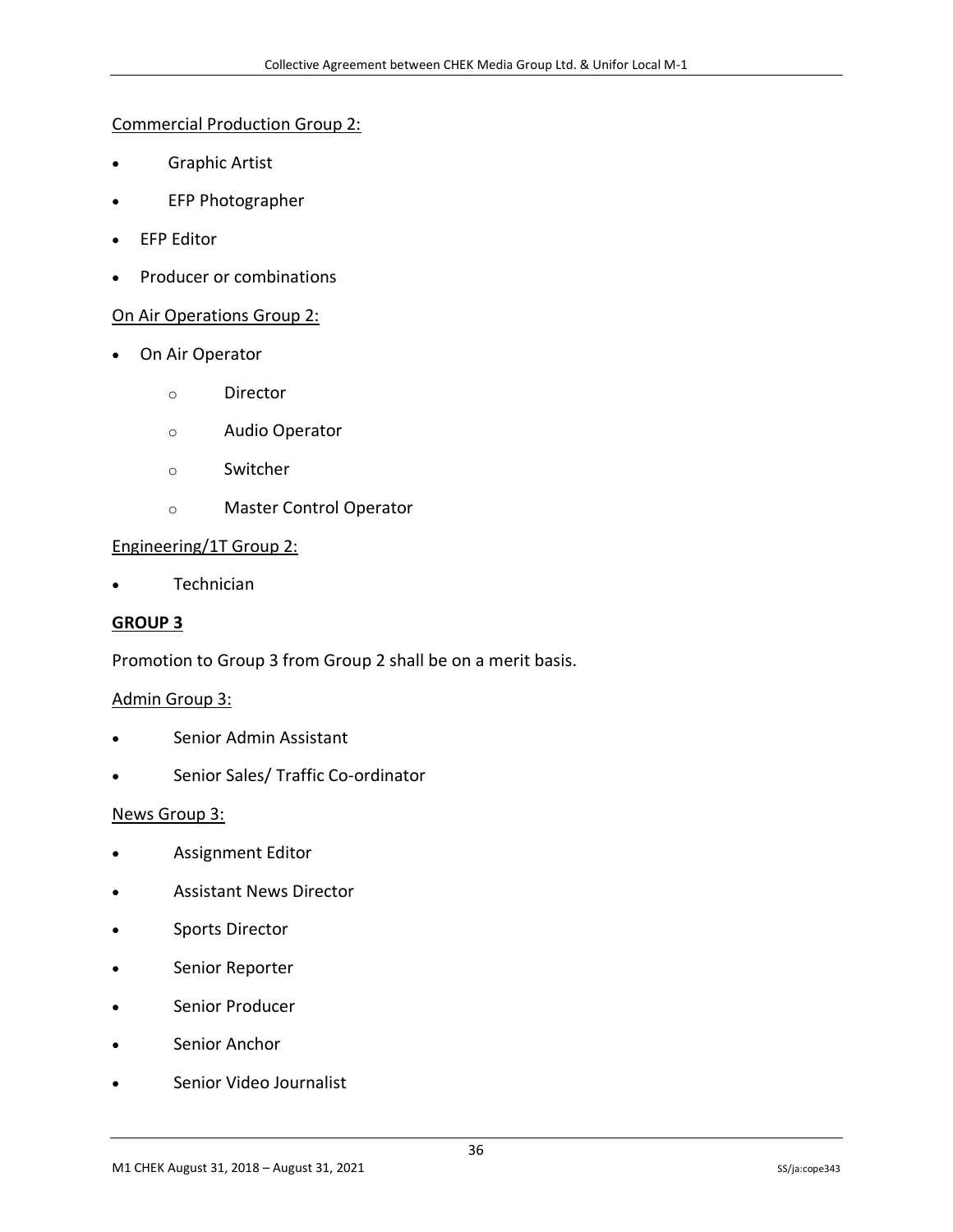- Senior ENG Editor
- Senior ENG Photographer or combinations

#### Corn Prod Group 3:

- Senior Graphic Artist
- Senior EFP Photographer
- Senior EFP Editor
- Senior Producer or combinations

#### On Air Operations Group 3:

- Senior On Air Operator
	- o Director
	- o Audio Operator
	- o Switcher
	- o Master Control Operator)

#### Engineering/IT Group 3:

Senior Technician

#### **GROUP 4**

<span id="page-37-0"></span>Promotion to Group 4 shall be from the Groups as outlined in Group 3 above and shall be advanced on a merit basis.

#### **ARTICLE 29 — GENERAL WAGE PROVISIONS**

#### <span id="page-37-1"></span>**29.1 Rates To Be Paid**

Employee-owners shall be paid according to the wage schedule in Article 28 at the step of the salary group to which they are assigned when hired.

#### <span id="page-37-2"></span>**29.2 Progression**

Progression up the salary schedule shall automatically occur at the start of the next complete pay period following an employee-owner's semi-annual (1040 hour) or annual (2080 hour) anniversary date.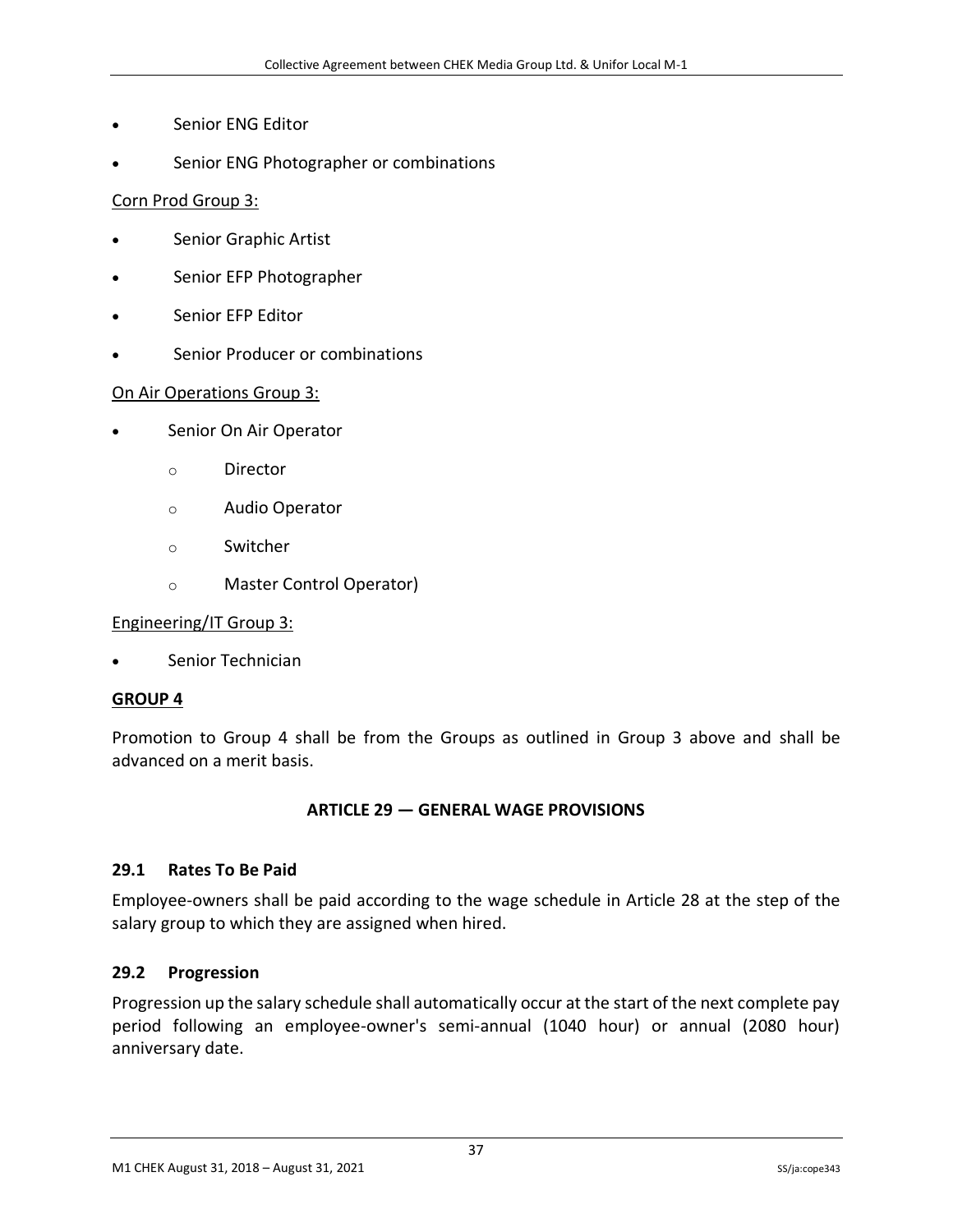### <span id="page-38-0"></span>**29.3 Pay Dates**

As of January 1, 2017, full time employees will be paid in twenty four (24) equal instalments. Payment shall be calculated by multiplying an employee-owners hourly rate by eight (8), then by multiplying that amount by the number of work days (including statutory holidays and vacation days) in each calendar year and then dividing by twenty four (24). Overtime and other premiums will be paid as currently set out in the collective agreement.

# <span id="page-38-1"></span>**29.4 T-4 Slips**

The company shall include with the T4 slips issued to employee-owners, Unifor dues receipts, or total amount of dues deducted at source and forwarded to Unifor.

## <span id="page-38-2"></span>**29.5 Time Slips**

Employee-owners shall complete the timesheets provided by the Company.

The Company shall calculate pay on the basis of the information on the timesheets.

The Company shall continue past practices of providing a breakdown of pay calculations and deductions on each employee-owners pay stub.

### <span id="page-38-3"></span>**29.6 Overtime To Be Authorized**

All overtime must be authorized or approved by a company manager.

#### <span id="page-38-4"></span>**29.7 Late Reports — Early Departure**

When an employee-owner reports late or leaves early, without reasonable justification, the Company may reduce the employee-owners pay by the amount of time missed.

#### <span id="page-38-5"></span>**29.8 Overtime And Premiums Paid**

<span id="page-38-6"></span>Payment for overtime or other premiums shall be made no later than the end of the month following the month in which the overtime, etc. was worked, provided the employee-owner's timesheet is filled out as described in Article 29.6.

#### **ARTICLE 30 — WORK WEEK**

#### <span id="page-38-7"></span>**30.1 Full Time Defined**

<span id="page-38-8"></span>A full-time work week shall consist of forty (40) hours.

#### **30.2 Variations On A Work Week**

A Full-time work week may consist of:

(a) forty (40) hours per week, divided into five (5) eight (8) hour shifts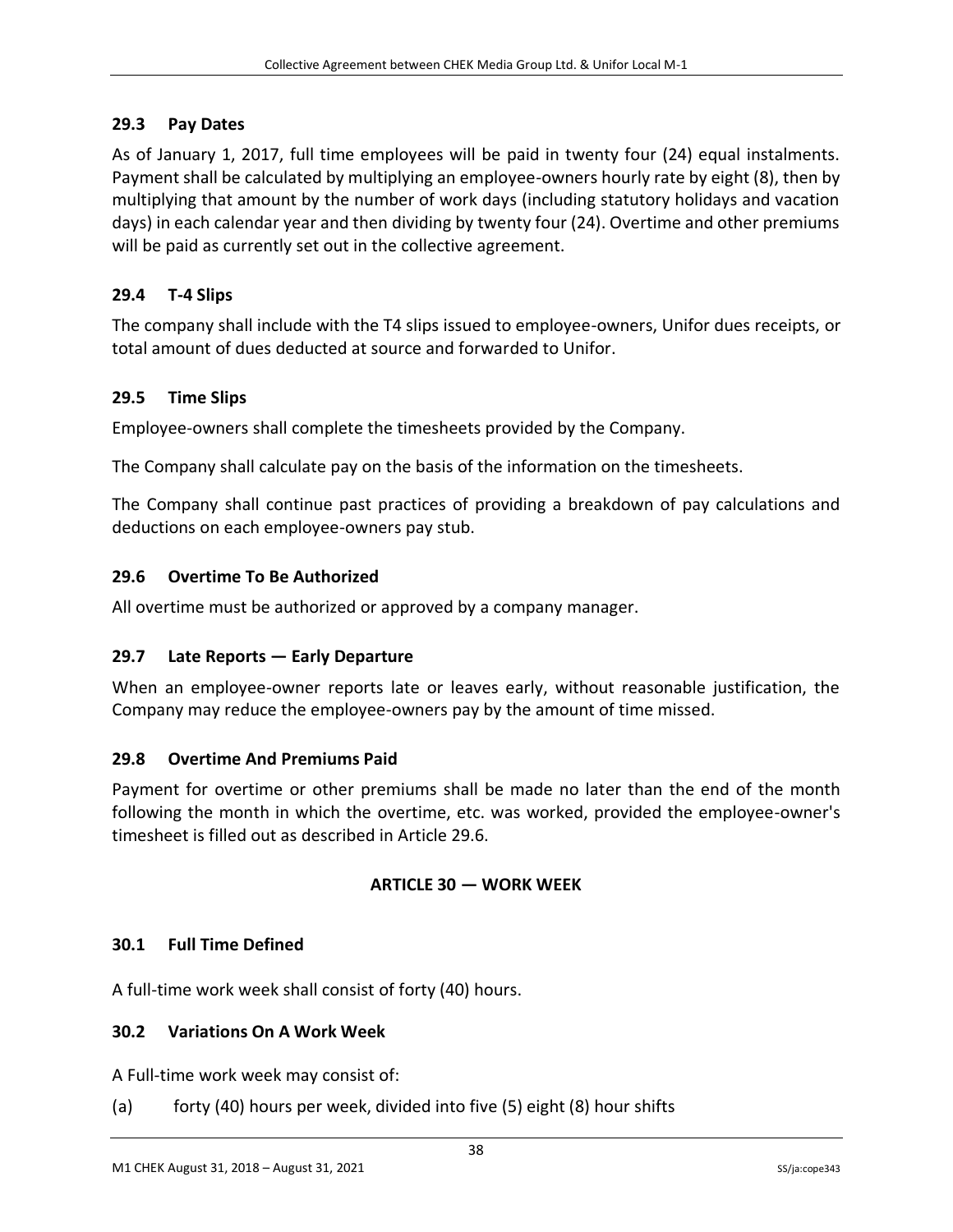(b) forty (40) hours per week, divided into four (4) ten (10) hour shifts

## <span id="page-39-0"></span>**30.3 Part Time Shifts**

Part-time shifts shall be a minimum of four (4) hours and a maximum of eight (8) hours long.

All hours worked in excess of eight (8) hours shall be paid according to the provisions of Article 38.

# <span id="page-39-1"></span>**30.4 No Split Shifts**

There shall be no assignment of split shifts except by mutual agreement between the employeeowner, Union, and the Company.

An employee-owner working a split shift shall be paid two dollars and fifty cents (\$2.50) per hour in addition to the employee-owner's basic rate for all hours worked in the second half of a split shift.

Any extension of the posted shift may be refused with the exception of the most junior Part-time employee-owner on location at the time of the shift extension.

# <span id="page-39-2"></span>**30.5 Specifications Of Shifts Upon Hire**

The Company shall, at the time of hiring, specify which shift length a full-time or part-time (regular) employee-owner shall be required to work.

## <span id="page-39-3"></span>**30.6 Midnight Benchmark**

**Where** a shift extends beyond midnight and the majority of scheduled hours occur before midnight the shift shall be considered to fall wholly within the calendar day in which it starts.

Where the majority of scheduled hours occur after midnight, the shift shall be considered as falling wholly within the day in which it ends.

<span id="page-39-4"></span>There shall be no assignment of split shifts.

## **ARTICLE 31— HEALTH AND SAFETY**

## <span id="page-39-5"></span>**31.1 Responsibility For Health And Safety**

As an employee owned company CHEK Media Group considers the health and safety of all its employee-owners its highest responsibility and will act accordingly.

#### <span id="page-39-6"></span>**31.2 Responsibility To Adhere**

The company will adhere to, and ensure that all its employee-owners, are aware of and adhere to, all Provincial and Federal rules, regulations and statutes dealing with health and safety.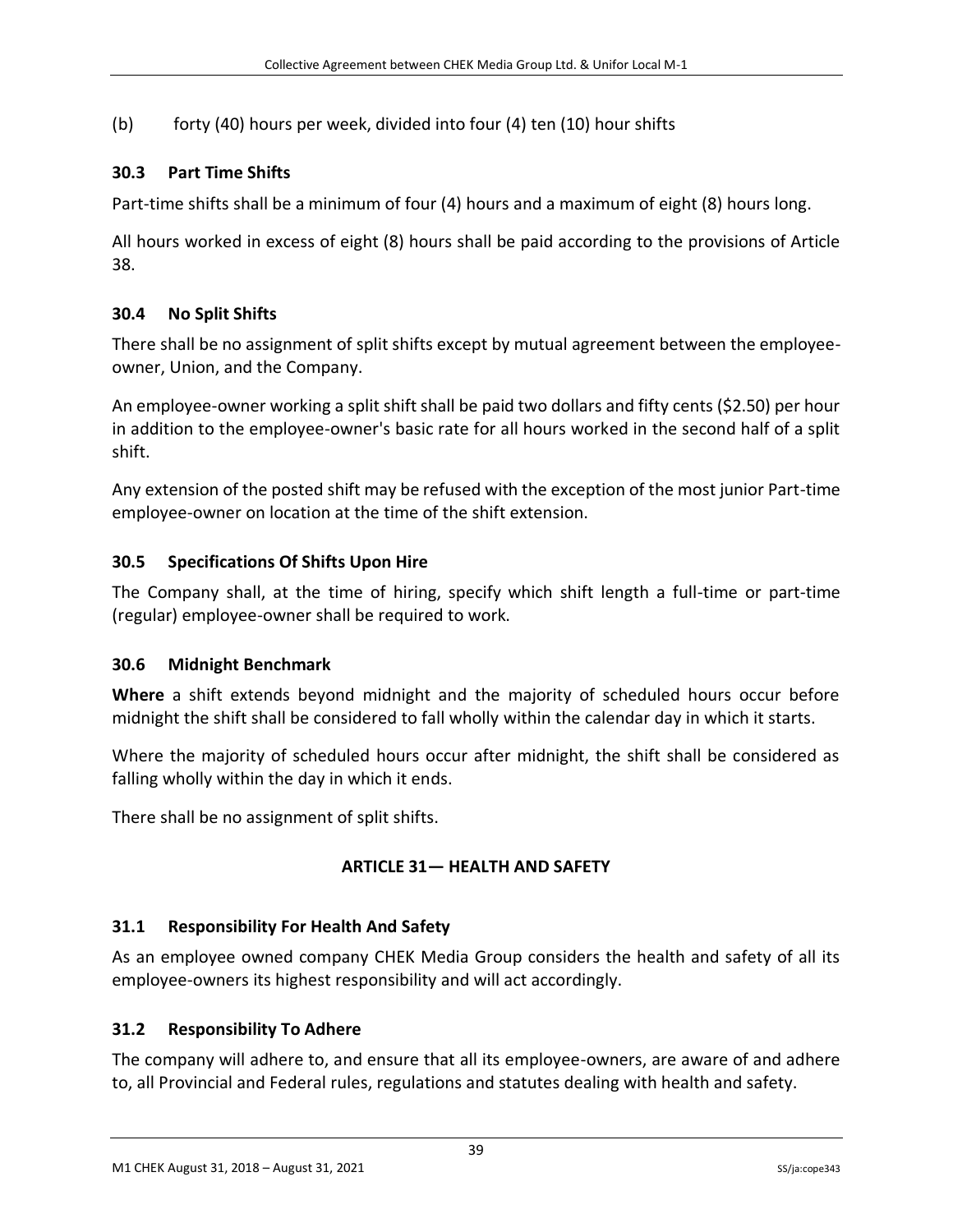## <span id="page-40-0"></span>**31.3 Reasonable Safety Measures**

The Company shall expect and insist that all employee-owners take all reasonable safety and precautionary measures when involved in dangerous or hazardous work.

The Company will supply all appropriate protective clothing and safety equipment and shall expect and insist that all employee-owners use the provided clothing and equipment when needed.

## <span id="page-40-1"></span>**31.4 Assistance Upon Request**

An employee-owner may, before performing potentially hazardous duties, request the assistance of another employee-owner.

The Company will not deny any reasonable request. On assignments involving climbing on remote locations or work involving high voltage on remote locations a minimum of two (2) employee-owners shall be assigned.

# <span id="page-40-2"></span>**31.5 Transmitting Masts**

<span id="page-40-3"></span>For all time worked involving climbing of transmitting and/or receiving masts, employee-owners will be paid an additional one half  $(1/2)$  the basic hourly rate of the employee-owner computed separately from the work week.

# **ARTICLE 32 — POSTING OF SCHEDULES**

## <span id="page-40-4"></span>**32.1 Work Schedule To Be Posted**

Each employee-owner's schedule for any week should be posted as early as possible, but not later than three o'clock p.m. (3:00) on the Wednesday prior to the week in question.

If a schedule is posted or changed after the Wednesday prior to the week in question, then a supervisor must directly inform any effected employee-owners of the schedule change.

# <span id="page-40-5"></span>**32.2 Days Off Indicated**

All posted schedules shall clearly indicate daily starting times and days off.

## <span id="page-40-6"></span>**32.3 No Reductions Without Notice**

After posting, there shall be no reduction in the number of hours scheduled without notice being given twenty-four (24) hours prior to the day in question. If such notice is not given, the employee-owner shall be credited with all hours originally scheduled.

## <span id="page-40-7"></span>**32.4 Change Of Days Off**

An employee-owner's days off will not be changed after noon Wednesday of the week prior to the scheduled work week, unless by mutual agreement.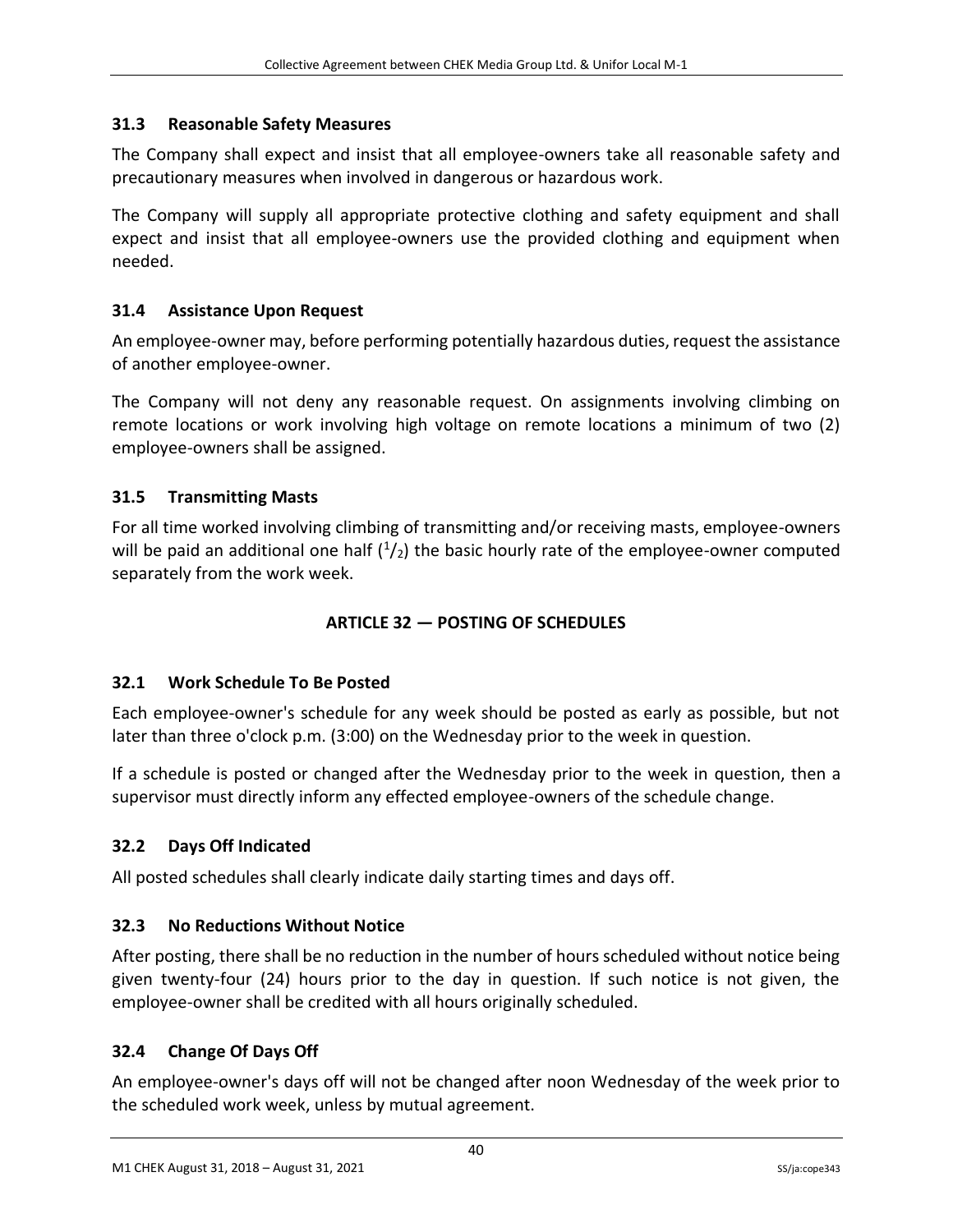#### **ARTICLE 33 — CHANGE OF START TIME**

#### <span id="page-41-1"></span><span id="page-41-0"></span>**33.1 Change Of Start Time**

- (a) Notice of change of starting time shall be given as much in advance as possible, but no later than noon (12:00) of the day prior to the day of the change.
- (b) Employee-owners working a regularly scheduled shift that starts later than noon shall be given notice no later than three (3) hours after the start of their shift.
- <span id="page-41-2"></span>(c) Employee-owner's not given such notice shall be credited with all hours originally scheduled plus any additional hours. This article does not apply to an employee-owner who is covering the absence of another employee-owner.

## **ARTICLE 34 — DAYS OFF**

### <span id="page-41-3"></span>**34.1 Days Off Defined**

Two (2) scheduled days off shall be defined as forty-eight (48) hours plus the turn-around period of twelve (12) hours for a total of sixty (60) hours.

Three (3) and four (4) scheduled days off in separate work weeks shall be defined respectively as seventy-two (72) hours plus the turn-around period and ninety-six (96) hours plus the turnaround period.

When the two (2) scheduled days off are separated as provided in Article forty (40) , there shall be eighty-four (84) hours between the end of the last tour of duty and the beginning of the next tour.

#### <span id="page-41-4"></span>**34.2 Extra Day Off**

An extra day off or day off in lieu is defined as twenty-four (24) hours plus the turn-around period and shall be scheduled at a mutually agreeable time.

#### <span id="page-41-5"></span>**34.3 2 Consecutive Days Off**

- (a) There shall be two (2) consecutive days off in each work week or conterminously (i.e. Sunday and Monday).
- (b) Days off may be taken non-consecutively by mutual agreement of the Company and the employee-owner.
- (c) Employee-owners shall not be scheduled to work more than ten (10) consecutive days.
- (d) The Company shall normally schedule the days off on weekends. However, employeeowner may be required to work on weekends on an occasional basis.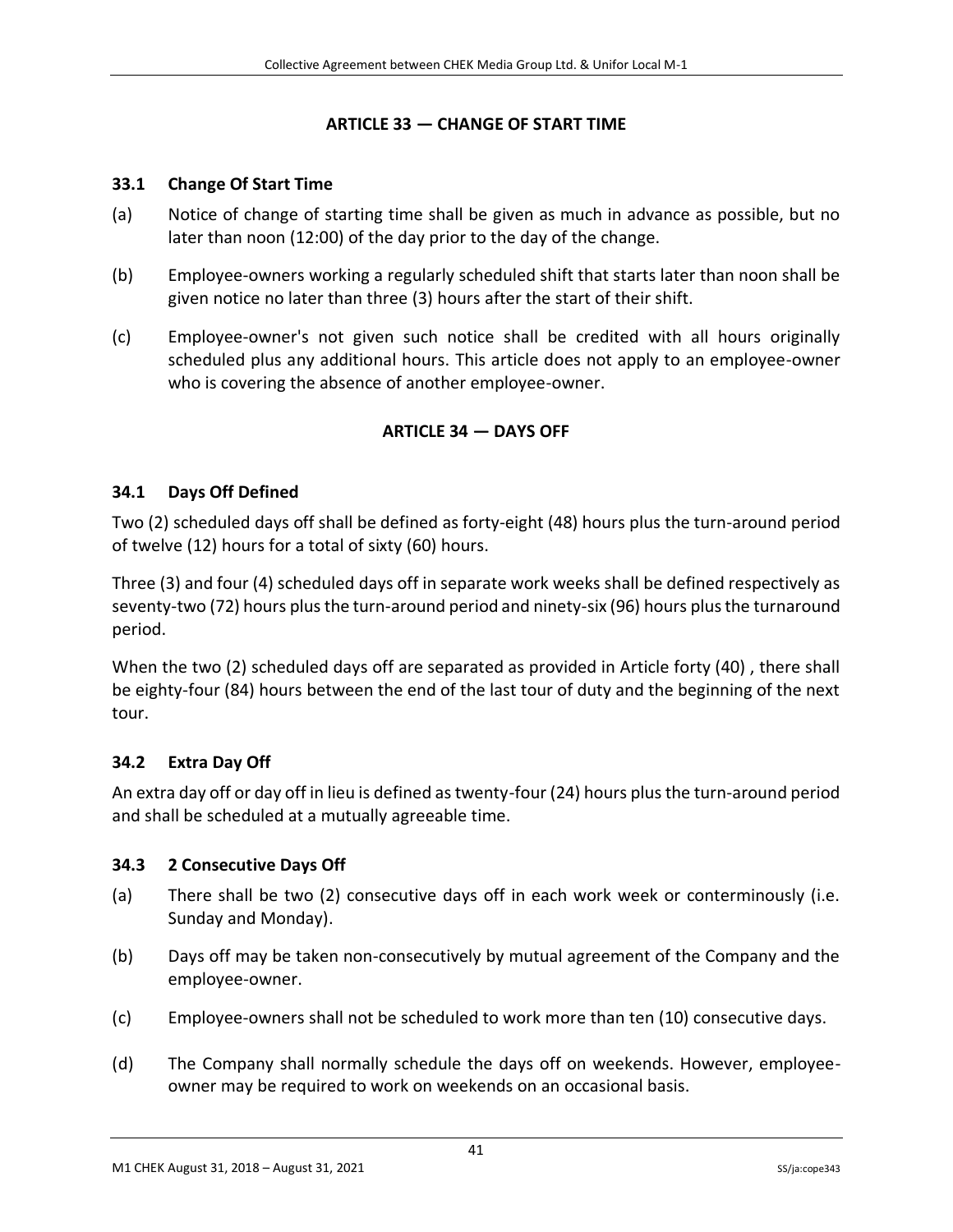- (e) Employee-owners shall not be required to work more than eight (8) weekends in any twelve (12) consecutive week period. Employee-owners working more than eight (8) weekends in any twelve (12) consecutive week period shall be paid as per Article 38 for all hours worked for each tour of duty on the Saturday and/or Sunday in question.
- (f) Employee-owners required to work a long term regular rotation of weekend shifts shall be paid an additional two dollars and fifty cents (\$2.50) per hour for all hours worked for each tour of duty on the Saturday and/or Sunday in question."

# <span id="page-42-0"></span>**34.4 Exclusions To Article 34.3**

Notwithstanding the above, Article 34.3 shall not apply to employee-owners hired specifically for a position posted as involving regular weekend work (i.e. successive weekends).

Any employee-owner hired to work regular weekends under this Article shall be informed in writing that it is a condition of their employment.

# <span id="page-42-1"></span>**34.5 Work Week Need Not Be Consecutive Days**

The five (5) days in any work week need not necessarily be consecutive; they may be separated by the two (2) consecutive days off.

# <span id="page-42-2"></span>**34.6 Days Off And A Statutory Holiday**

<span id="page-42-3"></span>Two (2) scheduled days off may be separated by a holiday only when no work is scheduled on that holiday.

## **ARTICLE 35 — WORK ON DAY OFF**

# <span id="page-42-4"></span>**35.1 Refusal Of Work and Reverse Order Of Seniority**

An employee-owner may refuse to work on a scheduled day off.

However, if all employee-owners qualified in that job function refuse to work, the Company may assign the work to any employee-owner qualified to perform the work, in the inverse order of the Company seniority and this assignment of work cannot be refused but otherwise, an employee-owner will not be penalized for refusing to work on a scheduled day off.

When an employee-owner works in accordance with the above, on a scheduled day off/extra day off, work performed on that day shall be pursuant to Article 38 with a four (4) hour credit.

## <span id="page-42-5"></span>**35.2 Notice Of Cancellation**

Notice of cancellation of assigned work on a scheduled day off or extra day off shall be given no later than twenty-four (24) hours prior to the day in question.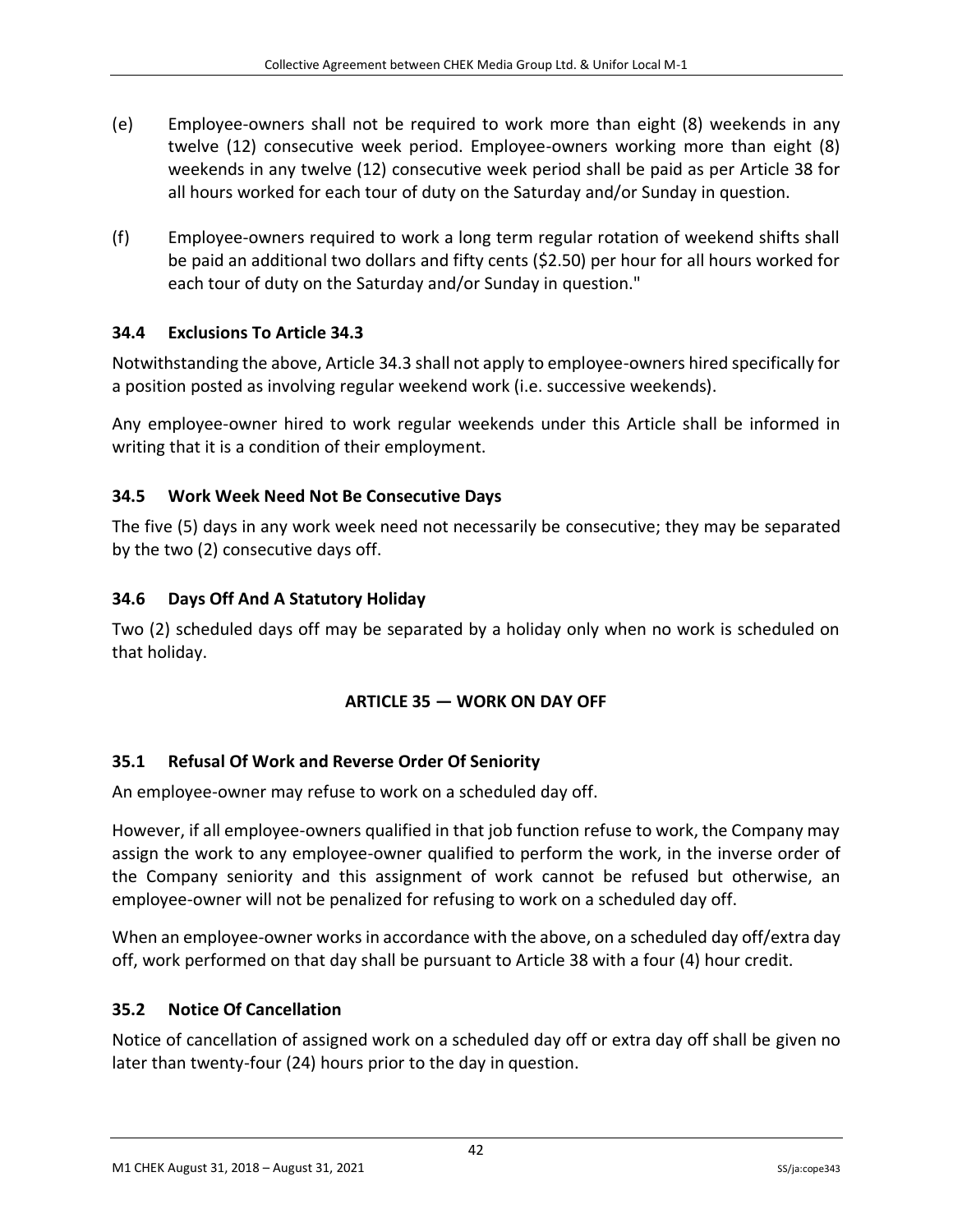<span id="page-43-0"></span>If such notice is not given, the employee-owner shall receive eight (8) hours pay at the straight time rate, computed separately from the work week, provided the employee-owner is released from duty for the entire tour of duty. (7.5 hour shift - minimum credit 7.5 hours)

# **ARTICLE 36 — MEAL PERIODS**

# <span id="page-43-1"></span>**36.1 Meal Periods**

All employee-owners are entitled to a meal break, or breaks, within their shifts. The breaks shall be as follows:

- (a) Seven point five (7.5) hour shifts shall have either a half hour, or a one (1) hour exclusive meal break beginning not earlier than the start of the third  $(3<sup>rd</sup>)$  hour of the shift and ending not later than the end of the fifth  $(5<sup>th</sup>)$  hour of the shift.
- (b) Eight (8) hour shifts shall have a one (1) hour exclusive meal break beginning not earlier than the start of the third (3<sup>rd</sup>) hour of the shift and ending not later than the end of the fifth  $(5<sup>th</sup>)$  hour of the shift.
- (c) Notwithstanding Article 36.1 (b) on air operators, on air supervisors, ENG editors, ENG photographers, reporters, news producers, assignment editors, news anchors, production editors and producers may continue past practices of receiving inclusive half hour meal breaks within an eight (8) hour shift.
- (d) Ten (10) hour shifts shall have a half hour inclusive meal break beginning not earlier than the start of the third  $(3<sup>rd</sup>)$  hour of the shift and ending not later than the end of the fifth (5° ) hour of the shift and a one (1) hour exclusive meal break ending not later than the start of the eighth (8) hour of the shift.
- (e) Employee-owners working overtime on seven and one half (7.5) and eight (8) hour shifts shall have a working overtime on ten (10) hour shifts shall have a half hour exclusive meal break after two (2) hours of work.

# <span id="page-43-2"></span>**36.2 Special Events**

During special events and projects the company shall continue the past practice of providing employee-owners with an appropriate meal.

# <span id="page-43-3"></span>**36.3 No Meal Break Taken**

In the event an employee-owner is directed to work through a meal break the length of the meal period shall be paid pursuant to Article 38.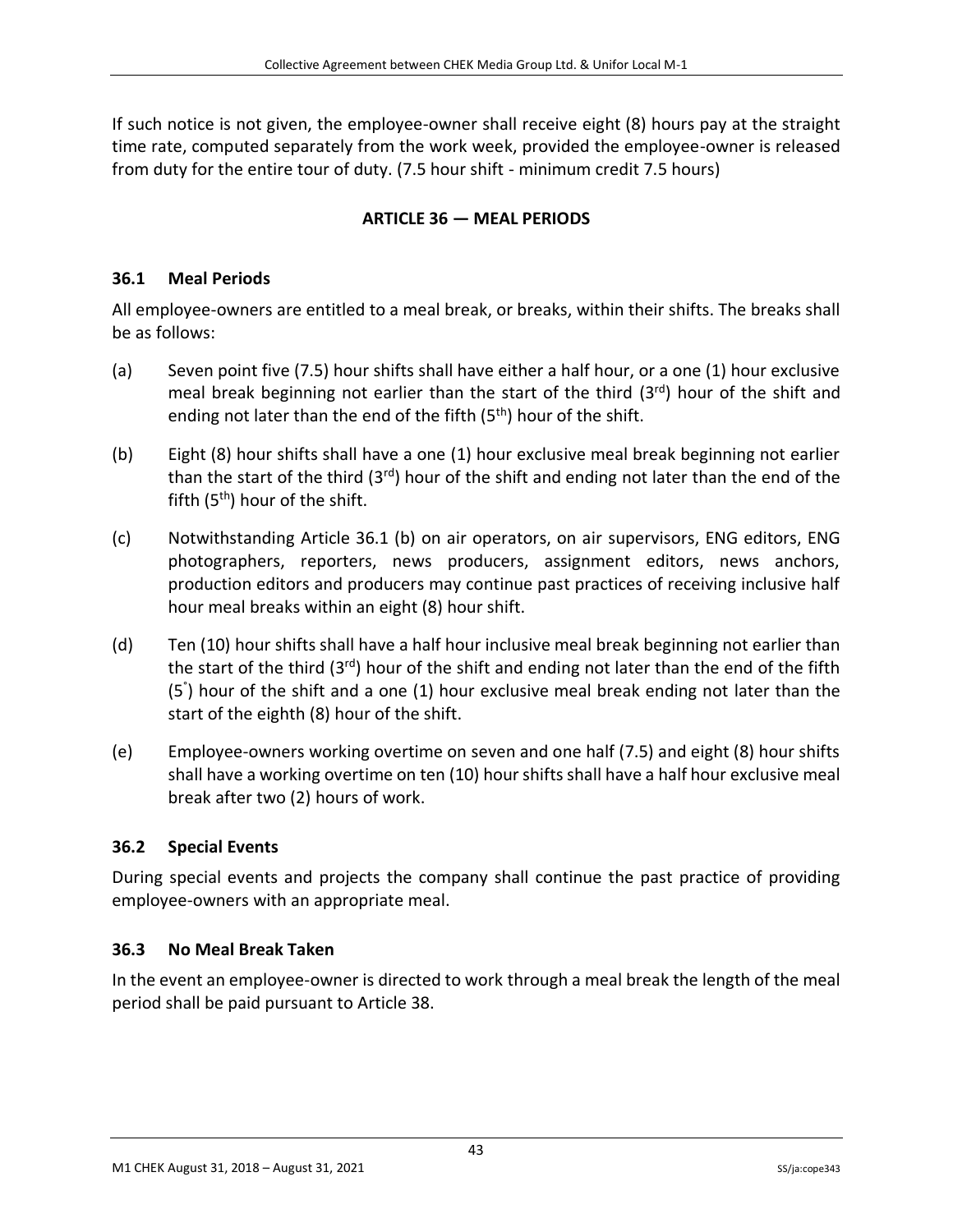#### **ARTICLE 37 — BREAK PERIODS**

#### <span id="page-44-1"></span><span id="page-44-0"></span>**37.1 Rest Breaks**

<span id="page-44-2"></span>Employee-owners shall continue the practice of taking his/her breaks during the course of his/her shift(s).

#### **ARTICLE 38 — OVERTIME**

#### <span id="page-44-3"></span>**38.1 Refusal Of Overtime**

Employee-owners shall have the right to refuse to work scheduled overtime by notifying the Company of such refusal within forty eight (48) hours of the schedule being posted.

Furthermore, the employee-owner shall have the right to refuse any overtime scheduled or assigned thereafter.

#### <span id="page-44-4"></span>**38.2 Shift Extension**

All overtime that is the result of a shift extension, shall be offered to employee-owners on shift, at the same location, within the job classification.

If all qualified employee-owners in the job classification refuse to work, the Company may assign the work to any qualified employee-owner in inverse order of Company seniority within the bargaining unit.

#### <span id="page-44-5"></span>**38.3 No Penalty**

No employee-owner in exercising the foregoing right of refusal will be penalized for refusing to work such overtime.

#### <span id="page-44-6"></span>**38.4 Compensation For Overtime**

When an employee-owner works overtime in accordance with Article 38.1 such overtime hours shall be compensated or credited in excess of eight (8) hours in one day shall be paid at one and one half (1.5) the employer-owner's hourly rate.

#### <span id="page-44-7"></span>**38.5 Time Off In Lieu**

By mutual agreement time off in lieu of overtime may be taken at the applicable rate. Time off is to be scheduled at a mutually agreeable time.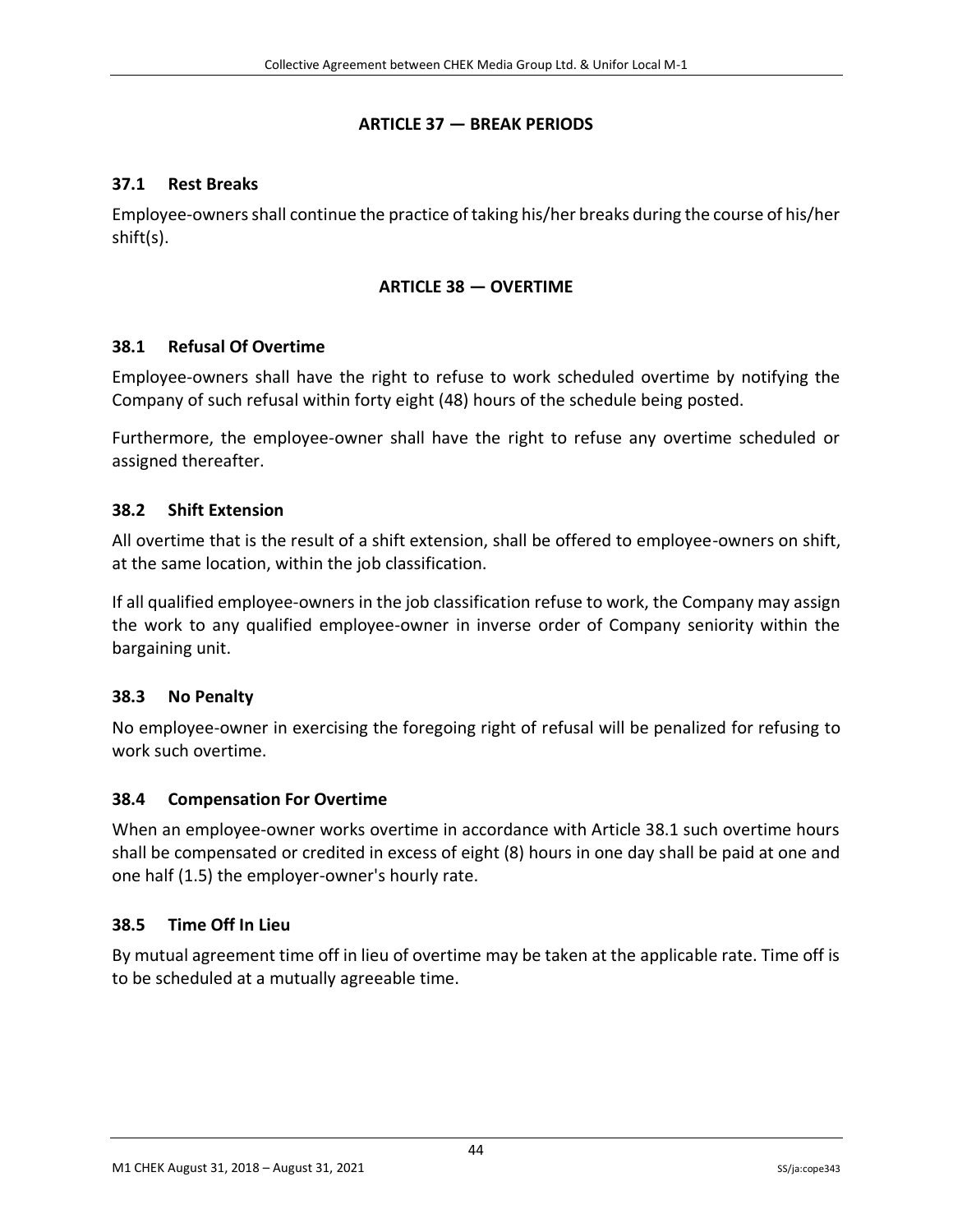# **ARTICLE 39 — CALL BACK**

# <span id="page-45-1"></span><span id="page-45-0"></span>**39.1 Call-Back Defined**

Call back is defined as those hours credited to an employee-owner who, having worked and/or been credited with at least the minimum shift (Article 31), is called back to perform further work on the day in question.

# <span id="page-45-2"></span>**39.2 Timing Of Call-Back**

If an employee-owner is scheduled, assigned or notified of a call-back prior to the time they leave their place of work on the day of the call back, all intervening hours shall be considered hours worked and part of the tour, and the tour shall be considered continuous.

# <span id="page-45-3"></span>**39.3 Having Left The Place Of Work**

An employee-owner scheduled, assigned, or notified of a call back after having left their place of work on the day in question shall be paid at the time and one half (1.5) rate with a minimum of four (4) hours credit. Call back under these conditions shall be computed separately from the work week.

## <span id="page-45-4"></span>**39.4 Legitimate Reason**

An employee-owner with a reasonable and legitimate excuse may refuse to work call-back as outlined in Article 39.3, and shall not be penalized for such refusal.

## <span id="page-45-5"></span>**39.5 Assignment By Reverse Order Of Seniority**

In the event that all qualified employee-owners refuse to work call back as defined in Article 39.4 the Company may assign the required duties to any qualified employee-owner within the bargaining unit in inverse order of seniority.

## <span id="page-45-6"></span>**39.6 Proximity Of Equipment**

In the event of breaking news ENG Photographers may be assigned by proximity to necessary equipment.

## <span id="page-45-7"></span>**39.7 Call-Back — 4PM & Midnight**

When an employee-owner works between the hours of four o'clock (4:00) p.m. and midnight (12:00 a.m.), call back shall apply (rather than change of start time) if less than seven (7) hours have elapsed from the time the employee-owner was released from their shift.

#### <span id="page-45-8"></span>**39.8 On-Call Premium**

An employee-owner requested by a manager to be on-call on a Regular Day Off or on a Statutory Holiday shall be paid fifty dollars (\$50.00) per day in addition to any pay the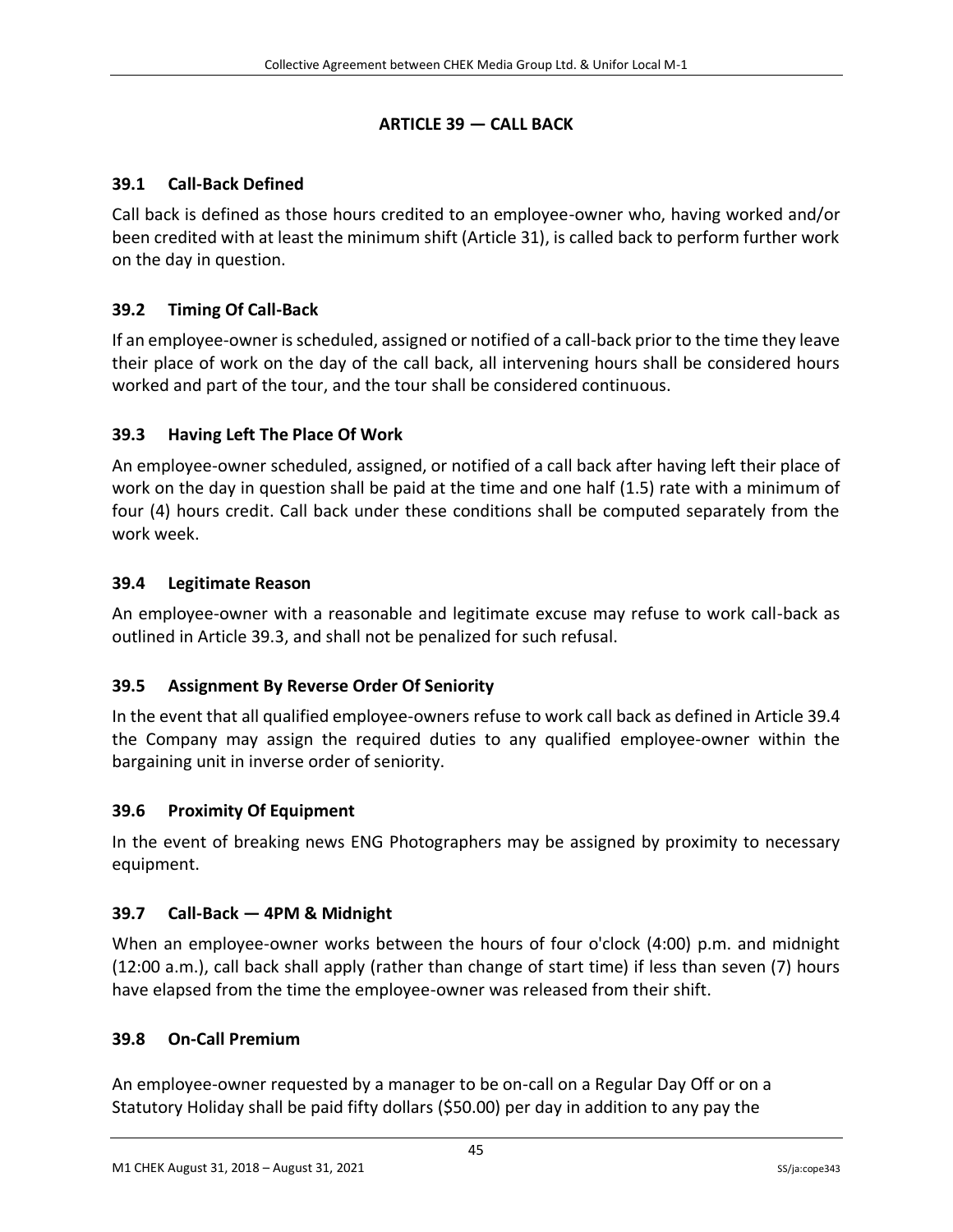employee-owner is entitled to as per 39.3. If called the employee-owner shall make all efforts to resolve the issue over the phone or through remote access. If the issue is remotely resolved within one hour from the time the employee-owner is first called, the employee-owner shall not be paid per 39.3. If a designated on-call employee-owner does not respond within twenty (20) minutes of being called they may not claim the fifty dollar (\$50) on-call premium. If the on-call employee-owner cannot be reached, but a secondary employee-owner can be reached, the secondary employee-owner shall be entitled to a fifty (50) dollar on-call premium in addition to any pay the employee-owner is entitled to as per 39.3.

# **ARTICLE 40 — TURN AROUND PERIOD**

## <span id="page-46-1"></span><span id="page-46-0"></span>**40.1 Turn-Around Defined**

A turn around period is the period of at least twelve (12) hours between the end of one tour of duty and the commencement of the next tour of duty, or between the end of a call back and the commencement of the next tour of duty, whichever is later.

## <span id="page-46-2"></span>**40.2 Turn-Around Premiums**

All time scheduled and/or worked, and any meal period, during any of the above turn around periods shall be compensated for in addition to the regular basic rate, at one half (.5) times basic for the portion of such assignments which encroaches on such turn around period, except that the compensation shall be one and one half (1.5) times the basic rate, in addition to the basic rate, for the portion of such assignment which encroaches on the six (6) hour period immediately following the end of the employee-owner's original schedule or any extension thereof.

## <span id="page-46-3"></span>**40.2 RECAP**

| Hours Between Stop & Start Time | Compensation    |
|---------------------------------|-----------------|
| $0 - 6$                         | 1% X Basic Rate |
| $6-12$                          | % X Basic Rate  |

## <span id="page-46-4"></span>**40.3 No Pay On Encroachment's**

No payment shall be made for the following encroachments:

## <span id="page-46-5"></span>**40.4 Negotiations and Grievance Meetings**

On a shift where an employee-owner is released from duty for the entire tour of duty to attend negotiation or grievance meetings with Management.

## <span id="page-46-6"></span>**40.5 Swing-In Shift**

Encroachment on a swing in shift where employee-owners are on a regular rotating shift pattern in conjunction with an employee-owner's regular scheduled days off.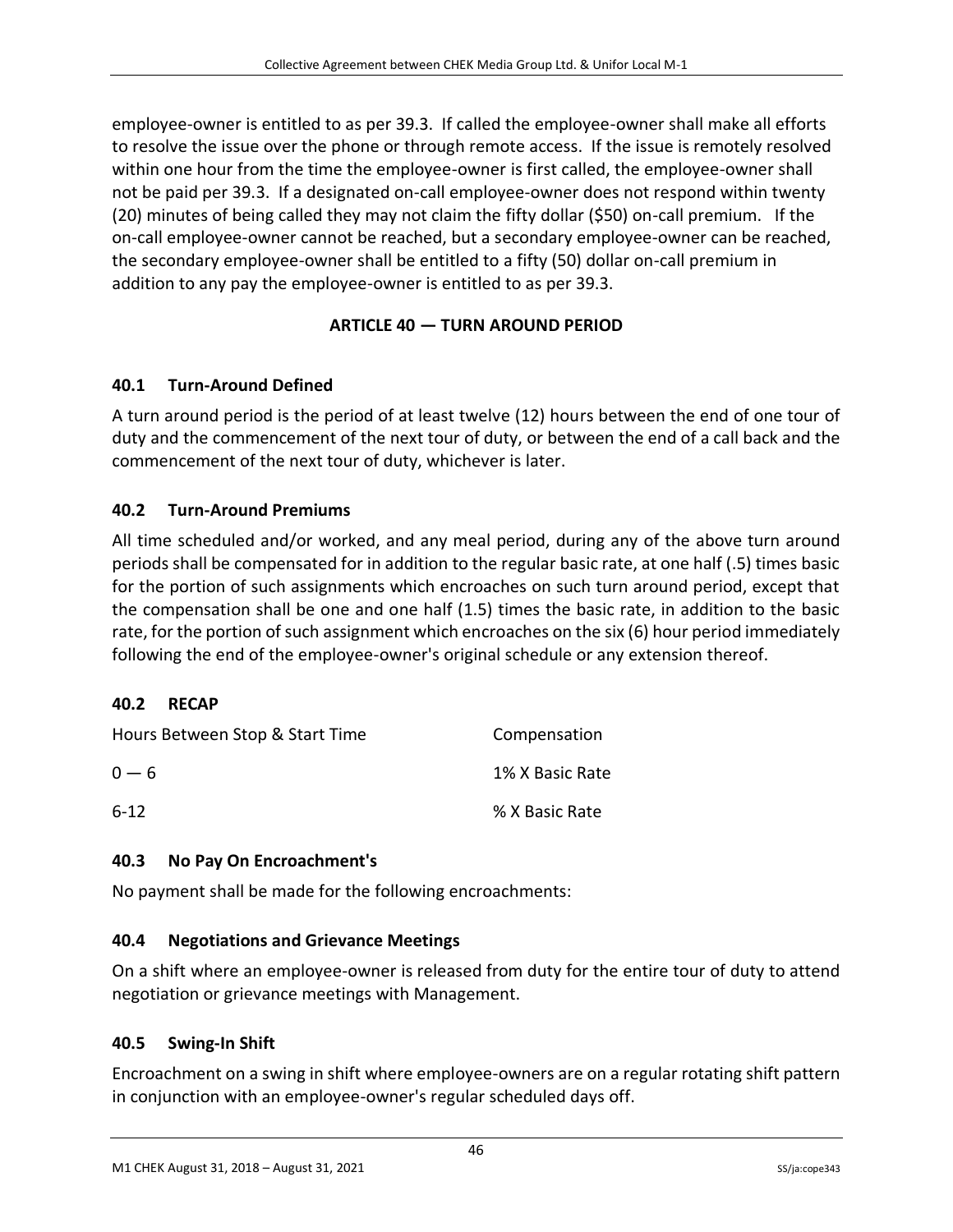### <span id="page-47-0"></span>**40.6 Released Prior To Scheduled Finish Time**

In cases where an employee-owner is released prior to the scheduled finish time of their tour of duty, encroachment on the turn-around period will be computed from the time of release, provided that: the employee-owner shall, in each instance, have the option of being released early, or of staying until their scheduled finish time.

### **ARTICLE 41— NIGHT DIFFERENTIAL**

## <span id="page-47-2"></span><span id="page-47-1"></span>**41.1 Night Differential**

When an employee-owner works between 0000 hours (12:00 midnight) and 0700 hours (7:00 a.m.) all hours shall be compensated for at an additional one dollar and seventy-five cents (\$1.75).

Night differential shall not be deemed overtime or part of basic pay.

<span id="page-47-3"></span>Where night differential is one-half (%) hour or less no premium shall be paid.

## **ARTICLE 42 — AUTOMOBILE EXPENSES**

#### <span id="page-47-4"></span>**42.1 Automobile Expenses**

The company shall reimburse each employee-owner for all authorized and/or approved expenses when travel is authorized by the Company.

#### <span id="page-47-5"></span>**42.2 Mileage Rate**

If an employee-owner is authorized to use their own automobile for transportation in connection with their duties they shall be reimbursed at the rate of fifty cents (\$.50) per kilometer.

## <span id="page-47-6"></span>**42.3 Accidents**

When an employee-owner on company business is involved in an accident resulting in damage to the employee-owner's vehicle and the amount of damage cannot be recovered from any other person or persons, the Company agrees to reimburse the employee-owner to a maximum of five hundred dollars (\$500.00), such amount being regarded as the deductible amount on the employee-owner's car insurance policy.

#### <span id="page-47-7"></span>**42.4 Auto-Insurance**

If any employee-owner requires higher automobile insurance rates due to using a personal vehicle for business purposes, the Company shall reimburse any additional premium charged above the "Pleasure and To and From Work" insurance rate.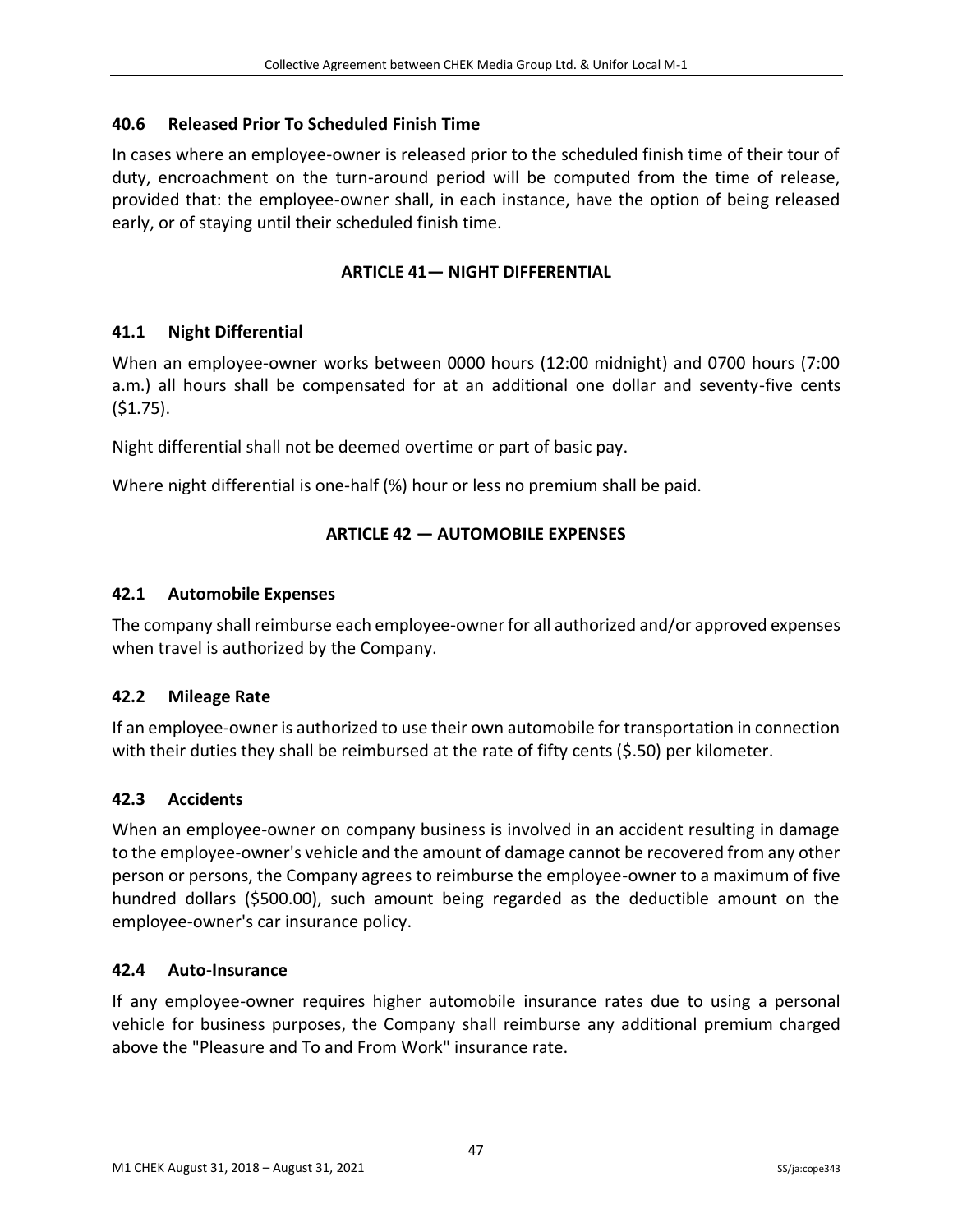## <span id="page-48-0"></span>**42.5 Personal Vehicle Declined**

Employee-owners may decline to use their vehicle for Company business.

### <span id="page-48-1"></span>**42.6 Company Vehicle Policy**

<span id="page-48-2"></span>All employee-owners who drive/use a company vehicle shall be familiar with and abide by the Company Vehicle Policy, a copy of which will remain in each company vehicle at all times.

### **ARTICLE 43 — TRAVEL CONDITIONS**

#### <span id="page-48-3"></span>**43.1 Travel Time As Paid Time**

For pay purposes, employee-owners engaged only in travelling, except as provided for in Article 54.3, shall be credited with all time consumed when travelling on an assignment of the Company. Such time will be computed:

### <span id="page-48-4"></span>**43.2 Departure From Home**

From the time of the employee-owner's departure, when the employee-owner departs from their home by common carrier.

### <span id="page-48-5"></span>**43.3 Travel Time Considered**

From the assigned hour of departure from their home when an employee-owner travels by automobile direct to the assignment.

#### <span id="page-48-6"></span>**43.4 Normal Place Of Employment**

From the time an employee-owner leaves their normal place of employment when the employee-owner reports there before proceeding to travel.

#### <span id="page-48-7"></span>**43.5 Overnight**

From the assigned hour of departure from their lodging when an employee-owner is using overnight accommodation.

#### <span id="page-48-8"></span>**43.6 First 8 Hours Of Travel**

When travelling is on a common carrier between the hours of 8:00 a.m. and 12:00 midnight, local time, Full-time shall be credited up to and only for the first eight (8) hours of travel.

## <span id="page-48-9"></span>**43.7 Time Zones — Sleeping Facilities**

When travel is on a common carrier between the hours of 12:00 midnight and 8:00 a.m., local time, and suitable sleeping facilities are available, no credit shall be allowed.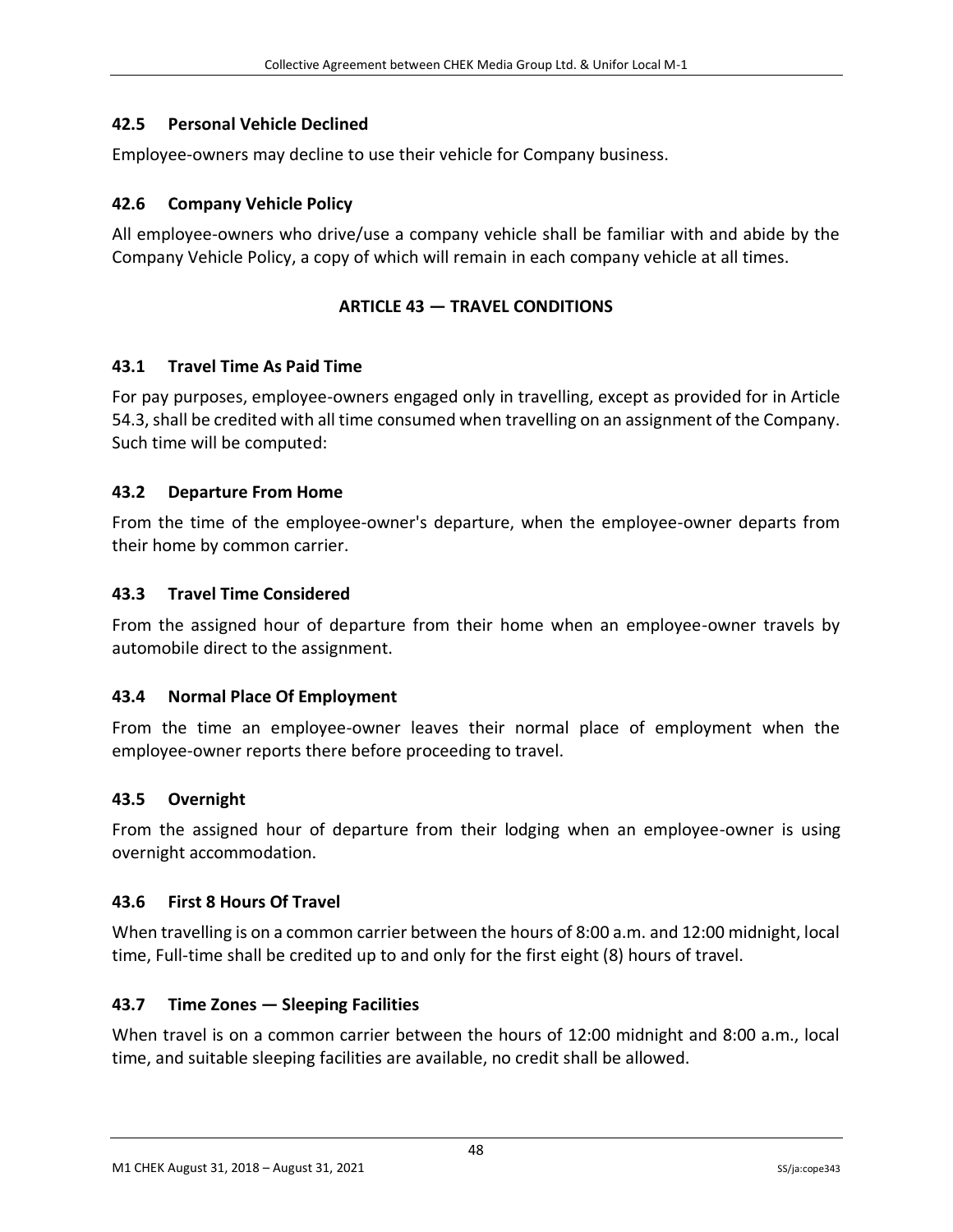For the purpose of this section, a single occupancy berth or a first class seat on a plane is construed to be suitable sleeping facilities.

When travel is designated by the Company on conveyances which do not have sleeping facilities, Full-time credit shall be allowed.

### <span id="page-49-0"></span>**43.8 Turn-Around And Travel**

The turn-around provisions of Article 40 will apply from the time an employee-owner completes their travel.

### <span id="page-49-1"></span>**43.9 Return Journey**

Time credited for the return journey under the above conditions will be computed in the same manner.

### <span id="page-49-2"></span>**43.10 Liability Insurance**

The Company agrees to maintain adequate liability insurance on all vehicles owned and rented by the Company which it requests any employee-owner to drive.

Collective Agreement between CHEK Media Group Ltd. & Unifor Local M-1

### <span id="page-49-3"></span>**43.11 Remote Location**

<span id="page-49-4"></span>When an employee-owner is required to work at a studio or remote location other than their normal place of employment, they shall be credited with all time consumed in transit between such normal place of employment and any other studio or remote location and return.

#### **ARTICLE 44 — REMOTE EXPENSES**

#### <span id="page-49-5"></span>**44.1 Remote Expenses**

Employee-owners on remote assignments or assignments that extend beyond the length of a regular work day shall be reimbursed for all reasonable expenses. All expenses must be submitted within 30 calendar days.

<span id="page-49-6"></span>Any dispute arising from the term "reasonable expenses" shall be referred to the JUMC.

## **ARTICLE 45 — VACATIONS**

#### <span id="page-49-7"></span>**45.1 Annual Vacation**

Except as modified by subsequent clauses of this Article, employee-owners shall be entitled to an annual vacation with pay or separation pay in lieu thereof, in accordance with the following table: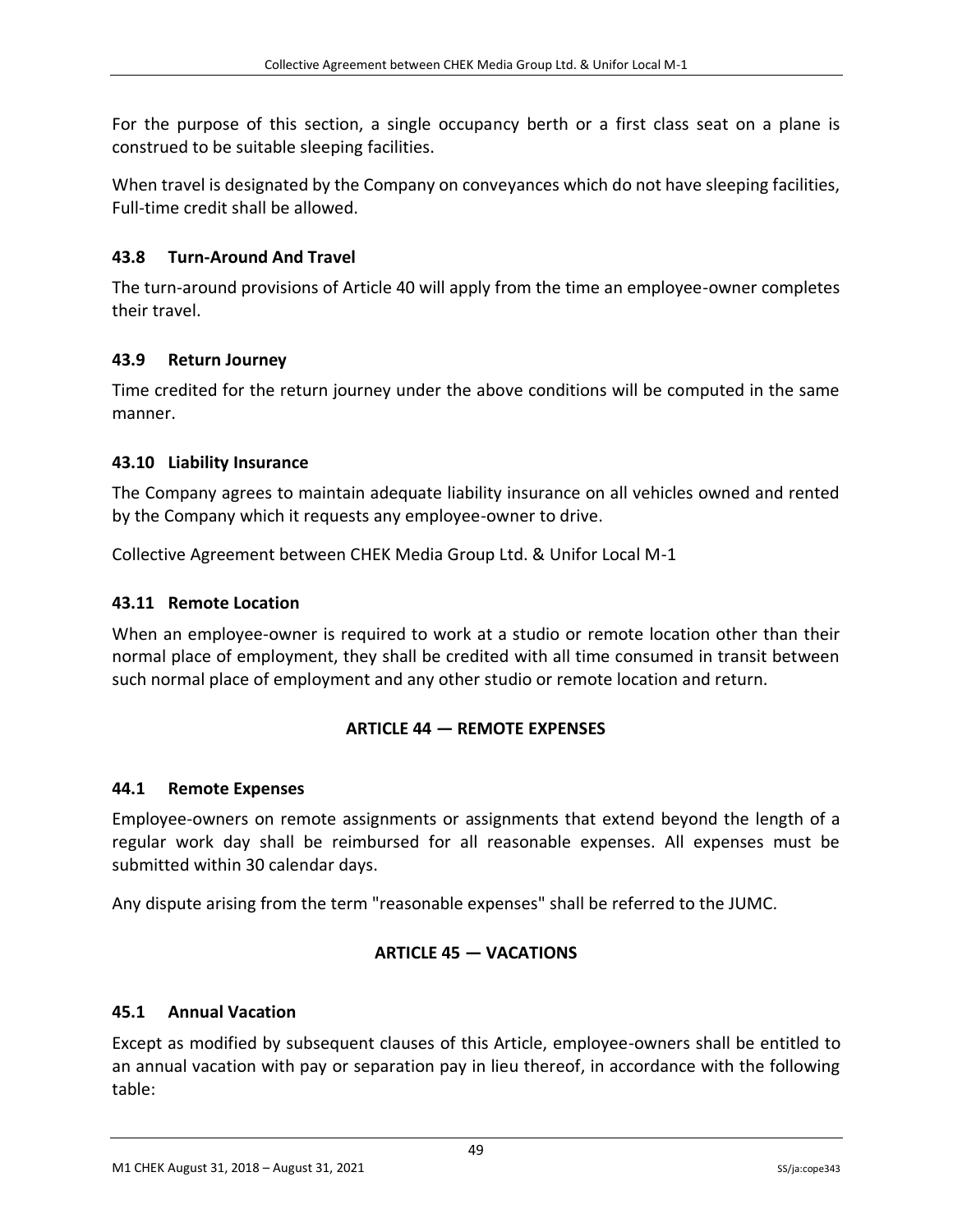| <b>Service</b>          | <b>Duration of Vacation</b>  | Payment |
|-------------------------|------------------------------|---------|
| Less than 12 months     | 1 day per completed calendar |         |
| (less than 2080 hours)  | month                        | 4%      |
| 1 year (2080 hours)     | 15 days                      | 6%      |
| 8 years (16,640 hours)  | 20 days                      | 8%      |
| 15 years (31,200 hours) | 25 days                      | 10%     |

Service  $=$  Seniority as defined in Article 16 computed as of December 31<sup>st</sup> of each year.

Duration = Duration of vacation in working days.

Payment =  $%$  % of gross earnings since January 1<sup>st</sup> of previous year.

### <span id="page-50-0"></span>**45.2 Statutory Holiday On Vacation**

In the event that a statutory holiday occurs during an employee-owner's vacation, one (1) additional day for each such holiday shall be added to the vacation credits.

### <span id="page-50-1"></span>**45.3 Vacation To Commence Upon Request**

An employee-owner may request to begin and end their vacation in conjunction with their days off, plus any additional days added because of 45.2 and such request will not be denied.

#### <span id="page-50-2"></span>**45.4 Vacation Scheduling**

Vacation periods shall be scheduled between January  $1^{52}$  and December  $31^{st}$  of each year.

Full-time and part-time (regular) employee-owner's shall submit their preference for vacation to their Manager in writing on a form prescribed by the Company by February  $1<sup>st</sup>$  of each year.

Failure to submit such application may result in vacation periods being assigned by the Company.

Vacation schedules shall be posted by March 15. Any alterations to vacation schedules after this date shall be made only on mutual agreement between the Company and the employee-owner affected.

#### <span id="page-50-3"></span>**45.5 Vacation Preference**

Vacation preference shall be given to employee-owners on the basis of Company seniority within each job function as listed in Article 28, or within a group of operationally related job functions as reasonably defined by the Company.

Where there is a conflict over vacation preference within a job function or group of job functions, Company seniority shall apply.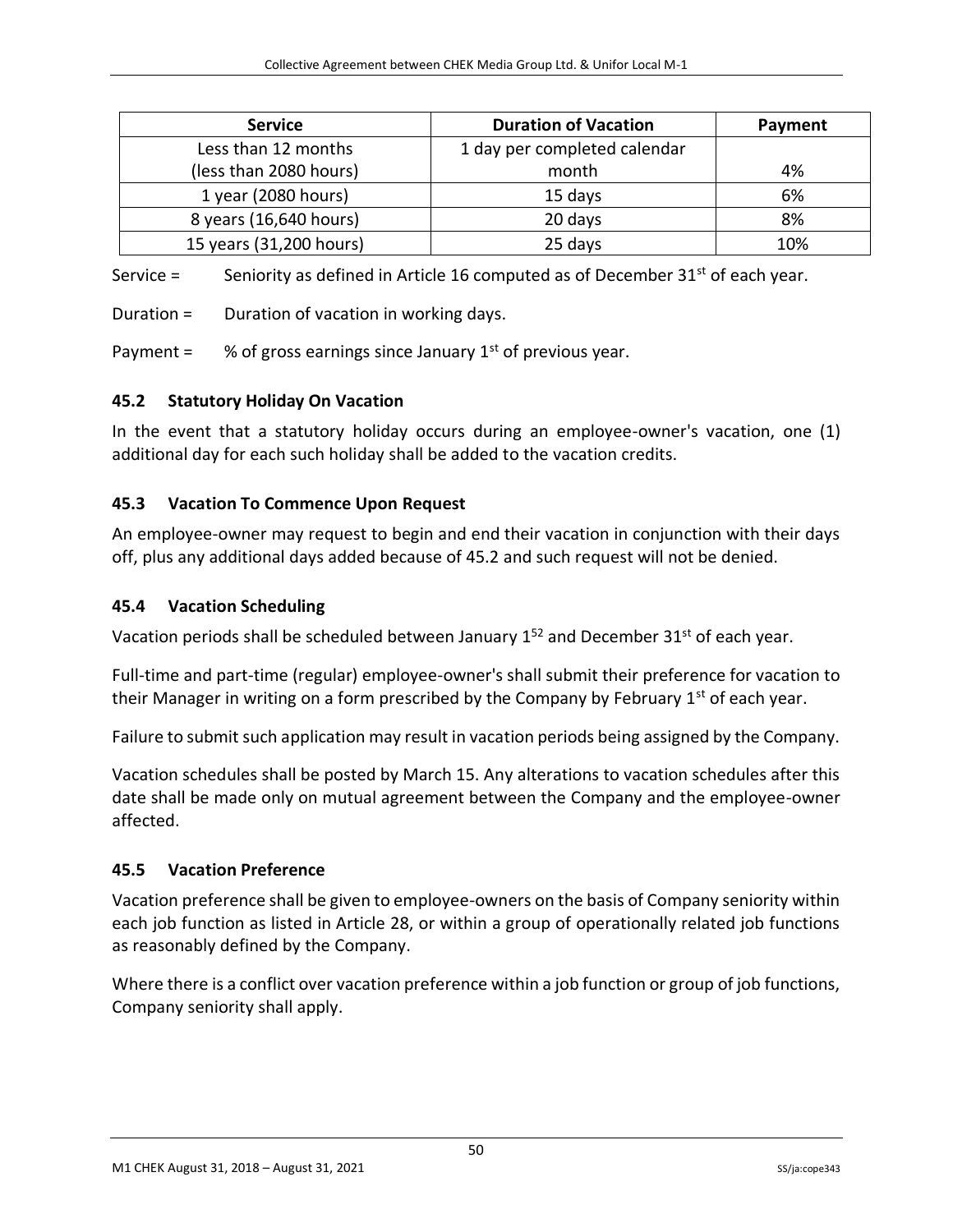### <span id="page-51-0"></span>**45.6 Consecutive Weeks Off**

Every employee-owner shall be entitled to have at least three (3) weeks of their vacation period consecutively unless requested otherwise by the employee-owner and approved by the Company.

### <span id="page-51-1"></span>**45.7 Vacation Pay Earned And Paid**

Upon termination of employment an employee-owner (or their estate in the case of death), shall receive accrued vacation pay earned in accordance with the provisions of Article 45.1, plus pay for any vacation period previously earned but not taken.

### <span id="page-51-2"></span>**45.8 Vacation Deferral**

In special circumstances *and* with the approval of the JUMC, employee-owners may be allowed to waive their vacation period and allow their vacation credits to accumulate from year to year in accordance with the *Canada Labour Code.*

### <span id="page-51-3"></span>**45.9 Leave Without Pay**

In the event that an employee-owner desires leave without pay, they shall apply in writing to the Company stating the reason for such leave.

<span id="page-51-4"></span>No employee-owner shall suffer loss of seniority or other benefits as a result of such leave, which may be granted at the sole discretion of the Company.

## **ARTICLE 46 — STATUTORY HOLIDAYS**

#### <span id="page-51-5"></span>**46.1. Statutory Holidays**

The following shall be paid legal holidays:

- New Year's Day
- Family Day
- Good Friday
- Victoria Day
- Canada Day
- B.C. Day
- Labour Day
- Thanksgiving Day
- Remembrance Day
- Christmas Day
- Boxing Day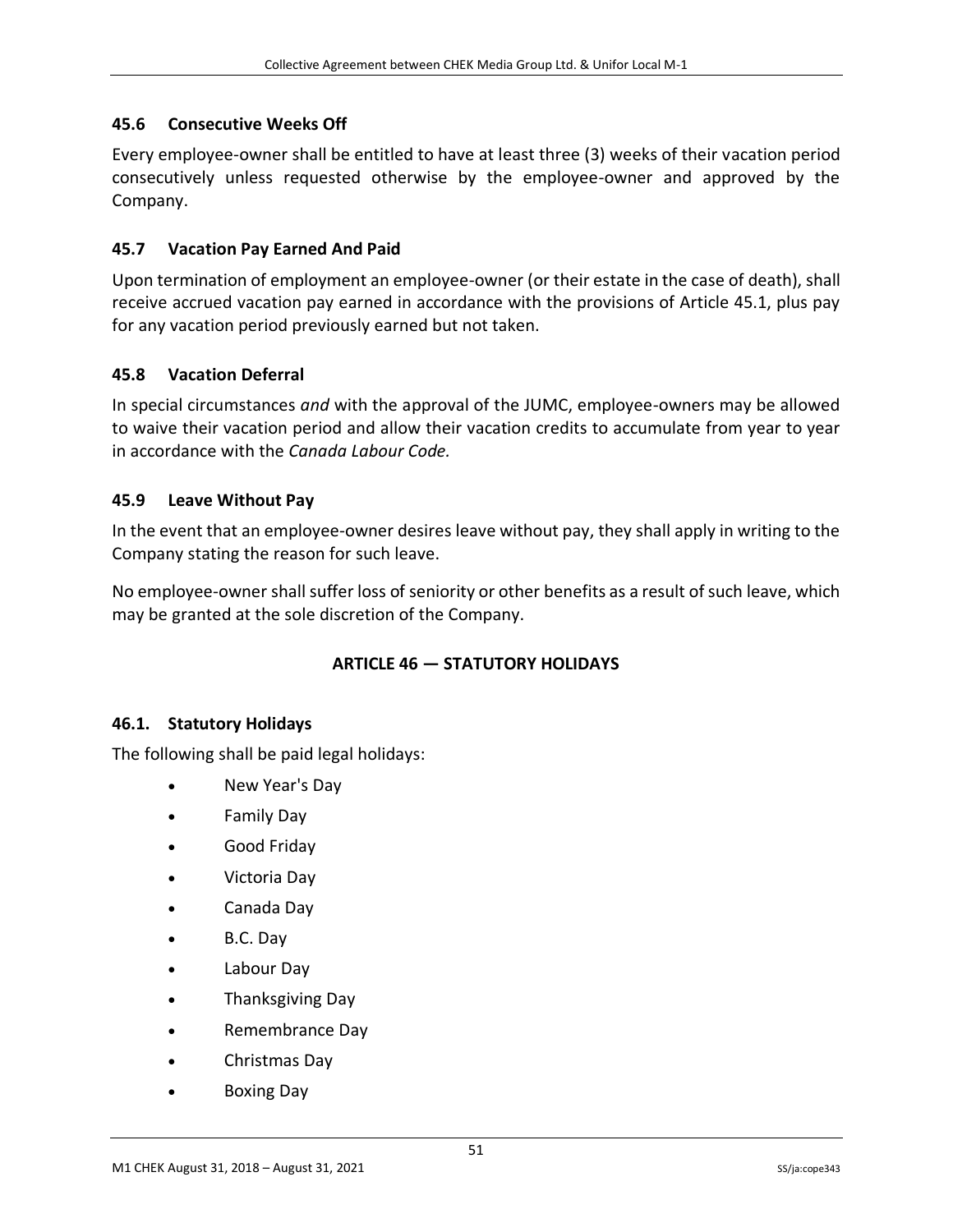In addition any new legal holiday created by either Federal or Provincial legislation.

### <span id="page-52-0"></span>**46.2 Statutory Holiday And Sundays**

If a legal holiday falls on a Sunday and the day following is proclaimed a legal holiday by Federal or Provincial regulation, the Sunday shall be deemed to be the holiday for the purposes of this Agreement.

## <span id="page-52-1"></span>**46.3 Statutory On A Scheduled Work Day**

If a legal holiday falls on a scheduled work day and the employee-owner is not required to work, the employee-owner shall receive their normal basic pay for the day.

### <span id="page-52-2"></span>**46.4 Working On A Statutory Holiday And Pay Rate**

- (a) if a legal holiday falls on a scheduled work day and an employee-owner is required to work, they shall receive two and one half (2.5) times the basic rate (which amount shall include their basic rate) with a minimum credit of eight (8) hours, except that all hours worked and/or credited in excess of eight (8) hours per day will be paid at an additional one half (.5) times the basic hourly rate of the employee-owner. All hour worked in addition to the forgoing shall be paid pursuant to Article 38.
- (b) If a legal holiday falls on a scheduled day of work, the Company may require a full time employee-owner regularly scheduled to work to take the holiday as time off as per 46.3. The Company may schedule a full time or part-time employee-owner with less seniority to replace them.

#### <span id="page-52-3"></span>**46.5 Day Off With Pay**

- (a) If the holiday falls on a scheduled day off the employee-owner shall, at the employeeowner's option, receive either one (1) additional day's pay for that week, or add one (1) day to their annual leave or be given one (1) day off with pay at a mutually agreeable time.
- (b) If the holiday falls on a scheduled day off and the employee-owner is required to work he/she shall be paid pursuant to Article 46.4 and shall add one (1) day to his/her annual leave or shall or be given one (1) day off with pay at a mutually agreeable time.

#### <span id="page-52-4"></span>**46.6 Alternatives To 46.2 And 49.6**

With respect to Article 46.2 and 49.6 an employee-owner shall receive payment at the applicable rate or, if mutually agreed, may be permitted to:

- (1) Add time off in lieu at the applicable rate to their annual leave.
- (2) Take time off in lieu at the applicable rate at a mutually agreeable time. The employeeowner shall indicate their preference on their time sheet.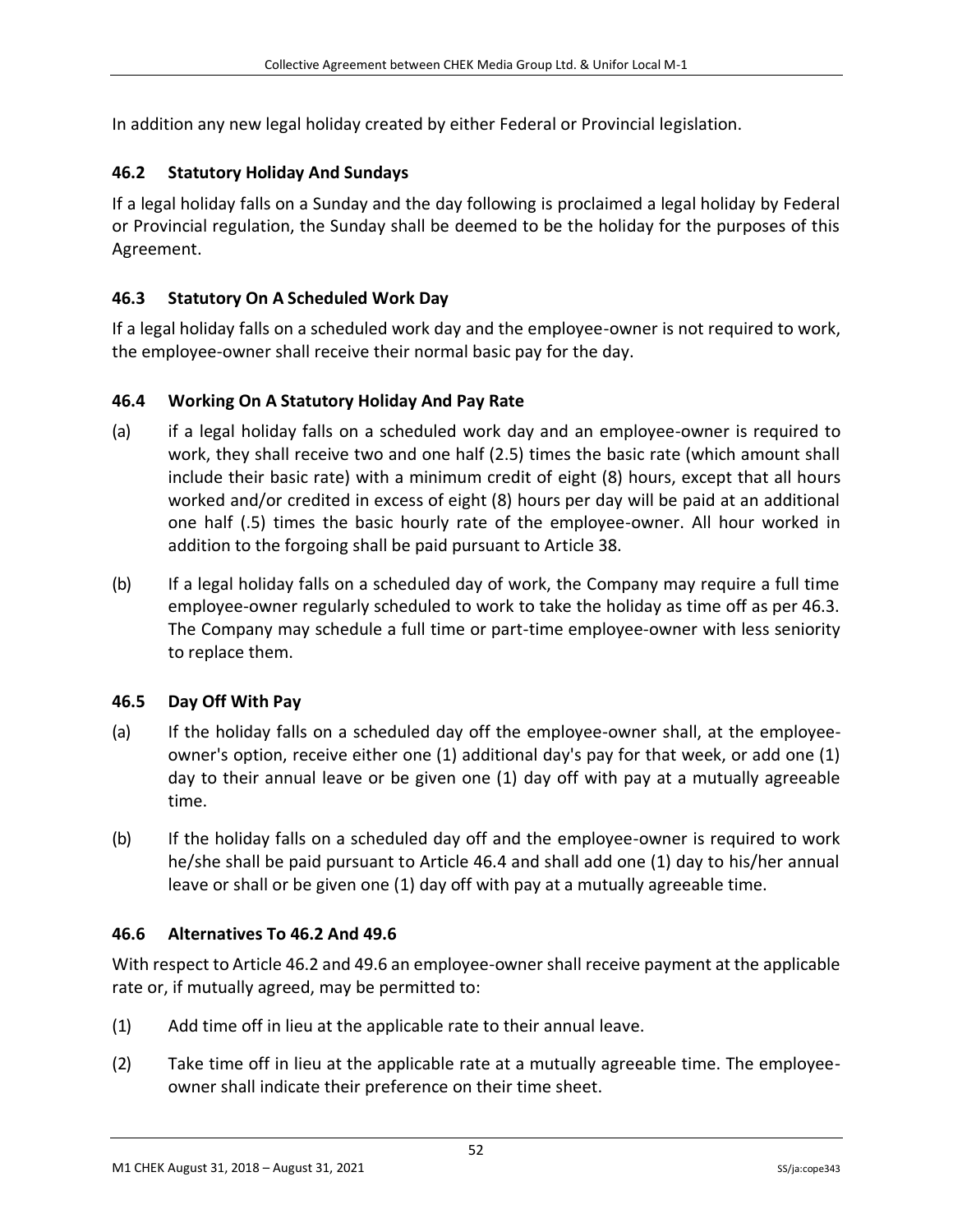### <span id="page-53-0"></span>**46.7 Time Not Considered Vacation**

Any period of time off allowed by the Company for:

- (1) Employee-owner's participation in organized recreational activities,
- (2) Because of inclement weather,
- (3) And for any other reasons;

Shall not be considered as a holiday for the purpose of this Agreement.

It is understood that such time off shall be granted at the discretion of the Company, having due regard to the work requirements in each department.

<span id="page-53-1"></span>Such authorized time off which falls within the assigned worked day of an employee-owner shall be considered as time worked.

### **ARTICLE 47 — SCHEDULING OF CHRISTMAS AND NEW YEAR'S HOLIDAYS**

#### <span id="page-53-2"></span>**47.1 Holiday Season Scheduling**

Before November  $15<sup>th</sup>$  of each year the Company will ascertain the wishes of the employeeowners regarding scheduling of Christmas and New Year's holidays. An employee-owner shall be scheduled off on either:

- (1) December  $24<sup>th</sup>$  (which shall be considered Christmas Day);
- (2) or Christmas Day;
- (3) or New Year's Day

Based on seniority and an employee-owner choosing Christmas Day shall not be scheduled to work past 12:00 a.m. on the eve of the holiday.

An employee-owner choosing New Year's Day shall not be scheduled to work past 7:30 p.m. on the eve of the holiday.

#### <span id="page-53-3"></span>**47.2 Holiday Schedule Posted**

These Christmas and New Year's holiday schedules shall be posted no later than the 30<sup>th</sup> of November.

## <span id="page-53-4"></span>**47.3 Normal Shift Patterns Affected By Holidays**

It is recognized that normal shift patterns will be affected by the Christmas and New Year's schedules and turn around will not apply on these statutory holidays. (i.e. Christmas Day, Boxing Day, New Year's Day)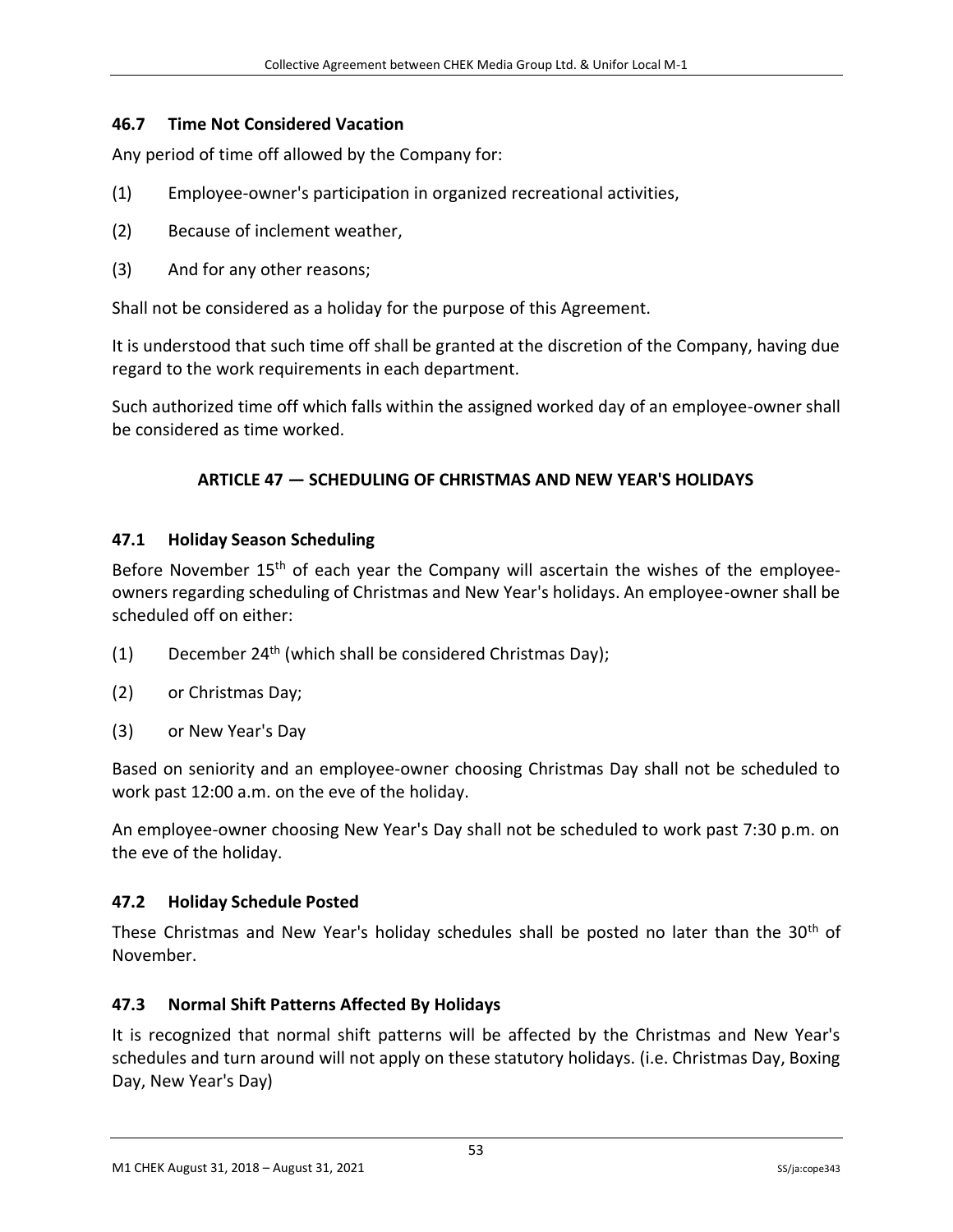#### **ARTICLE 48 — ILLNESS AND INJURY**

#### <span id="page-54-1"></span><span id="page-54-0"></span>**48.1 Illness And Injury**

Absences due to illness and injury with the calendar year (January 1 to December 31) shall be paid as follows:

- (a) The first eight (8) days [sixty four (64) hours] (pro-rated for Regular Part Time Employee-Owners) of absence due to illness or injury shall be paid at one hundred (100) per cent of the Employee-Owner's hourly rate of pay.
- (b) The subsequent ten (10) days (80) hours of absence due to illness or injury shall be paid at seventy five percent (75%) of the Employee Owner's hourly rate of pay.
- (c) Absences due to illness or injury over eighteen (18) days one hundred and forty four (144) hours shall be unpaid leave.
- (d) Part (b) above shall not apply if the employee-owner is absent for ten (10) consecutive days (80 hours) and then proceeds to Short Term Disability as set out in Article 48.2. The employee-owner shall be paid at one hundred (100) per cent of hourly rate for all days absent prior to transitioning to Short Term Disability.
- (e) Part (b) above shall not apply if the Employee Owner is absent due to medical issues relating to a pregnancy.
- (f) If requested to do so by the Company, an employee-owner shall provide satisfactory evidence, e.g.;

Medical examinations, at the expense of the company, for illnesses that exceed three (3) days.

- (g) Where an employee-owner has exhibited a pattern of absence, the Company may require satisfactory evidence of illness for absences of three (3) days or less.
- (h) The Company will inform the employee-owner and the Union, of any perceived sick leave concern prior to requesting proof of illness.
- (i) An employee-owner may use up to thirty-two (32) hours of existing paid illness and injury leave to provide care for a dependent child or elderly parent.

#### <span id="page-54-2"></span>**48.2 Short Term Disability**

Employee-owners who are absent because of illness or injury for more than ten (10) consecutive work days (80 hours), shall be covered by Short Term Disability insurance.

#### <span id="page-54-3"></span>**48.3 Absence And Vacation**

Absence because of illness or incapacity shall not interrupt an employee-owner's vacation credits, sick leave credits or health and welfare benefits as in this Agreement.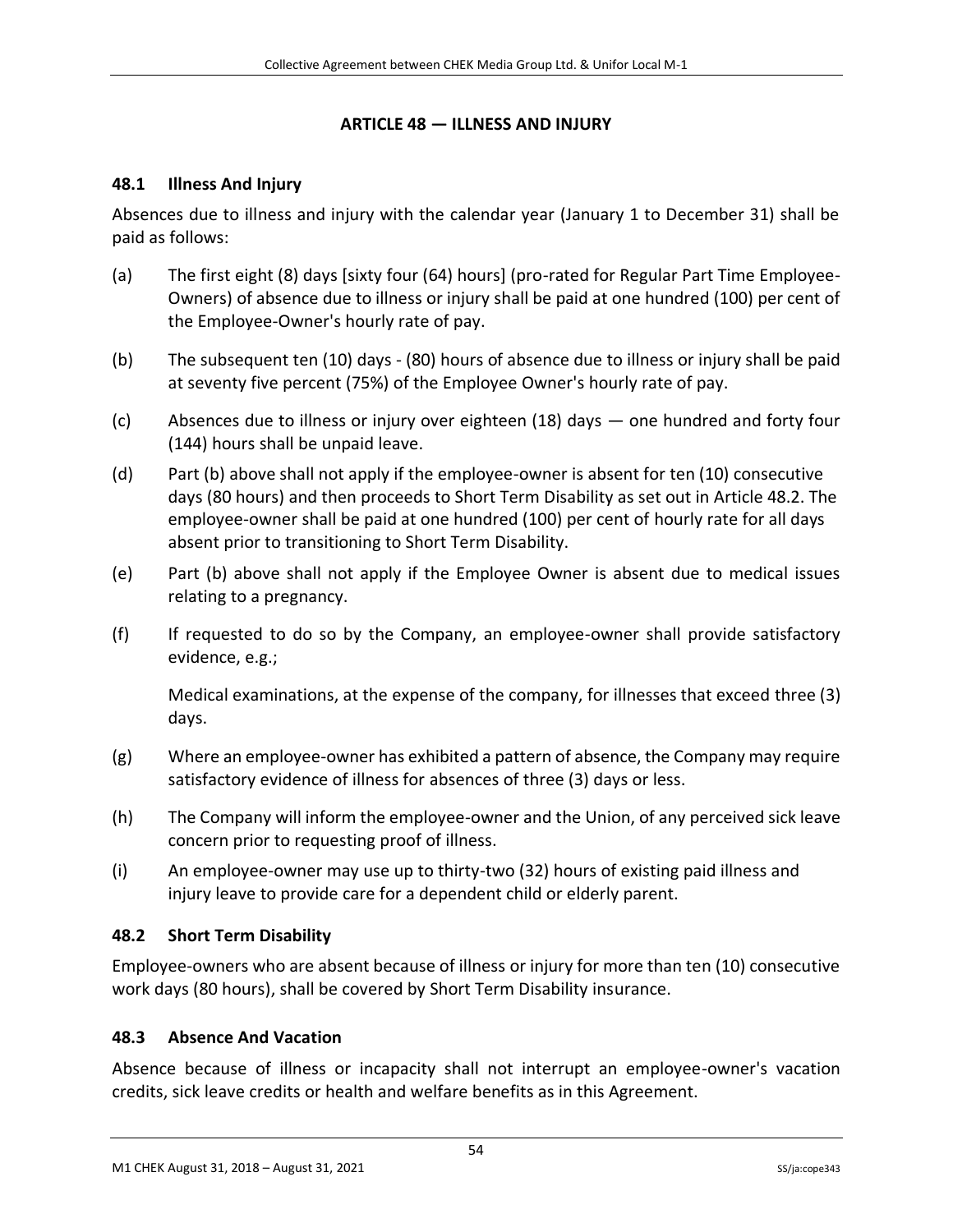## <span id="page-55-0"></span>**48.4 Illness Or Injury While On Vacation**

<span id="page-55-1"></span>Should an employee-owner fall sick while on authorized leave of absence, sick leave will not be paid until the expiration of that leave.

### **ARTICLE 49 — HEALTH AND WELFARE PLANS**

#### <span id="page-55-2"></span>**49.1 Health And Welfare Benefits**

The Company shall make available to eligible employee-owners the following health and welfare benefits;

(a) The Company shall pay one hundred percent (100%) of the cost of premiums for Extended Medical and Dental coverage under the terms, conditions and services provided as described in the Company's contract with Maximum Benefits.

A copy of the contract shall be provided annually to all eligible employee-owners.

- (b) The Company shall pay eighty percent (80%) of the cost of premiums for the B.C. Medical Services Plan.
- (c) The Company shall pay fifty percent (50%) of the cost of premiums for Short Term Disability Insurance.
- (d) The Employee-owner shall pay one hundred percent (100%) of the cost of the following premiums:
	- Life Insurance
	- Long Term Disability Insurance
	- Accidental Death and Dismemberment Insurance
	- Optional Group Life Insurance

#### <span id="page-55-3"></span>**49.2 No Change In Benefits**

Health and Welfare coverage may not be changed without the Union's consent.

#### <span id="page-55-4"></span>**49.3 Review Of The Plan**

The Company and Union shall meet during the term of this Agreement for the purpose of reviewing a Pension Plan.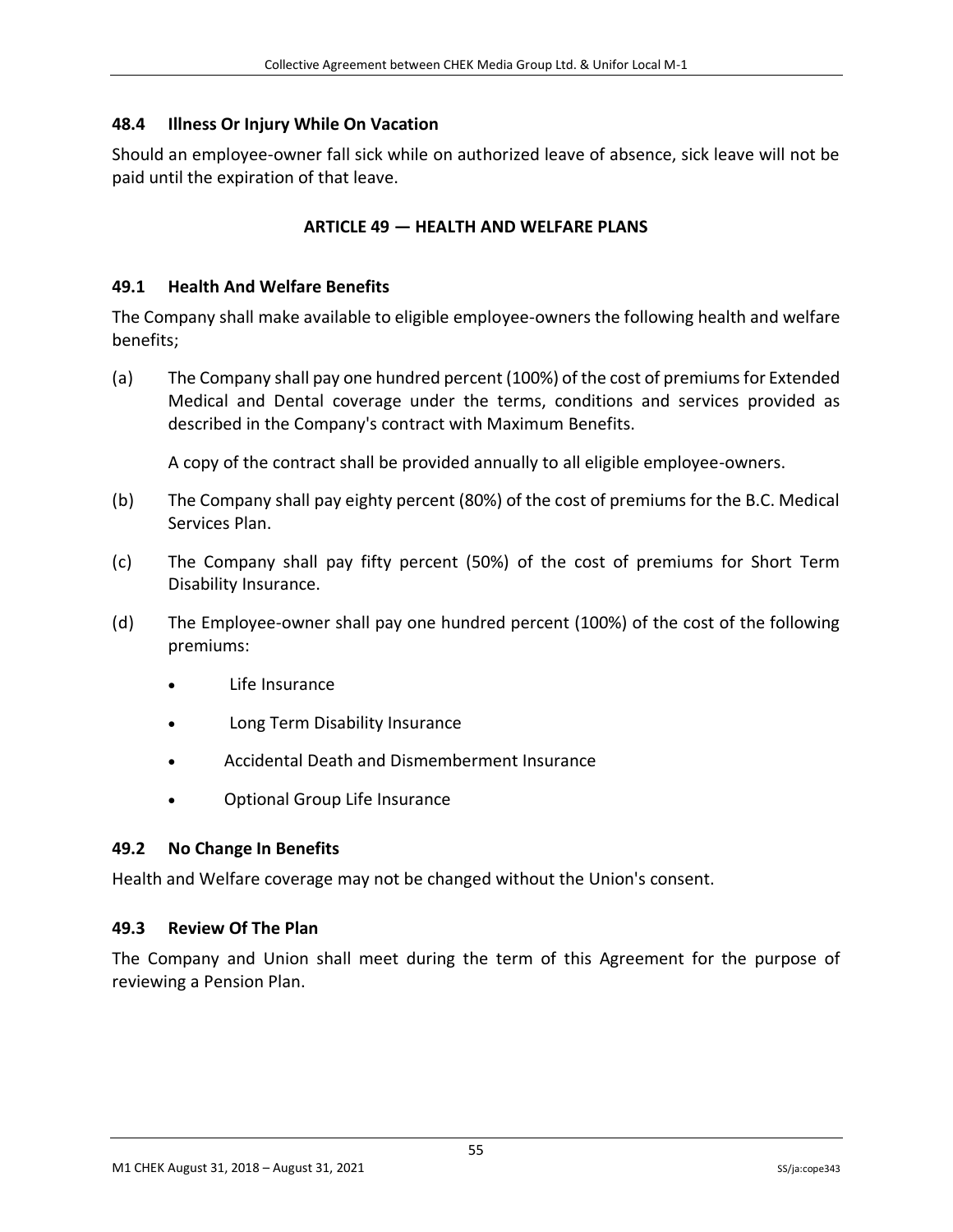# **ARTICLE 50 — COMPASSIONATE, EMERGENCY AND MEDICAL LEAVE**

### <span id="page-56-1"></span><span id="page-56-0"></span>**50.1 Compassionate Care Leave**

When an employee-owner is required to be absent from work due to a death, a critical medical or other emergency in the employee-owners' immediate family, the employee-owner shall be granted up to five (5) days (forty (40) Hours) of paid leave.

Immediate family is considered; spouse, child, parent, sibling, grandparents, spouse's parent, spouse's sibling, or spouse's grandparents.

## <span id="page-56-2"></span>**50.2 Travel Time**

When travelling time is necessary, up to two (2) additional days (16 hours) of paid leave shall be granted.

## <span id="page-56-3"></span>**50.3 Medical & Dental Appointments**

The Company shall continue the past practice of granting time off to employee-owners for medical, dental, and eye appointments.

<span id="page-56-4"></span>Employee-owners shall give the Company at least one (1) weeks' notice of such appointments.

## **ARTICLE 51— PATERNITY LEAVE**

#### <span id="page-56-5"></span>**51.1 Paternity Leave**

- (a) Article 51 shall apply to both full time and regular part time employees.
- (b) An employee owner shall receive five (5) days (forty (40) hours) (pro-rated for regular part time employees) paid leave following the birth or the adoption of the employeeowner's child.
- (c) Additional Child Care leave shall be granted in accordance with the Canada Labour Code.
- (d) Seniority shall accumulate during child care leave at a rate of forty (40) hours per week (pro-rated for regular part time employees) and shall be applied upon return to work to Article 27 and Article 45.
- (e) Instead of receiving paid leave under 51 (b), a full time employee-owner who has completed 2080 hours of service (pro-rated for part time employees) and who returns to work following additional child care leave shall receive fifteen (15) weeks (600 hours) child care leave pay for the amount of the difference between Employment Insurance (E.I.) received during child care leave and eighty percent of their regular wages. Single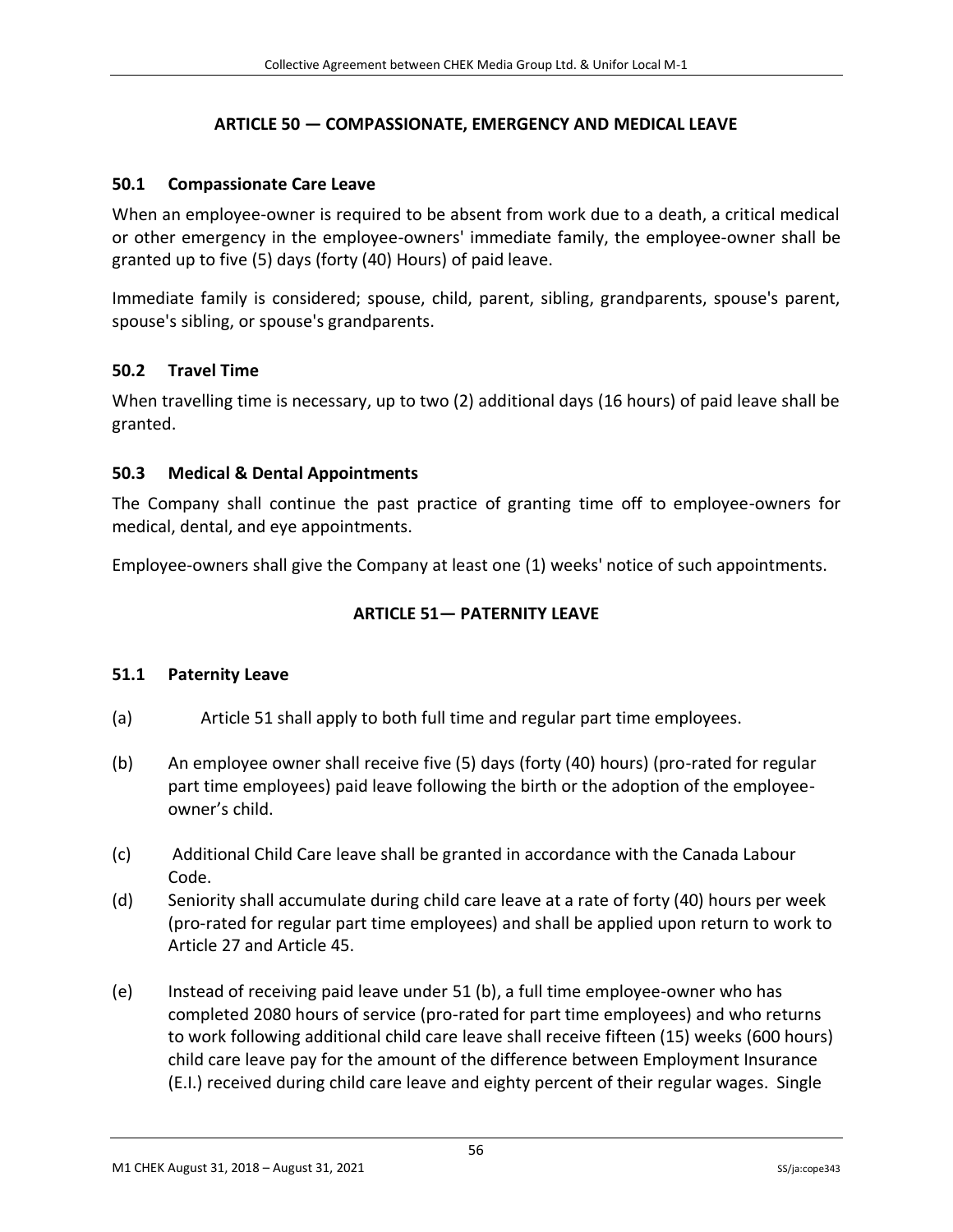fathers shall receive one hundred per (100%) of the difference between E.I. and their regular wage.

(f) Payment Schedule:

| First Payment:  | 25 per cent upon return to work                     |
|-----------------|-----------------------------------------------------|
| Second Payment: | 25 per cent after three months continued employment |
| Third Payment:  | 25 per cent after six months continued employment   |
| Final Payment:  | 25 per cent after nine month continued employment   |

## **ARTICLE 52 — MATERNITY LEAVE**

#### <span id="page-57-1"></span><span id="page-57-0"></span>**52.1 Child Care Leave**

- (a) Article 52 shall apply to both full time and regular part time employees.
- (b) Child care leave shall be granted in accordance with the Canada Labour Code.
- (c) Seniority shall accumulate during maternity leave at a rate of forty (40) hours per week (pro-rated for regular part time employees) and shall be applied upon return to work to Article 27 and Article 45.

#### <span id="page-57-2"></span>**52.2 Return To Work**

(a) Full time employee-owners who have completed 2080 hours of service (pro-rated for part time employees) and who return to work following maternity leave after the birth or adoption of their child shall receive fifteen (15) weeks (600 hours) maternity leave pay for the amount of the difference between Employment Insurance (E.I.) received during maternity leave and eighty percent of their regular wages. Single mothers shall receive one hundred per (100%) of the difference between E.I. and their regular wage.

#### (b) Payment Schedule

| First Payment:  | 25 per cent upon return to work                     |
|-----------------|-----------------------------------------------------|
| Second Payment: | 25 per cent after three months continued employment |
| Third Payment:  | 25 per cent after six months continued employment   |
| Final Payment:  | 25 per cent after nine month continued employment   |

#### <span id="page-57-3"></span>**52.3 Proration**

Maternity leave credits shall be assigned at a rate of twenty (20) days (180 hours) prorated for every year (2080 hours) of seniority up to a maximum of one hundred and twenty (120) days (960 hours).

First payment: 25 per cent (25%) upon return to work.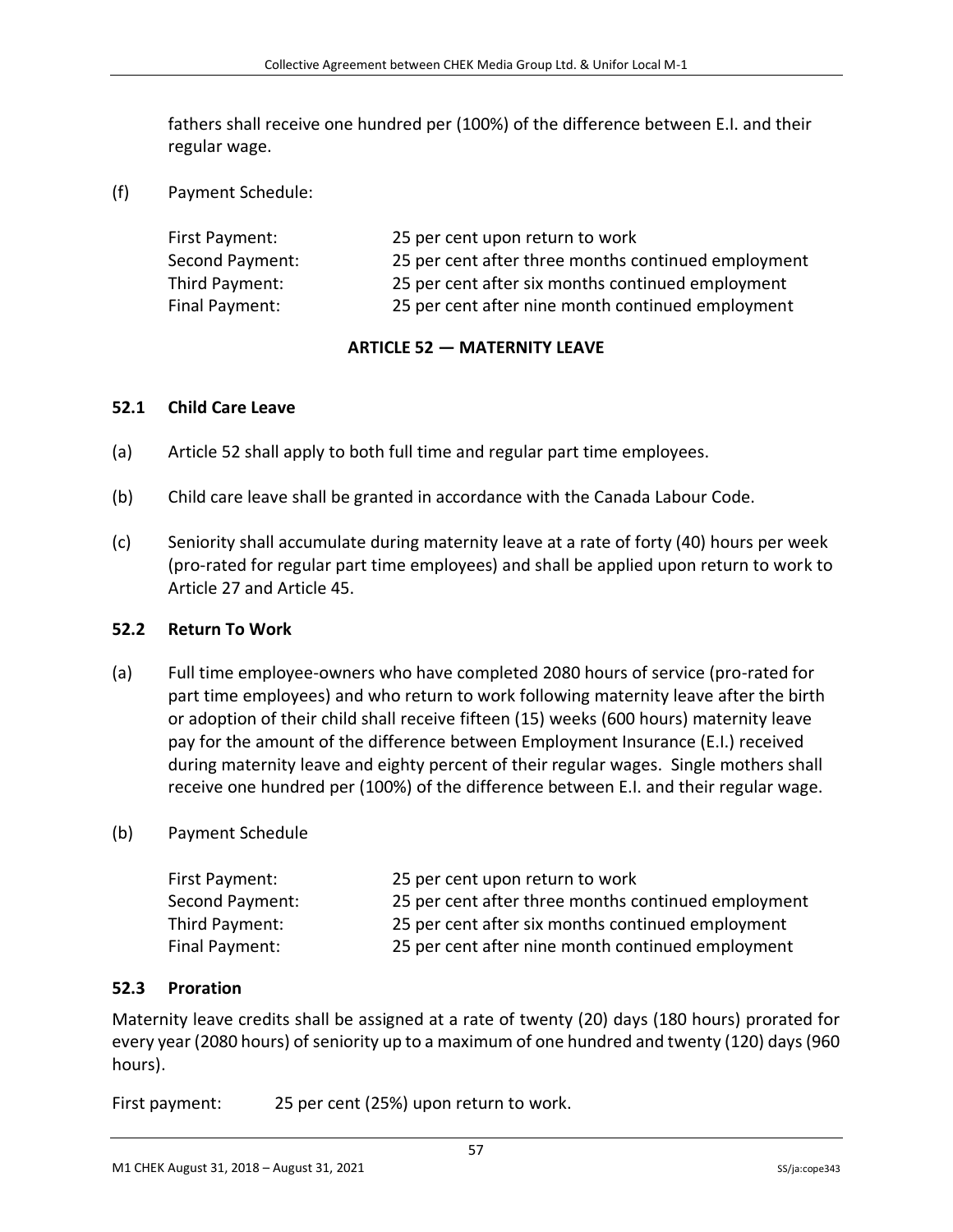| Second payment: | 25 per cent (25%) after three (3) months of continued employment. |
|-----------------|-------------------------------------------------------------------|
|                 |                                                                   |

Third payment: 25 per cent (25%) after six (6) months of continued employment.

<span id="page-58-0"></span>Final payment: 25 per cent (25%) after nine (9) months of continued employment.

#### **ARTICLE 53 —JURY DUTY AND COURT APPEARANCE**

#### <span id="page-58-1"></span>**53.1 Jury Duty And Court Appearance**

Jury duty shall be an unpaid leave of absence.

<span id="page-58-2"></span>The Company shall pay all costs related to any appearance in court by an employee-owner if that appearance is directly related to the performance of their duties for the company.

#### **ARTICLE 54— EDUCATION AND SEMINARS**

#### <span id="page-58-3"></span>**54.1 Education And Seminars**

The Company shall, upon the prior approval of the JUMC, reimburse an employee-owner for fees paid by an employee-owner, as tuition, for any industry related courses including Workers' Compensation Board (W.C.B.) Industrial First Aid Certificate courses.

Payment is to be made after successful completion of such courses.

#### <span id="page-58-4"></span>**54.2 First Aid Courses & Certification**

The Company shall pay a monthly bonus (not to be included in the base rate) to one (1) bargaining unit member, upon successful completion of the Industrial First Aid Course and who maintains a valid certificate, for as long as the individual is designated to be the Company's First Aid representative.

The intent of this clause is to have the individual contribute towards the Company's health and safety programs, and the selection will therefore be made after prior consultation with the Union.

The monthly bonus will be as follows:

- Level 3 Ticket \$110.00
- Level 2 Ticket \$100.00
- Level 1 Ticket \$ 90.00

In addition, the Company agrees to provide training for a Standard First Aid Ticket for up to five (5) other individuals at any one time.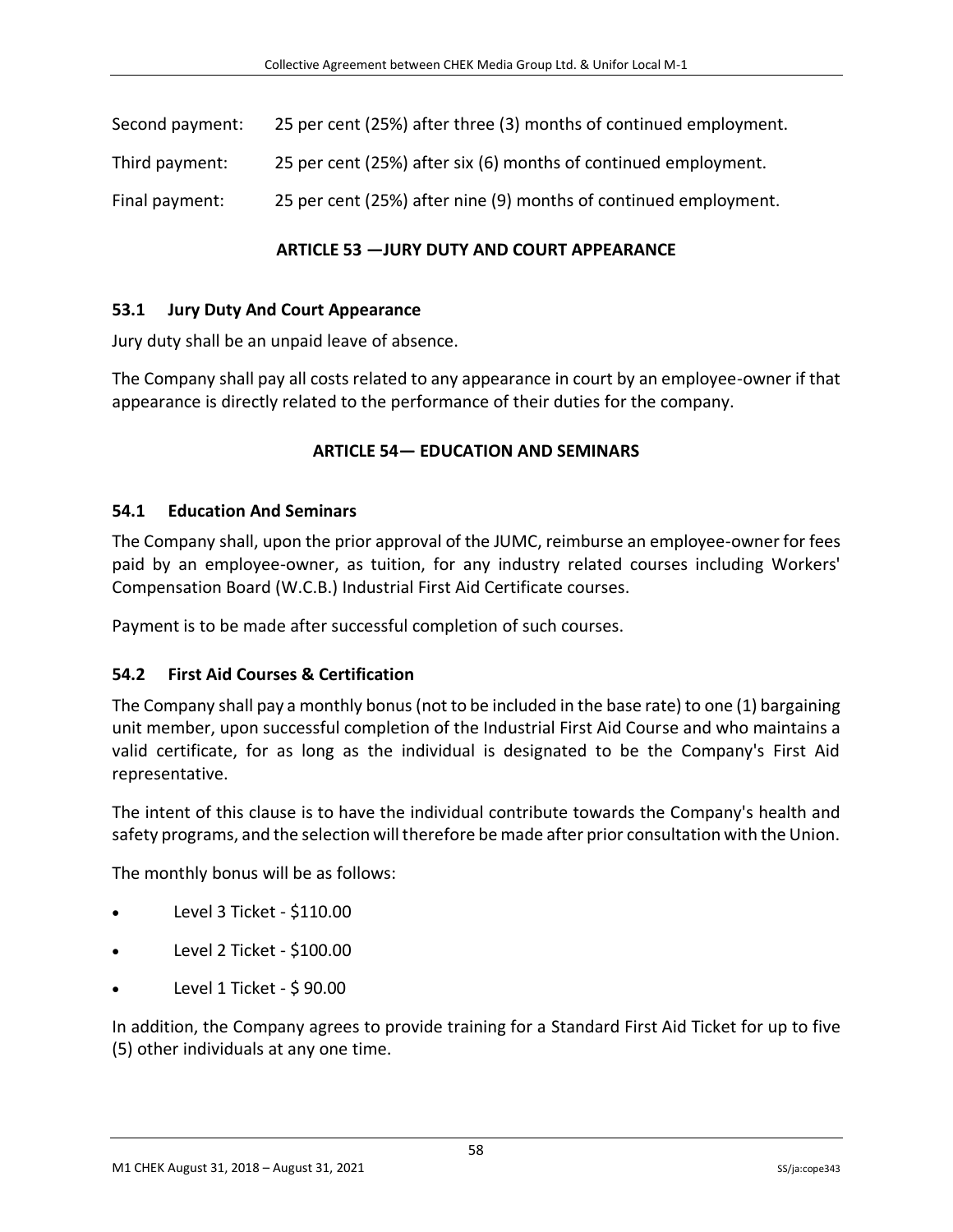These individuals will be selected from volunteers from the Victoria and Nanaimo locations, following consultation with the Union.

No monthly bonus will be paid to these volunteers.

### <span id="page-59-0"></span>**54.3 Pay For Attendance**

<span id="page-59-1"></span>When an employee-owner attends approved seminars, educational courses, etc., the employeeowner shall receive eight (8) hours basic pay for each day or part thereof in attendance and travel.

# **ARTICLE 55 — CLOTHING AND GROOMING ALLOWANCE**

## <span id="page-59-2"></span>**55.1 Clothing And Grooming Allowance**

The Company shall provide a clothing and grooming allowance to employee-owners working oncamera on a regular basis. Items purchased shall be for the purposes of on-air use.

- (a) Reimbursement of thirteen hundred dollars (\$1300) per calendar year for regular anchor persons, weather broadcasters, and public affairs persons.
- (b) Reimbursement of nine hundred twenty five dollars (\$925) per calendar year for reporters and video-journalists.
- <span id="page-59-3"></span>(c) Reimbursement will **be** paid upon submission of receipts and receipts shall be submitted for reimbursement within thirty (30) days of purchase and shall be reimbursed within thirty (30) days of submitting the receipt.

## **ARTICLE 56— EXISTING BENEFITS**

#### <span id="page-59-4"></span>**56.1 Existing Benefits**

The Company recognizes that on or before the commencement of this Agreement, employeeowners in the bargaining unit enjoyed certain benefits and privileges not referred to herein.

The Company agrees not to alter or change these benefits except as they may be specifically amended herein, in such manner as to discriminate against employee-owners in the bargaining unit.

The Company further agrees it shall not alter a job function for the sole purpose of removing it from the bargaining unit.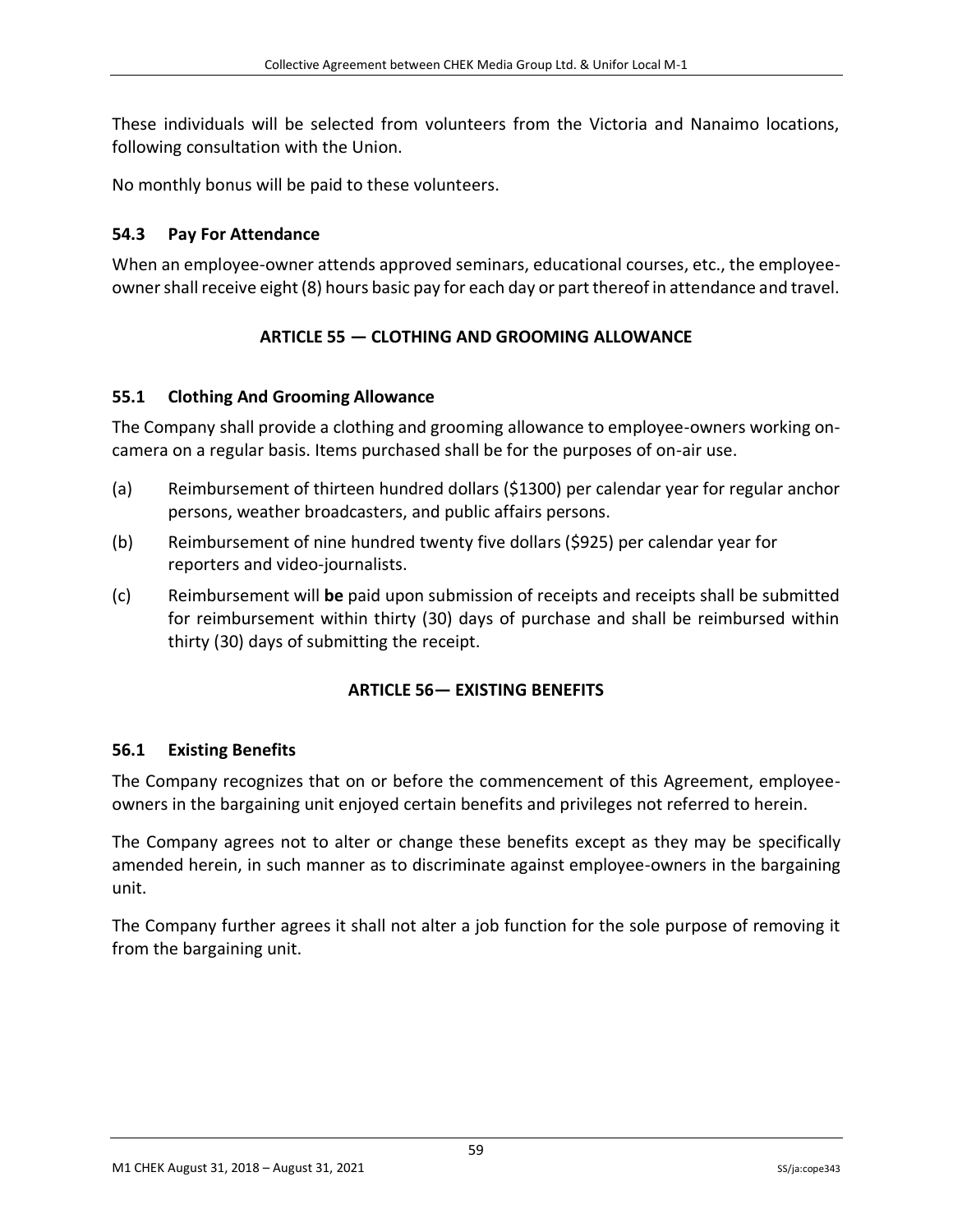#### **ARTICLE 57 DURATION OF AGREEMENT**

#### <span id="page-60-1"></span><span id="page-60-0"></span>**57.1 Duration Of Agreement**

This agreement shall commence on the  $31<sup>st</sup>$  day of August, 2018 and expires on the  $31<sup>st</sup>$  day of August, 2021 unless either party notifies the other by registered mail not more than one hundred and twenty (120) days and not less than thirty days prior to the date of expiry, or anniversary of such date, of its intent to modify the Agreement, or until seven days after a Report of a Conciliation board has been received by the Minister of Labour of desire to modify this Agreement.

If such notice is given as specified above, a meeting shall be held within twenty days for the purpose of negotiations and further meetings shall be held as frequently as possible until settlement is reached or until either party makes application for conciliation.

#### <span id="page-60-2"></span>**57.2 Agreement In Full Force And Effect**

The parties to this Agreement declare that it contains responsibilities and obligations for each such party and that in signing this Agreement it binds the parties during the Agreement to do everything they are required to do by the Agreement and to refrain from doing anything they are not permitted to do by this Agreement.

The parties further understand and declare that if any provisions of this Agreement are now or hereafter inconsistent with any Statute of Canada or any Order in Council or Regulations passed there under, such provisions shall be to that extent deemed null and void or shall be applied in such manner as will conform with law.

Agreed to this 31<sup>st</sup> day of August, 2018 in the City of Victoria in the Province of British Columbia.

For the Employer: The Employer Service Services and The Union Services Services Services Services Services Services Services Services Services Services Services Services Services Services Services Services Services Service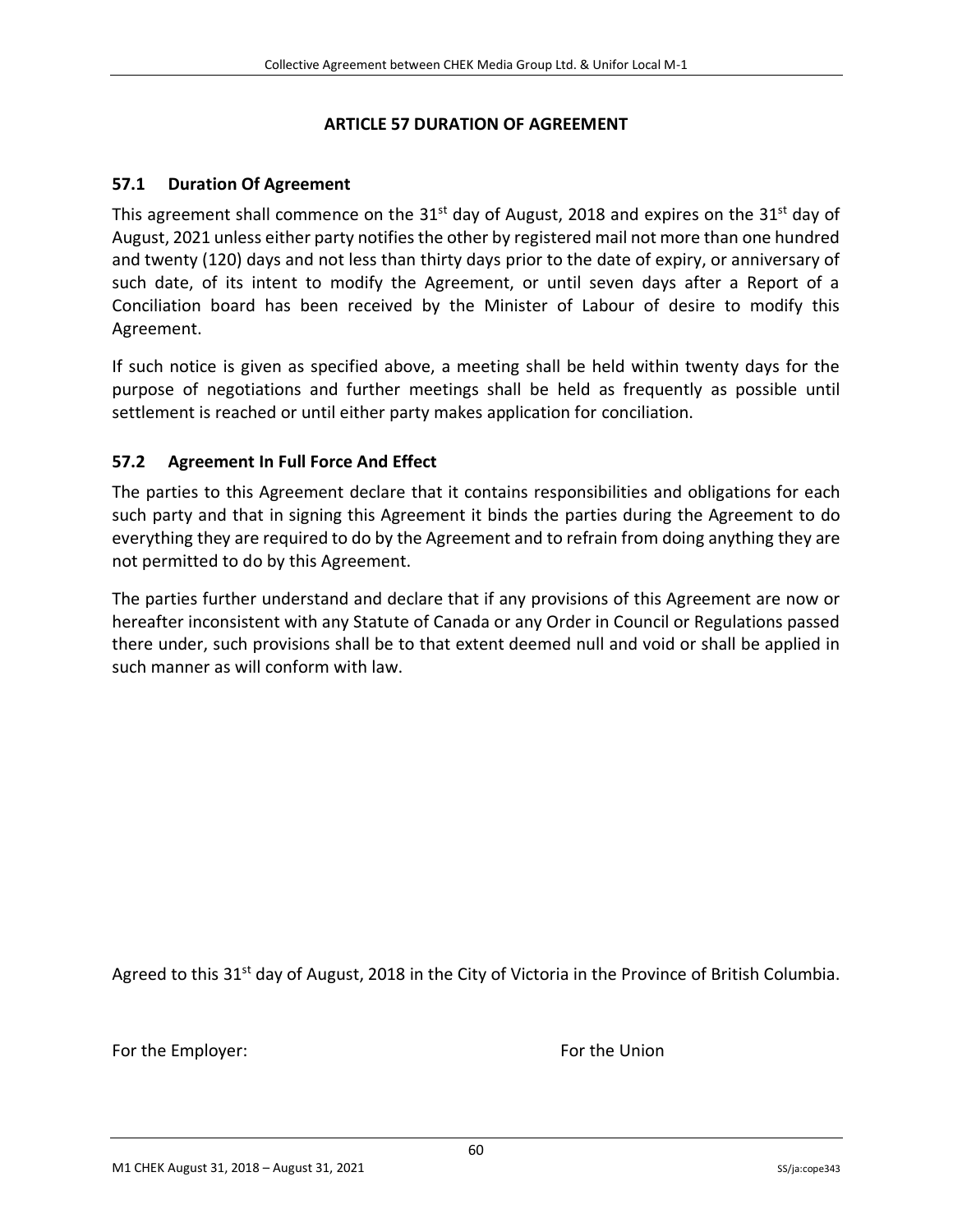**\_\_\_\_\_\_\_\_\_\_\_\_\_\_\_\_\_\_\_\_ \_\_\_\_\_\_\_\_\_\_\_\_\_\_\_\_\_\_\_\_**

**\_\_\_\_\_\_\_\_\_\_\_\_\_\_\_\_\_\_\_\_ \_\_\_\_\_\_\_\_\_\_\_\_\_\_\_\_\_\_\_\_\_**

**\_\_\_\_\_\_\_\_\_\_\_\_\_\_\_\_\_\_\_\_ \_\_\_\_\_\_\_\_\_\_\_\_\_\_\_\_\_\_\_\_\_\_**

**Rob Germain Jeff Kinch**

**Peggy Heyer Richard Konwick** 

**Jason Sokoloski Elaine Bohlender**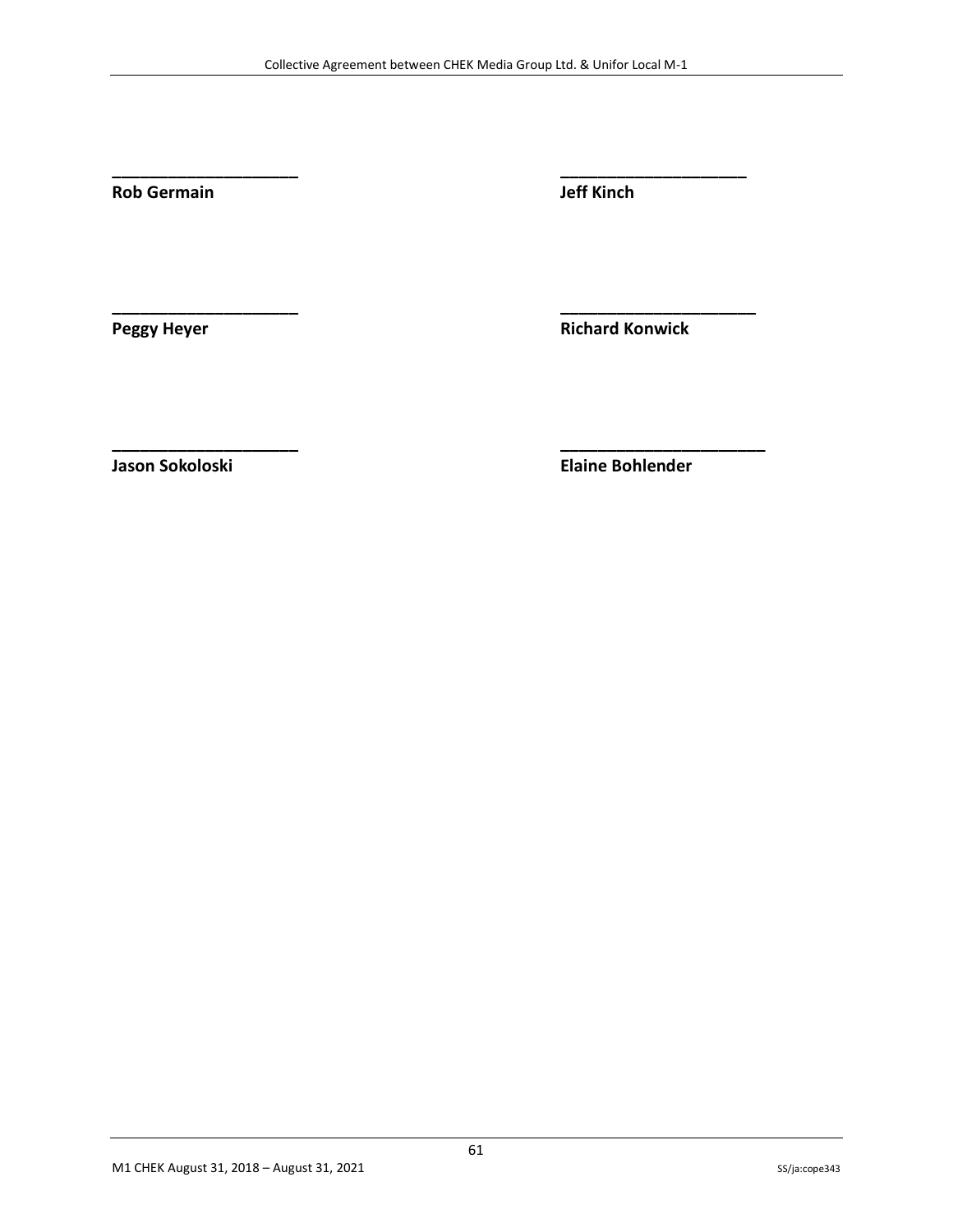#### **LETTER OF UNDERSTANDING #1**

#### *Between:*

#### **CHEK MEDIA GROUP LTD.**

*And:*

#### **UNIFOR Local M-1**

#### <span id="page-62-1"></span><span id="page-62-0"></span>**Re: Professional Activities**

- 1. The first professional obligation of the employee-owner shall be to the employer.
	- (a) Unless the employer and/or the employee-owner is required by law or by a court of competent jurisdiction or other competent authority to do so, no employeeowner shall be required by the employer to give up custody of or disclose knowledge, information, notes, documents and company tape recordings, films, film prints, negatives, videotapes, documents or the sources thereof to any party other than the employer.
	- (b) Where the employer has authorized the employee-owner in writing to release for broadcast, material whose source is to be kept confidential then if the employeeowner is proceeded against under the law on account of this refusal to surrender, disclose or authenticate the foregoing, the employer shall meet all the expenses incurred by the employee-owner.

The employer shall further compensate such employee-owner against monetary loss, including but not limited to fines, damages or loss of pay provided the employee-owner has not knowingly falsified such material for broadcast and provided that such material has been obtained in accordance with accepted journalistic practices.

An employee-owner's by-line/credit shall not be used over their protest. Substantive, factual changes in script/material content shall be brought to the employee-owner's attention before broadcast.

The employee-owner shall be given the reason(s) for the change(s). Where it is not possible to reach an employee-owner and providing all reasonable efforts have been made to do so, the Company shall have the option of dropping the byline/credit of the employee-owner before broadcast.

2. Except in the case of an allegation of defamation, where a question arises as to the accuracy of the material for broadcast, no major editorial change(s), retraction or apology shall be aired without prior consultation of the employee-owner concerned or without every effort being made to first consult the employee-owner. Except where libel has been proven, no criticism of an employee-owner's work will be broadcast without presenting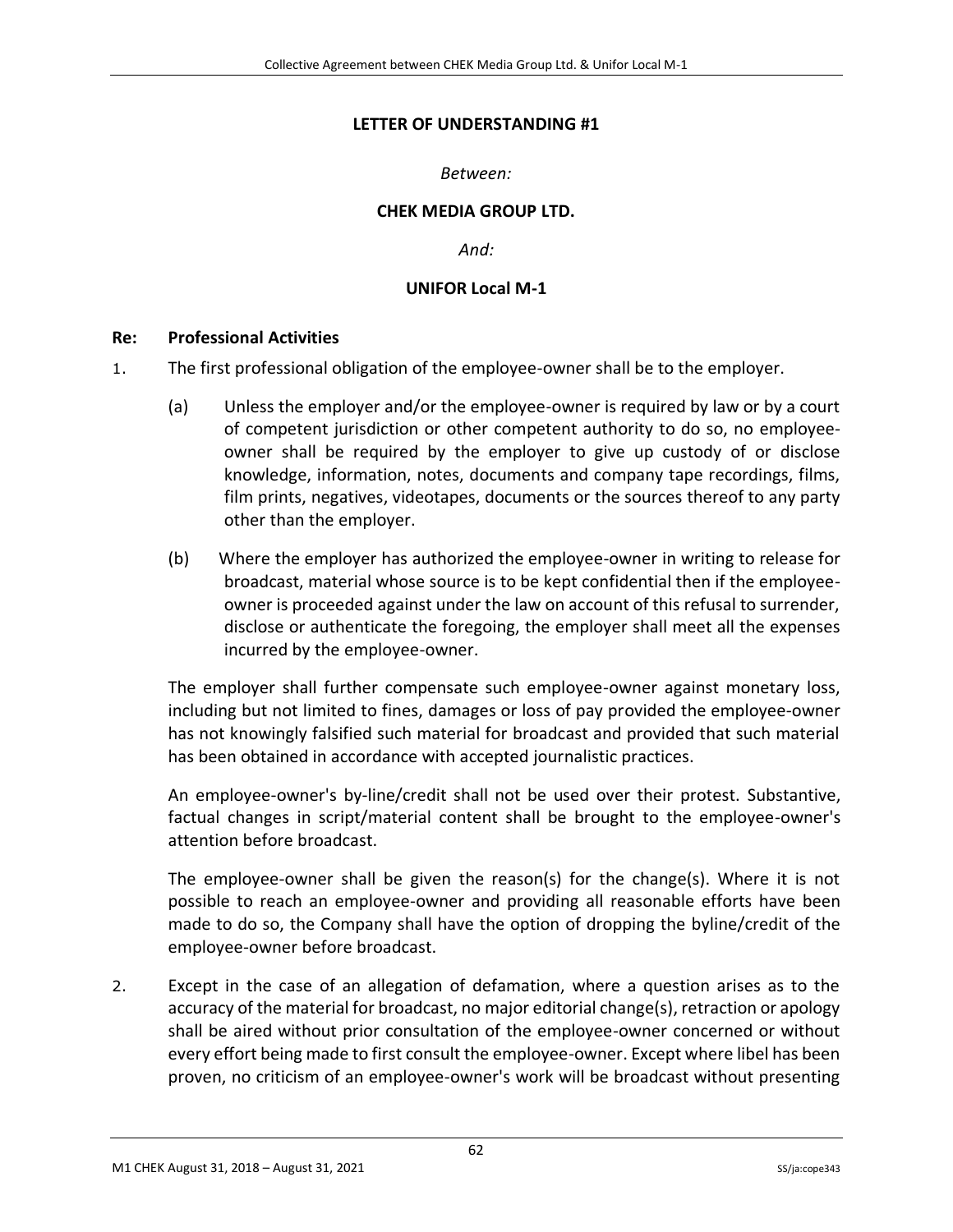such criticism to the employee-owner concerned and providing that employee-owner with equal time for reply in the same broadcast.

Agreed to this 31<sup>st</sup> day of August, 2018 in the City of Victoria in the Province of British Columbia.

**\_\_\_\_\_\_\_\_\_\_\_\_\_\_\_\_\_\_\_\_ \_\_\_\_\_\_\_\_\_\_\_\_\_\_\_\_\_\_\_\_**

**\_\_\_\_\_\_\_\_\_\_\_\_\_\_\_\_\_\_\_\_ \_\_\_\_\_\_\_\_\_\_\_\_\_\_\_\_\_\_\_\_\_**

For the Employer: The Employer: The Union: For the Union:

**Rob Germain Jeff Kinch**

**Peggy Heyer Richard Konwick**

**\_\_\_\_\_\_\_\_\_\_\_\_\_\_\_\_\_\_\_\_ \_\_\_\_\_\_\_\_\_\_\_\_\_\_\_\_\_\_\_\_\_\_ Jason Sokoloski Elaine Bohlender**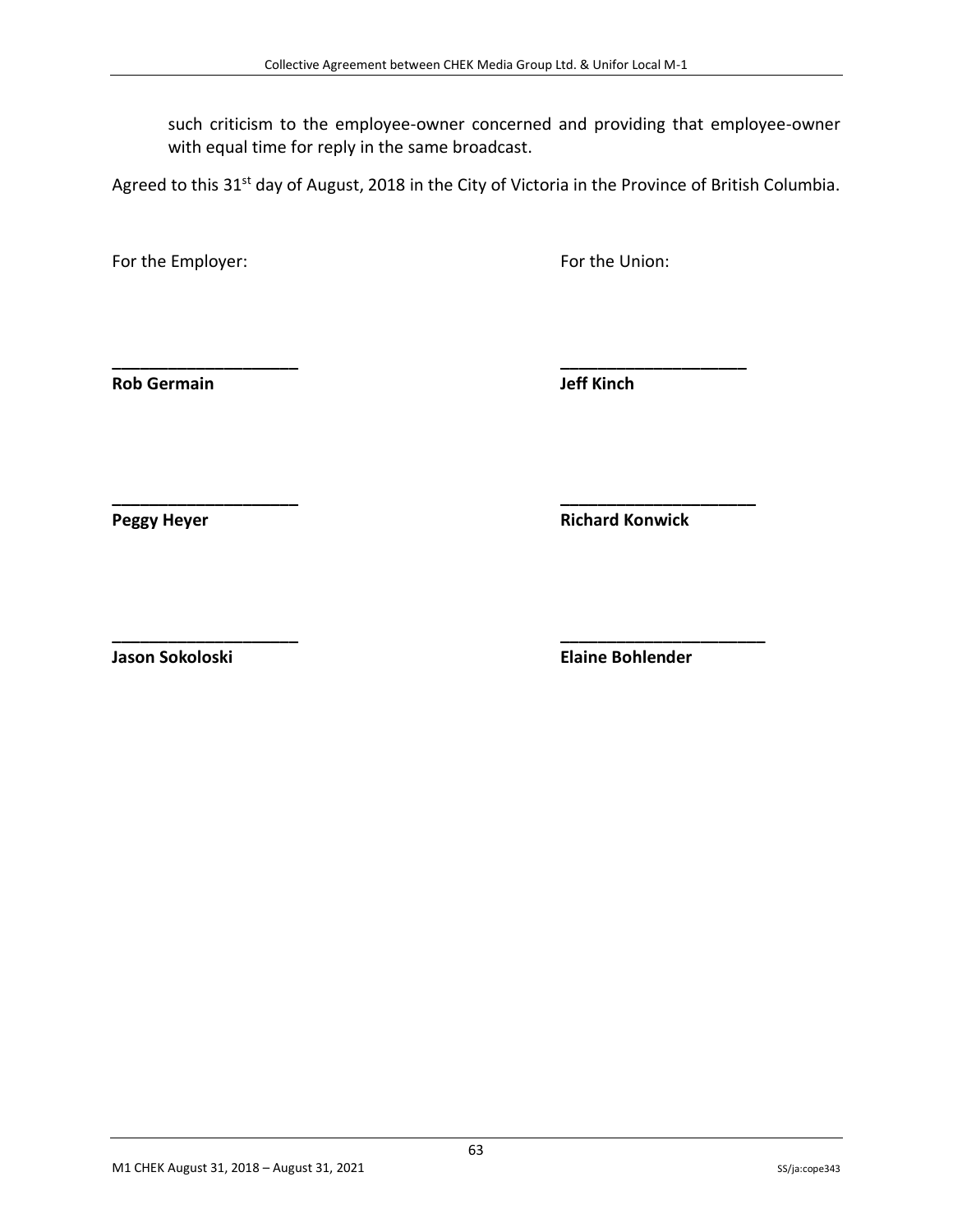#### <span id="page-64-0"></span>**LETTER OF UNDERSTANDING #2**

*Between:*

CHEK MEDIA GROUP LTD.

*And:*

UNIFOR Local M-1

#### <span id="page-64-1"></span>**Re: Anchor Contracts**

It is understood and agreed that the Company and individual News Anchors may enter into contracts of employment on the following conditions and understandings.

(a) This agreement represents minimum rates, fees and conditions of employment and nothing in this agreement shall be deemed to prevent the employee-owner and the Company from agreeing in writing to an individual contract containing specified terms (including rates) and conditions in excess of the minimum provisions of the collective agreement.

An employee-owner entering into an individual contract shall be entitled to exercise all of the benefits and provisions of this agreement.

(b) A copy of an individual contract shall be forwarded to the Unifor National Representative in Vancouver for review (not approval) prior to any contract coming into effect.

The contents of the individual contract shall be deemed to be strictly confidential and shall not be disclosed by the Unifor National Representative to any other person, firm, or corporation without the written agreement of the Company and the Employee-owner.

(c) If the collective agreement and the personal service contract conflict, the collective agreement shall apply, however, where the personal employment contract exceeds the terms of the agreement, or sets terms and conditions of employment where the collective agreement is silent, the employment contract shall apply.

In the event the Company seeks to replace an anchor person, the following procedure shall apply:

- (1) The employee-owner affected and the Union shall be informed in writing:
- (2) Within ten (10) days of receiving notice, the employee-owner shall select one of the following options:
	- (i) To receive the lump sum severance payments outlined in their individual anchor contract, and forfeit all rights and privileges under the collective agreement
	- (ii) To exercise all rights and privileges under the collective agreement.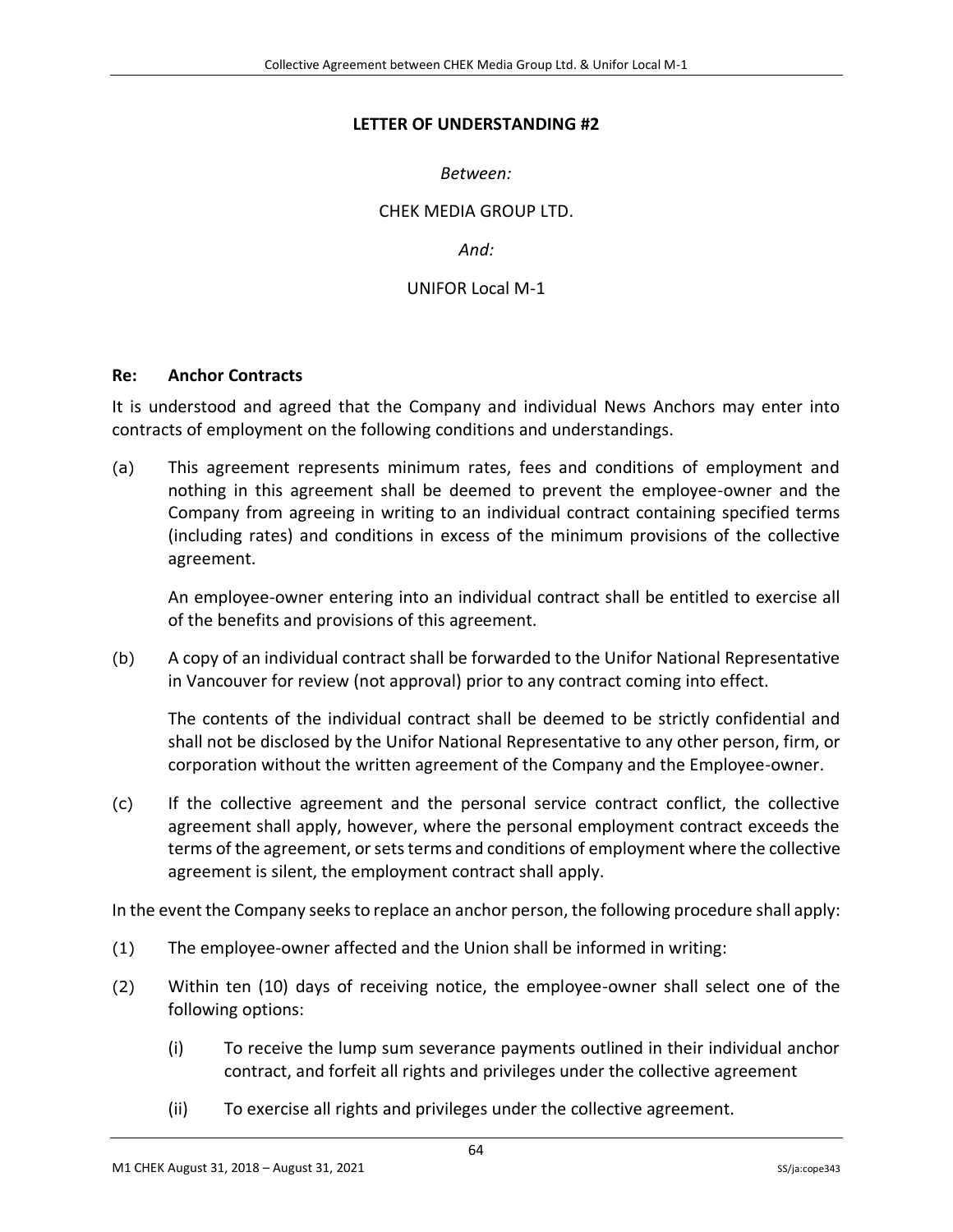**\_\_\_\_\_\_\_\_\_\_\_\_\_\_\_\_\_\_\_\_ \_\_\_\_\_\_\_\_\_\_\_\_\_\_\_\_\_\_\_\_**

**\_\_\_\_\_\_\_\_\_\_\_\_\_\_\_\_\_\_\_\_ \_\_\_\_\_\_\_\_\_\_\_\_\_\_\_\_\_\_\_\_\_**

**\_\_\_\_\_\_\_\_\_\_\_\_\_\_\_\_\_\_\_\_ \_\_\_\_\_\_\_\_\_\_\_\_\_\_\_\_\_\_\_\_\_\_**

For the Employer: The Employer: The Union: For the Union:

**Rob Germain Jeff Kinch**

**Peggy Heyer Richard Konwick**

**Jason Sokoloski Elaine Bohlender**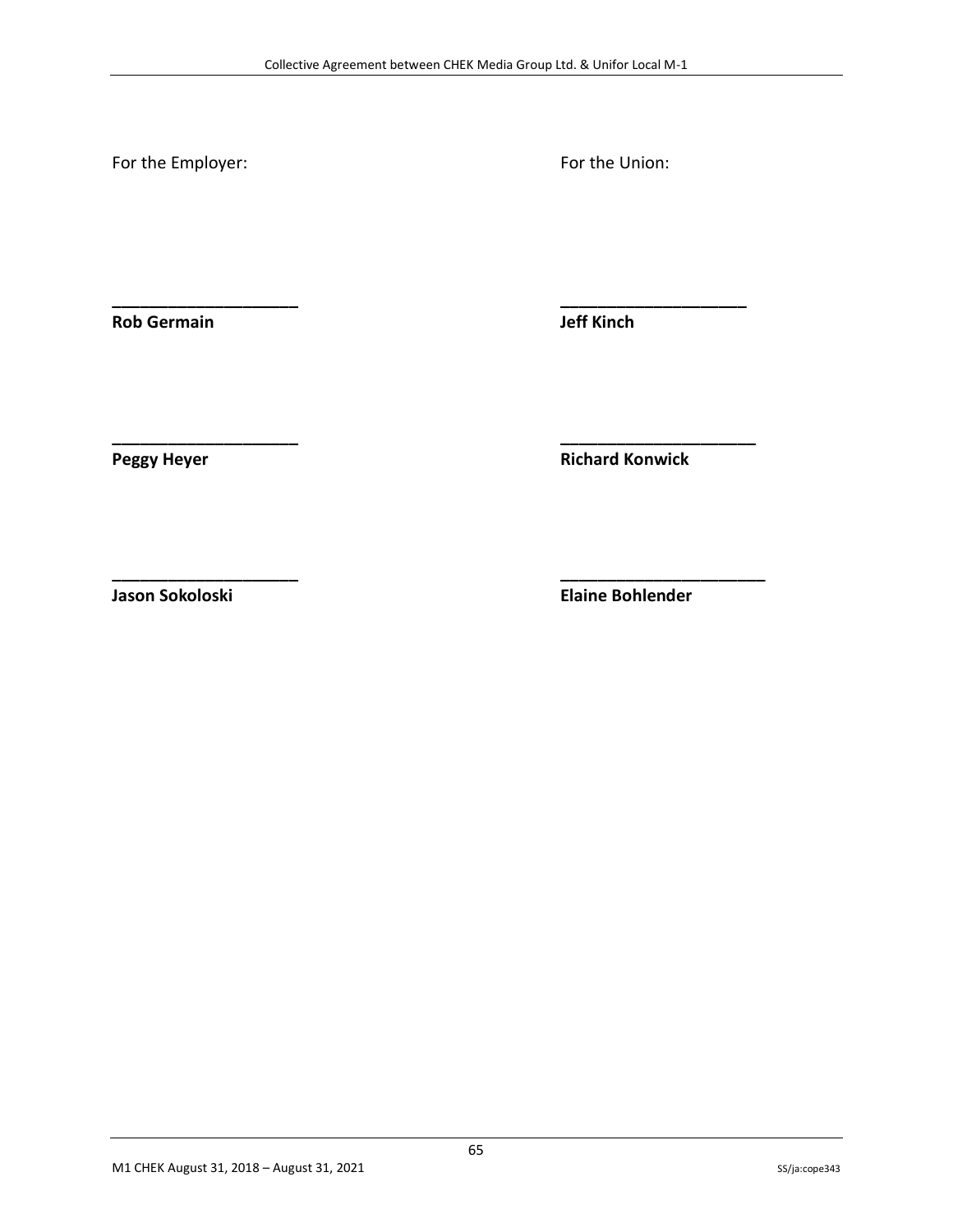#### **LETTER OF UNDERSTANDING #3**

*Between:*

#### CHEK MEDIA GROUP Ltd.

*And:*

#### UNIFOR Local M-1

#### <span id="page-66-1"></span><span id="page-66-0"></span>**Re: Training Wage**

The Company may pay, for up to eighty (80) hours, newly hired employees a training wage at the Group 1 start rate. Employees working at the training wage must be under the direct supervision of, and receive training from, an employee-owner. The training period may be extended for another eighty (80) hours with the approval of the JUMC.

Agreed to this 31<sup>st</sup> day of August, 2018 in the City of Victoria in the Province of British Columbia.

**\_\_\_\_\_\_\_\_\_\_\_\_\_\_\_\_\_\_\_\_ \_\_\_\_\_\_\_\_\_\_\_\_\_\_\_\_\_\_\_\_**

**\_\_\_\_\_\_\_\_\_\_\_\_\_\_\_\_\_\_\_\_ \_\_\_\_\_\_\_\_\_\_\_\_\_\_\_\_\_\_\_\_\_**

**\_\_\_\_\_\_\_\_\_\_\_\_\_\_\_\_\_\_\_\_ \_\_\_\_\_\_\_\_\_\_\_\_\_\_\_\_\_\_\_\_\_\_**

For the Employer: The Employer: For the Union:

**Rob Germain Jeff Kinch**

**Peggy Heyer Richard Konwick**

**Jason Sokoloski Elaine Bohlender**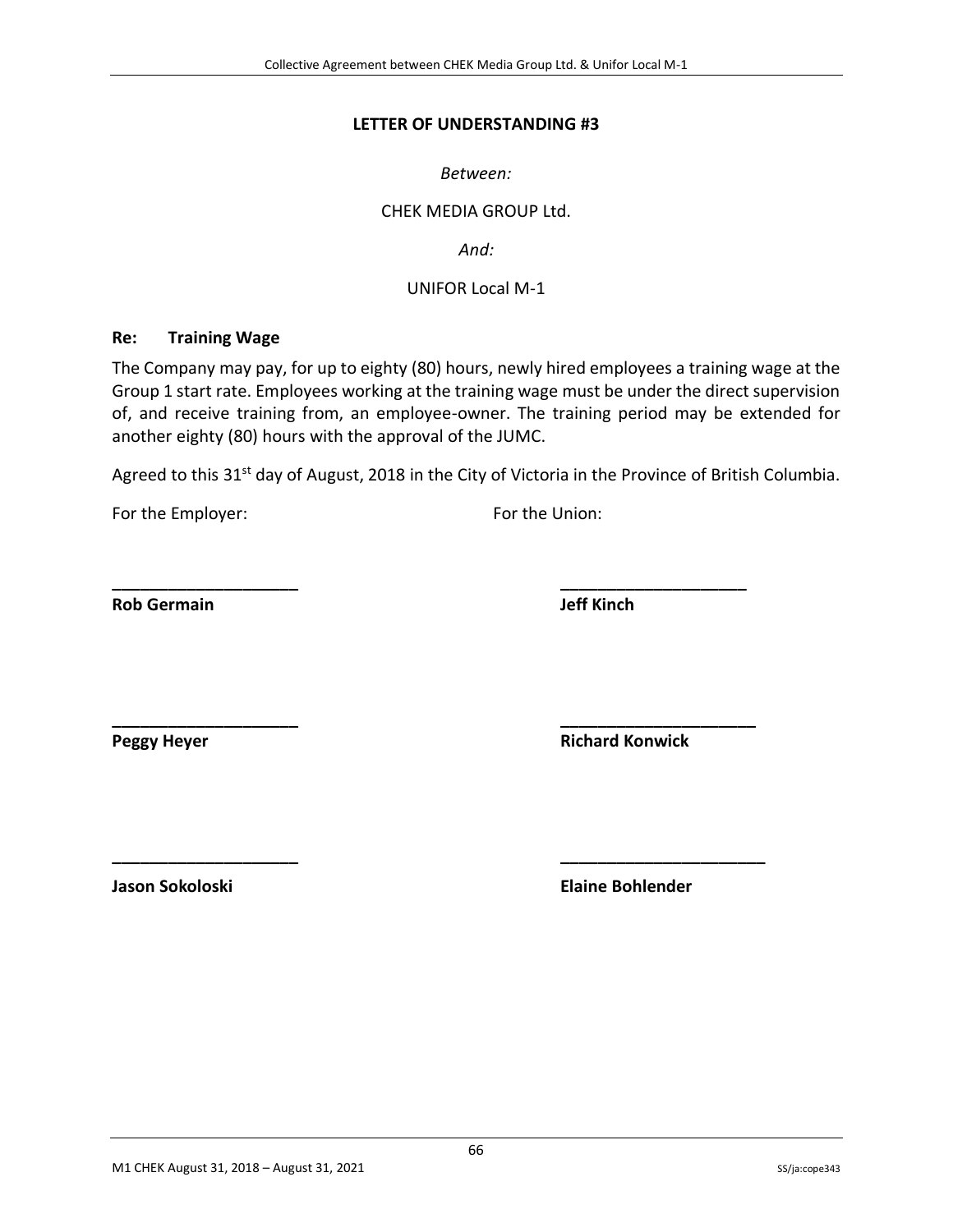#### **LETTER OF UNDERSTANDING #4 - 2018**

#### *Between:*

#### CHEK MEDIA GROUP Ltd.

#### *And:*

#### UNIFOR Local M-1

#### <span id="page-67-1"></span><span id="page-67-0"></span>**Re: Current Employees**

Employee-owners currently working in 37.5 hour per week (1950 hours per year) and Group 4C positions shall be grandfathered in those positions.

#### HOURLY RATES

| <b>HOURLY RATE</b><br>1950 Hours per year<br><b>GROUP 2</b> | Sept. 1/18 | Sept. 1/19 | Sept. 1/20 |
|-------------------------------------------------------------|------------|------------|------------|
| <b>Start</b>                                                | \$23.47    | \$23.93    | \$24.40    |
| 975 Hours                                                   | \$24.58    | \$25.07    | \$25.57    |
| 1 Year                                                      | \$25.67    | \$26.18    | \$26.70    |
| 2 Year                                                      | \$27.23    | \$27.77    | \$28.32    |
| 3 Year                                                      | \$28.94    | \$29.51    | \$30.10    |
| 4 Year                                                      | \$30.57    | \$31.18    | \$31.80    |
| 5 Year                                                      | \$32.55    | \$33.20    | \$33.86    |
| 6 Year                                                      | \$34.49    | \$35.17    | \$35.87    |
| 7 Year                                                      | \$35.52    | \$36.23    | \$36.95    |
| <b>GROUP 3</b>                                              |            |            |            |
| 6 Year                                                      | \$39.49    | \$40.27    | \$41.07    |

| Hourly Rate | Sept. 1/18 | Sept. 1/19 | Sept. 1/20 |
|-------------|------------|------------|------------|
| GROUP 4C    |            |            |            |
|             | \$42.29    | \$43.13    | \$43.99    |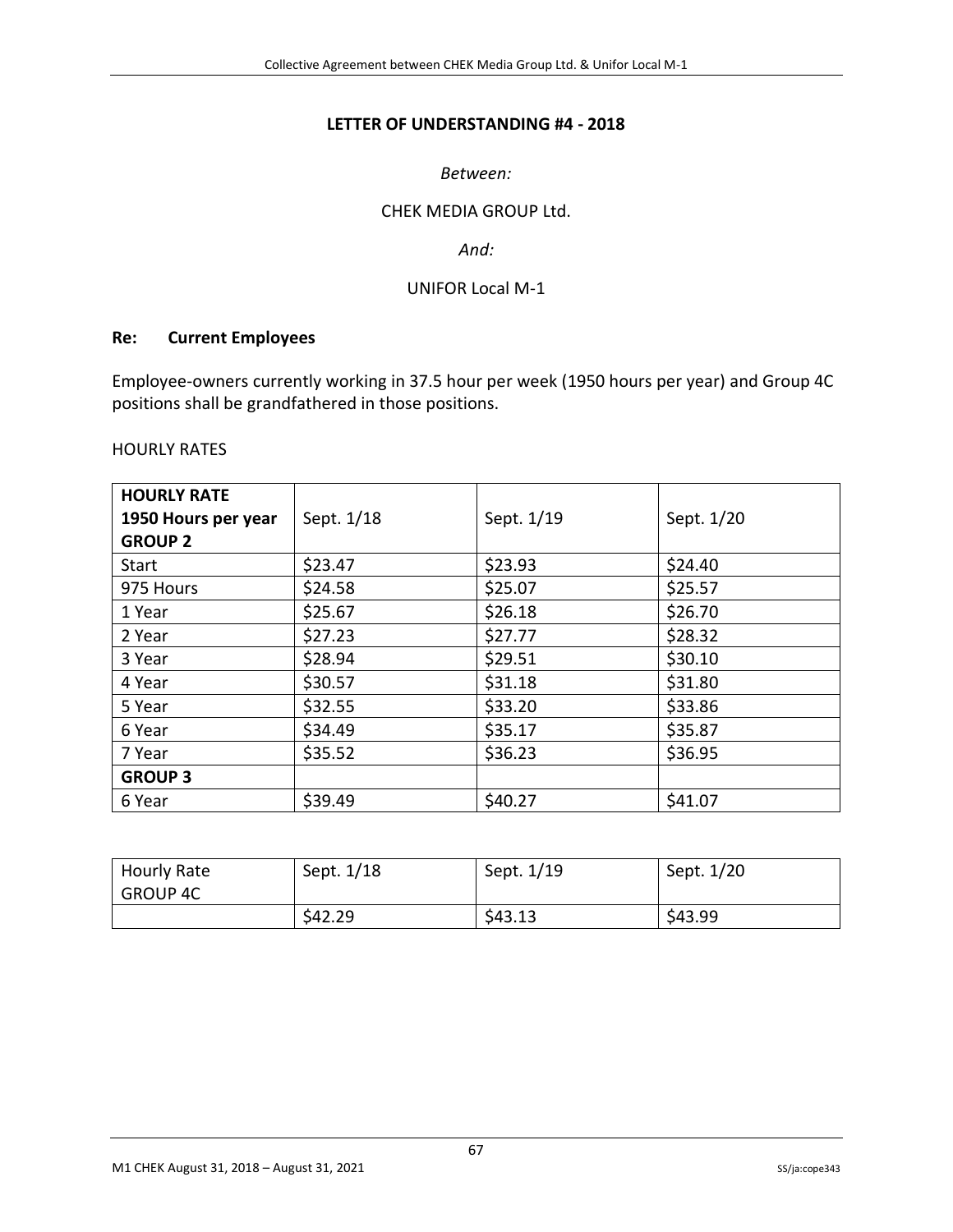| <b>HOURLY RATE</b> |            |            |            |
|--------------------|------------|------------|------------|
| <b>GROUP 1</b>     | Sept. 1/18 | Sept. 1/19 | Sept. 1/20 |
| Start              | \$21.62    | \$22.05    | \$22.49    |
| 1 Year             | \$22.66    | \$23.11    | \$23.57    |
| 2 Year             | \$23.57    | \$24.04    | \$24.52    |
| 3 Year             | \$24.75    | \$25.24    | \$25.74    |
| 4 Year             | \$26.37    | \$26.89    | \$27.42    |
| <b>HOURLY RATE</b> |            |            |            |
| <b>GROUP 2</b>     | Sept. 1/18 | Sept. 1/19 | Sept. 1/20 |
| <b>Start</b>       | \$22.01    | \$22.45    | \$22.89    |
| 1040 Hours         | \$23.03    | \$23.49    | \$23.95    |
| 1 Year             | \$24.06    | \$24.54    | \$25.31    |
| 2 Year             | \$25.56    | \$26.07    | \$26.59    |
| 3 Year             | \$27.12    | \$27.66    | \$28.21    |
| 4 Year             | \$28.67    | \$29.24    | \$29.82    |
| 5 Year             | \$30.52    | \$31.13    | \$31.75    |
| 6 Year             | \$32.33    | \$32.97    | \$33.62    |
| 7 Year             | \$33.36    | \$34.02    | \$34.70    |
| <b>HOURLY RATE</b> |            |            |            |
| <b>GROUP 3</b>     | Sept. 1/18 | Sept. 1/19 | Sept. 1/20 |
| <b>Start</b>       | \$27.82    | \$28.37    | \$28.93    |
| 1 Year             | \$29.12    | \$29.70    | \$30.29    |
| 2 Year             | \$30.67    | \$31.28    | \$31.90    |
| 3 Year             | \$32.33    | \$32.97    | \$33.62    |
| 4 Year             | \$34.12    | \$34.80    | \$35.49    |
| 5 Year             | \$35.94    | \$36.65    | \$37.38    |
| 6 Year             | \$37.03    | \$37.77    | \$38.52    |
| <b>HOURLY RATE</b> |            |            |            |
| <b>GROUP 4</b>     | Sept. 1/18 | Sept. 1/19 | Sept. 1/20 |
| Start              | \$37.65    | \$38.40    | \$39.16    |
| Year 1             | \$38.42    | \$39.18    | \$39.96    |
| Year 2             | \$39.19    | \$39.97    | \$40.76    |
| Year 3             | \$39.98    | \$40.77    | \$41.58    |
| Year 4             | \$40.79    | \$41.60    | \$42.43    |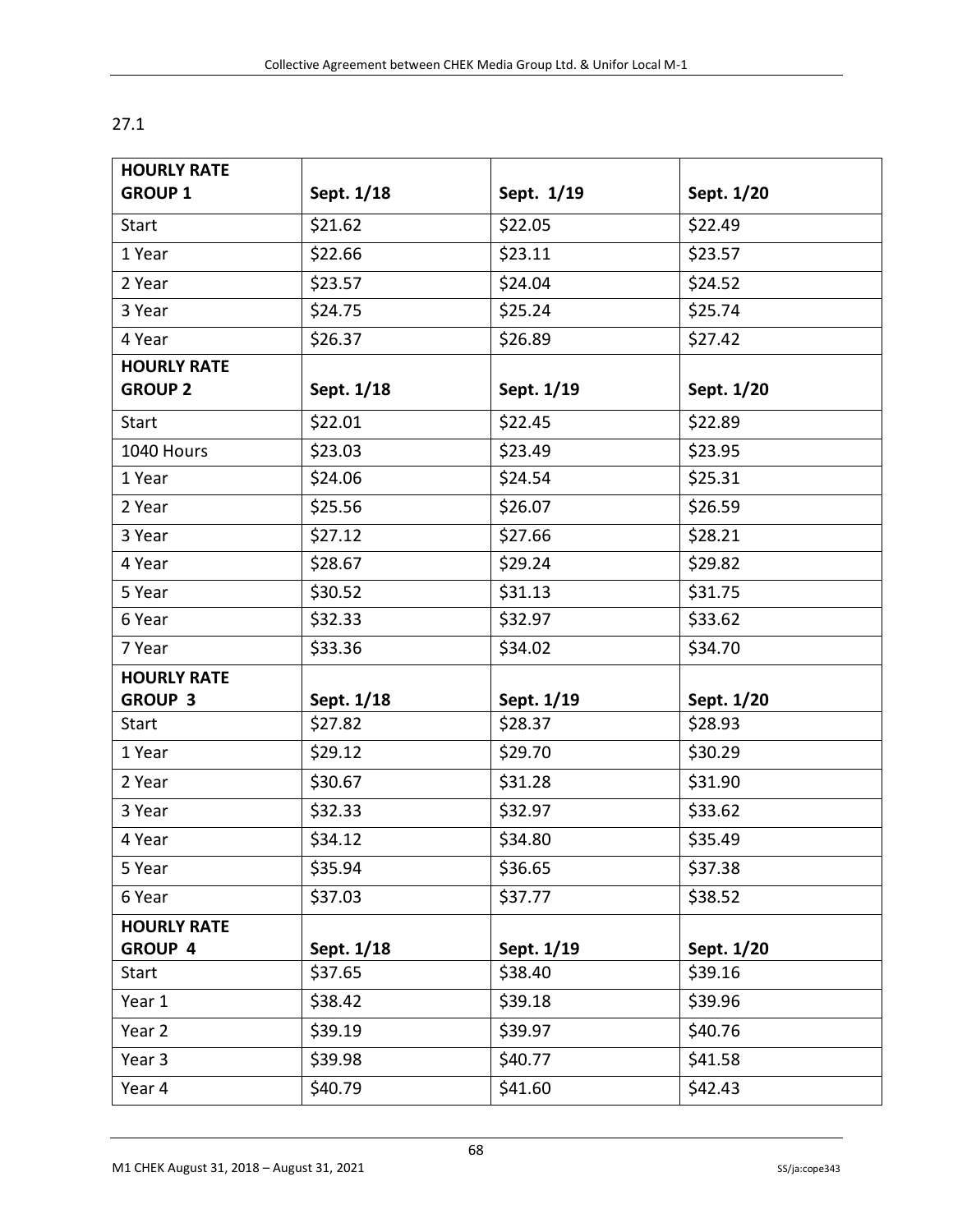Signing Bonus:

A bonus of two (2) per cent will be paid to all full time, regular and irregular part time employees on their hours worked, to a maximum of 2080 hours, between September 1, 2017 and August 31, 2018.

For full time employee-owners hours shall include holiday and sick time, but not overtime.

The bonus will be calculated based on the employee's hourly rate as of August 31.

To qualify an employee must be employed by the company on the date the bonus is paid.